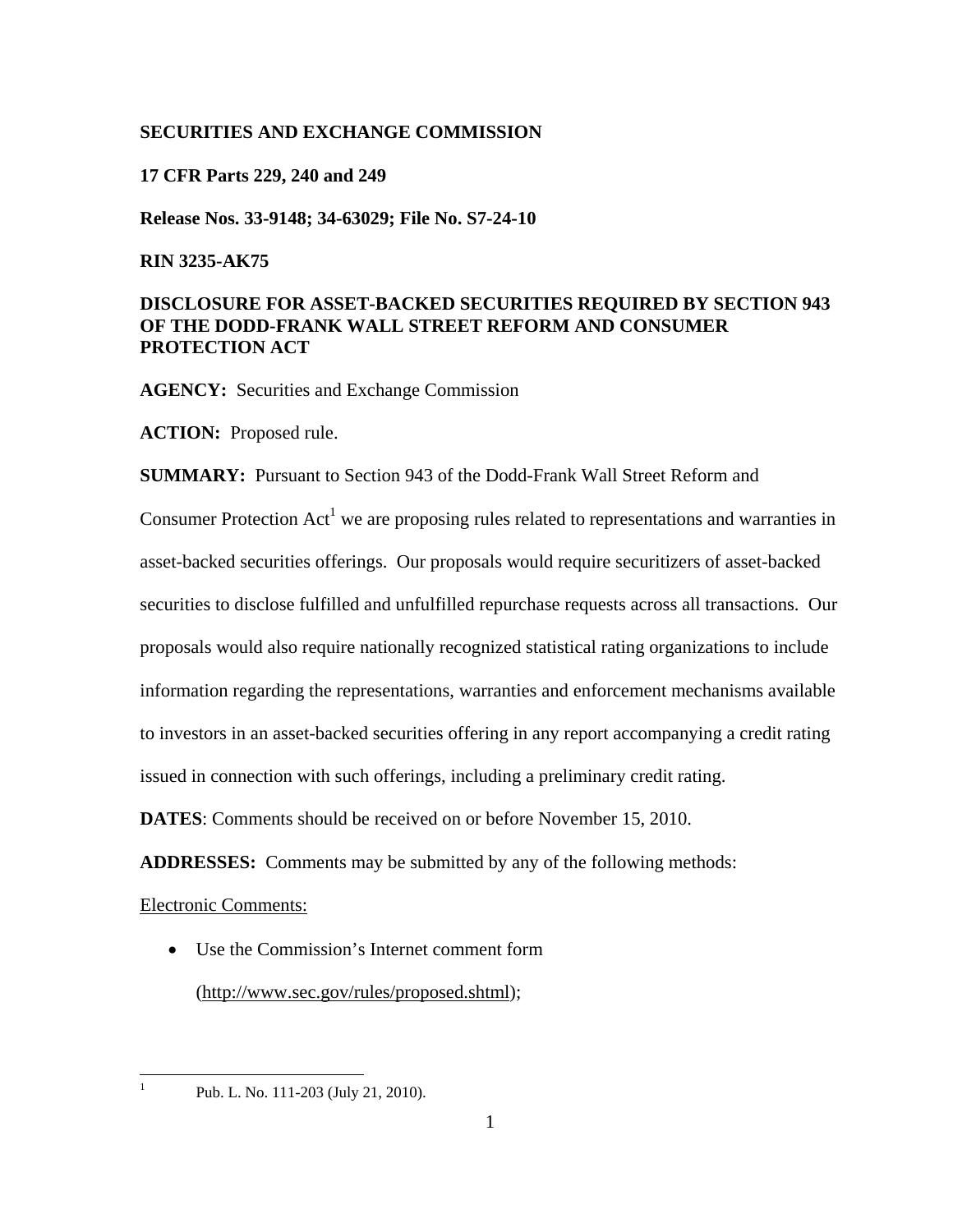- <span id="page-1-0"></span>• Send an e-mail to rule-comments@sec.gov. Please include File Number S7-24-10 on the subject line; or
- Use the Federal Rulemaking Portal (http://www.regulations.gov). Follow the instructions for submitting comments.

### Paper Comments:

• Send paper comments in triplicate to Elizabeth M. Murphy, Secretary, Securities and Exchange Commission, 100 F Street, NE, Washington, DC 20549-1090.

All submissions should refer to File Number S7-24-10**.** This file number should be included on the subject line if e-mail is used. To help us process and review your comments more efficiently, please use only one method. The Commission will post all comments on the Commission's Internet website (http://www.sec.gov/rules/proposed.shtml). Comments are also available for website viewing and printing in the Commission's Public Reference Room, 100 F Street, NE, Washington, DC 20549, on official business days between the hours of 10:00 am and 3:00 pm. All comments received will be posted without change; we do not edit personal identifying information from submissions. You should submit only information that you wish to make available publicly.

**FOR FURTHER INFORMATION CONTACT:** Rolaine Bancroft, Attorney-Advisor, in the Office of Rulemaking, at (202) 551-3430, Division of Corporation Finance, U.S. Securities and Exchange Commission, 100 F Street, NE, Washington, DC 20549-3628 or, with respect to proposed Rule 17g-7, Joseph I. Levinson, Special Counsel, at (202) 551-5598; Division of Trading and Markets, U.S. Securities and Exchange Commission, 100 F Street, NE, Washington, DC 20549-3628.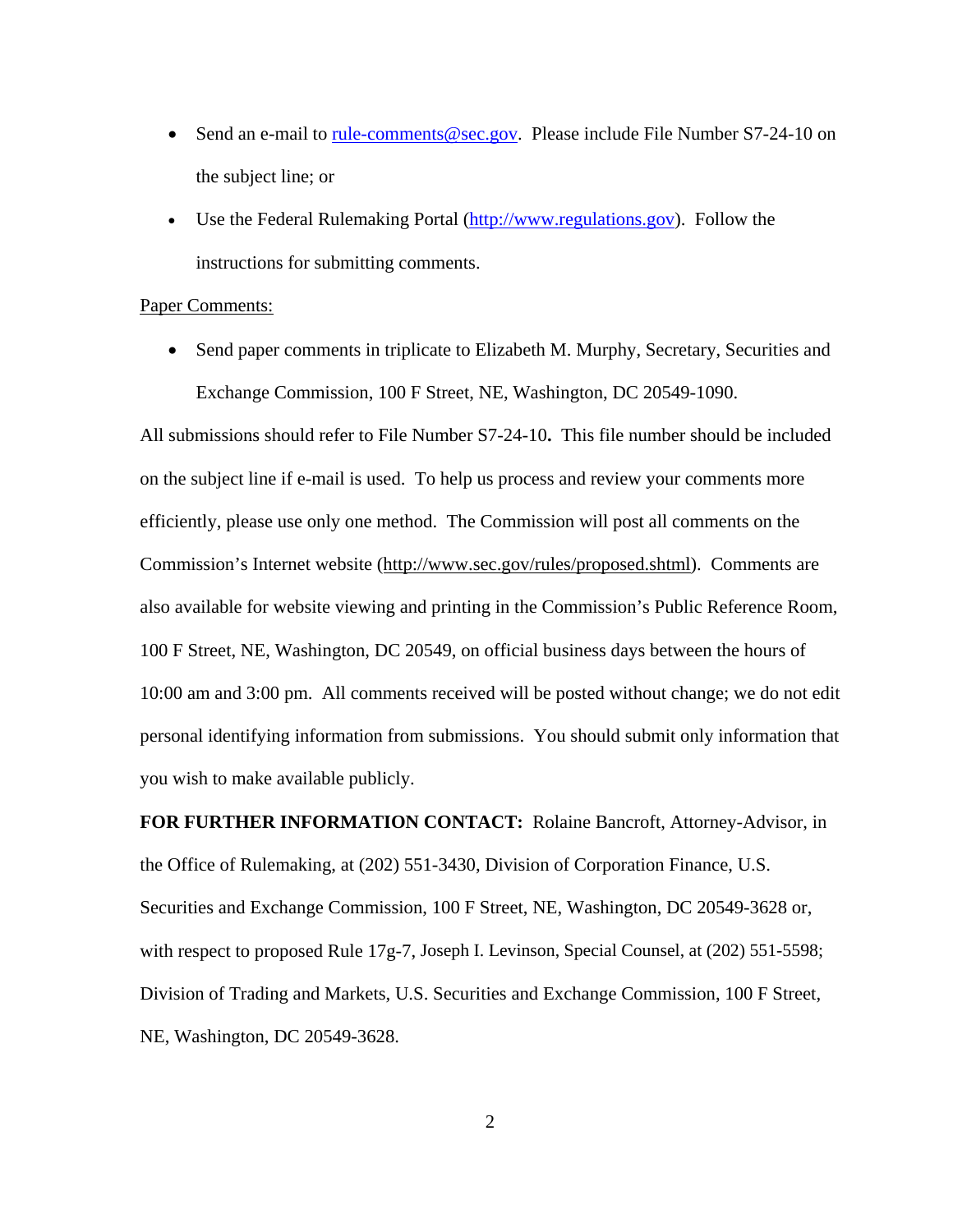**SUPPLEMENTARY INFORMATION:** We are proposing amendments to Items 1104 and  $1121<sup>2</sup>$  of Regulation AB<sup>3</sup> (a subpart of Regulation S-K) under the Securities Act of 1933 ("Securities Act").<sup>4</sup> We also are proposing to add Rules 15Ga-1<sup>5</sup> and 17g-7<sup>6</sup> and Form ABS-15G<sup>7</sup> under the Securities Exchange Act of 1934 ("Exchange Act").<sup>8</sup>

- $\sqrt{3}$ 3 17 CFR 229.1100 through 17 CFR 229.1123.
- $\overline{4}$ 15 U.S.C. 77a et seq.
- $\sqrt{5}$  $^{5}$  $^{5}$  $^{5}$  17 CFR 240.15Ga-1.
- $\sqrt{6}$  $^{6}$  $^{6}$  $^{6}$  17 CFR 240.17g-7.
- $\boldsymbol{7}$  $^{7}$  $^{7}$  $^{7}$  17 CFR 249.1300.
- $\,$  8  $\,$ 15 U.S.C. 7[8](#page-7-0)a et seq.

 $\overline{a}$ [2](#page-1-0) 17 CFR 229.1104 and 17 CFR 229.1121.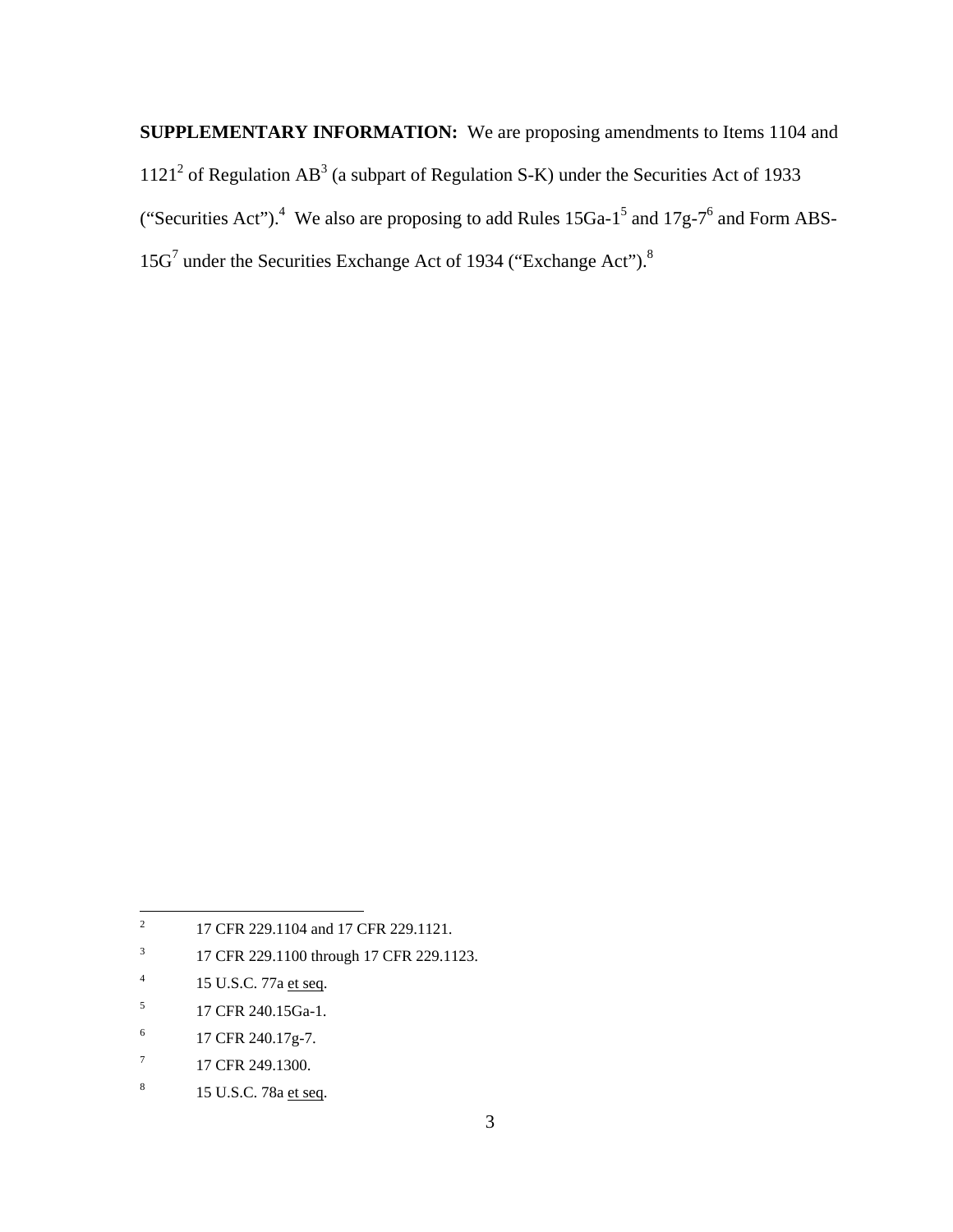# **TABLE OF CONTENTS**

- <span id="page-3-0"></span>I. Background
- II. Discussion of Proposals
	- A. Proposed Disclosure Requirements for Securitizers
		- 1. Definition of Exchange-Act ABS for Purposes of Rule 15Ga-1
		- 2. Definition of Securitizer for Purposes of Rule 15Ga-1
		- 3. Disclosures Required by Proposed Rule 15Ga-1
		- 4. Proposed Form ABS-15G
		- 5. Offshore Sales of Exchange-Act ABS
	- B. Proposed Disclosure Requirements in Regulation AB Transactions
	- C. Proposed Disclosure Requirements for NRSROs
- III. Transition Period
- IV. General Request for Comments
- V. Paperwork Reduction Act
	- A. Background
		- B. PRA Reporting and Cost Burden Estimates
			- 1. Form ABS-15G
			- 2. Rule 15Ga-1
			- 3. Forms S-1and S-3
			- 4. Form 10-D
			- 5. Regulation S-K
			- 6. Rule 17g-7
			- 7. Summary of Proposed Changes to Annual Burden Compliance in Collection of Information
			- 8. Solicitation of Comments
- VI. Benefit-Cost Analysis
	- A. Benefits
		- B. Costs
		- C. Request for Comment
- VII. Consideration of Burden on Competition and Promotion of Efficiency, Competition and Capital Formation
- VIII. Small Business Regulatory Enforcement Fairness Act
- IX. Regulatory Flexibility Act Certification
- X. Statutory Authority and Text of Proposed Rule and Form Amendments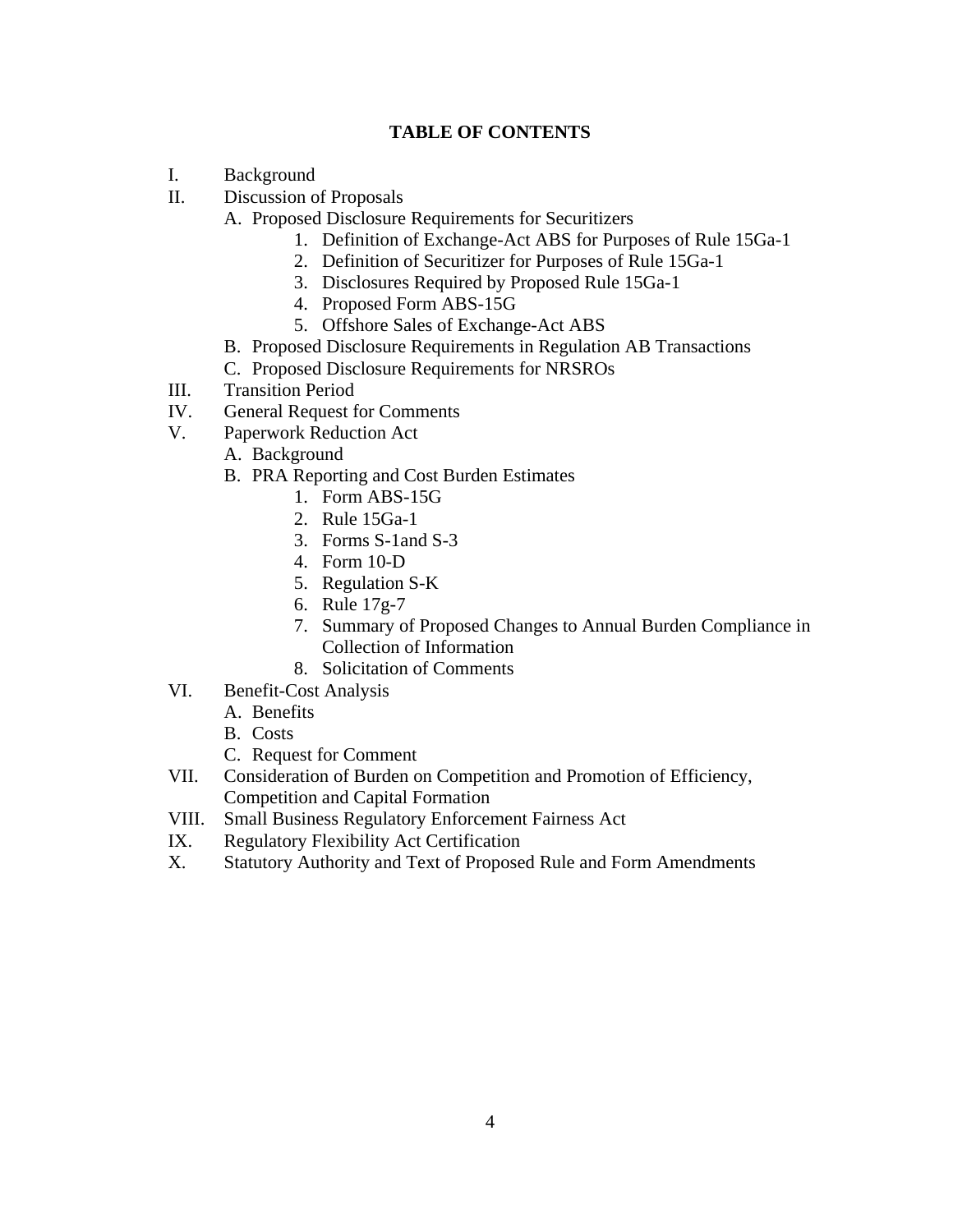# <span id="page-4-0"></span>**I. Background**

This release is one of several that the Commission is required to issue to implement provisions of the Dodd-Frank Wall Street Reform and Consumer Protection Act (the "Act") related to asset-backed securities ("ABS"). In this release, we propose rules to implement Section 943 of the Act, which requires the Commission to prescribe regulations on the use of representations and warranties in the market for asset-backed securities:

- (1) to require any securitizer to disclose fulfilled and unfulfilled repurchase requests across all trusts aggregated by securitizer, so that investors may identify asset originators with clear underwriting deficiencies; and
- (2) to require each nationally recognized statistical rating organization ("NRSRO") to include, in any report accompanying a credit rating for an asset-backed securities offering, a description of (A) the representations, warranties and enforcement mechanisms available to investors; and (B) how they differ from the representations, warranties and enforcement mechanisms in issuances of similar securities.<sup>9</sup>

The Act requires us to adopt these rules within 180 days of enactment of the Act.

In April of 2010, we proposed rules that would revise the disclosure, reporting and offering process for asset-backed securities (the "2010 ABS Proposing Release").<sup>10</sup> Among other things, the 2010 ABS Proposing Release proposed new disclosure requirements with respect to repurchase requests. Specifically, we proposed that issuers disclose in

See Section 943 of the Act.

 $10\,$ 10 See Asset Backed Securities, SEC Release No. 33-9117 (April 7, 2010) [75 FR 23328] (the "2010 ABS Proposing Release").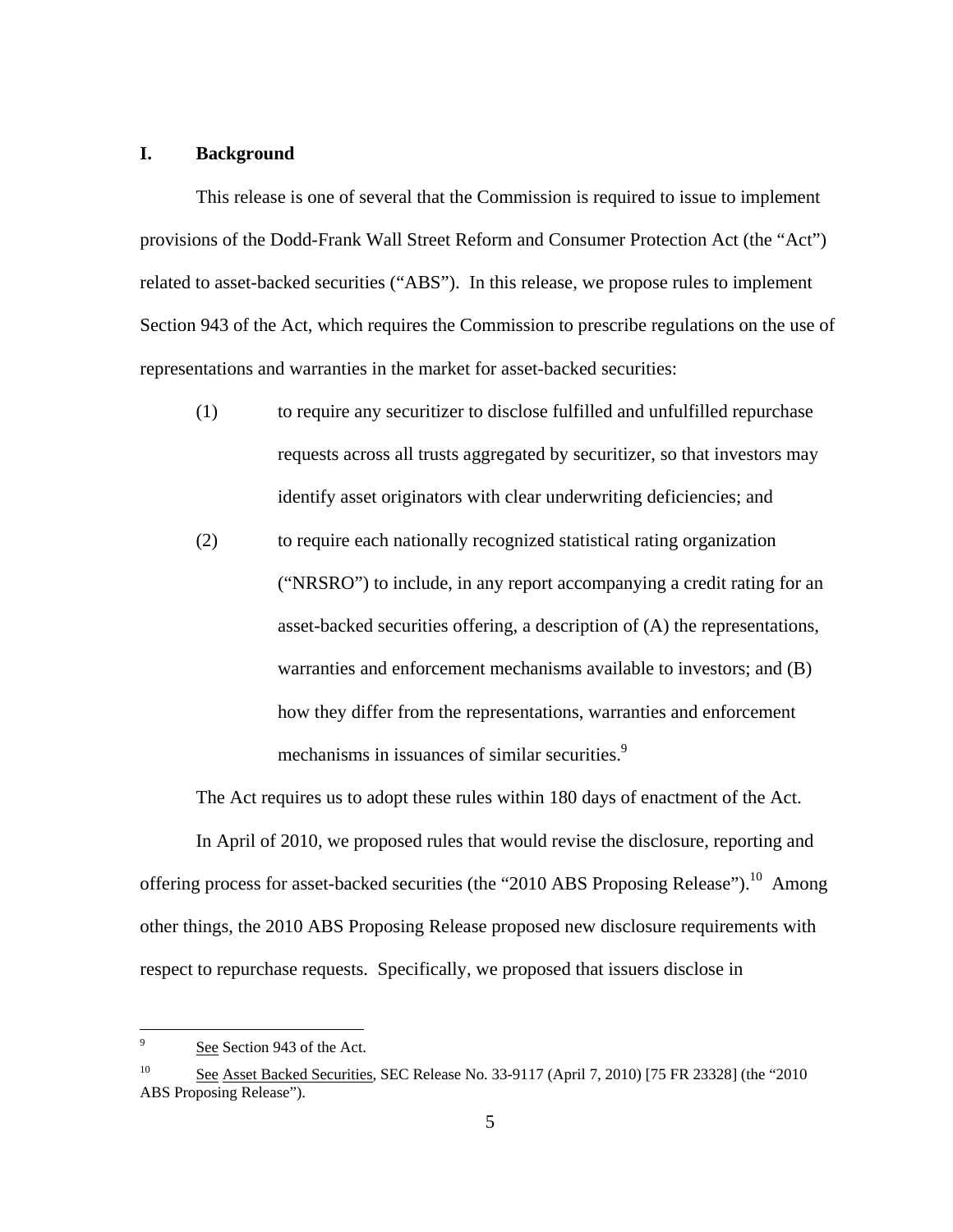<span id="page-5-0"></span>prospectuses the repurchase demand and repurchase and replacement activity for the last three years of sponsors of asset-backed transactions or originators of underlying pool assets if they are obligated to repurchase assets pursuant to the transaction agreements.<sup>11</sup> These disclosure requirements would apply to offerings of ABS registered under the Securities Act or ABS offered and sold without registration in reliance upon Securities Act rules, which includes both offerings eligible for Rule 144A resales and other offerings conducted in reliance on exemptions from registration. We also proposed that issuers disclose the repurchase demand and repurchase and replacement activity concerning the asset pool on an ongoing basis in periodic reports.<sup>12</sup> As described in Section II.B. below, we are re-proposing the disclosure requirements with respect to repurchase requests in Regulation AB in order to conform the disclosures to those required by Section 943 of the Act.

In the underlying transaction agreements for an asset securitization, sponsors or originators typically make representations and warranties relating to the pool assets and their origination, including about the quality of the pool assets. For instance, in the case of residential mortgage-backed securities, one typical representation and warranty is that each of the loans has complied with applicable federal, state and local laws, including truth-inlending, consumer credit protection, predatory and abusive laws and disclosure laws. Another representation that may be included is that no fraud has taken place in connection with the origination of the assets on the part of the originator or any party involved in the origination of the assets. Upon discovery that a pool asset does not comply with the

 $12$ 

Depending on the transaction, the originator of the assets or, most typically, the sponsor of the securities — who could also function as the originator — would be the obligated party. See previously proposed Items 1104(f) and 1110(c) of Regulation AB in the 2010 ABS Proposing Release.

See previously proposed Item 1121(c) of Regulation AB in the 2010 ABS Proposing Release.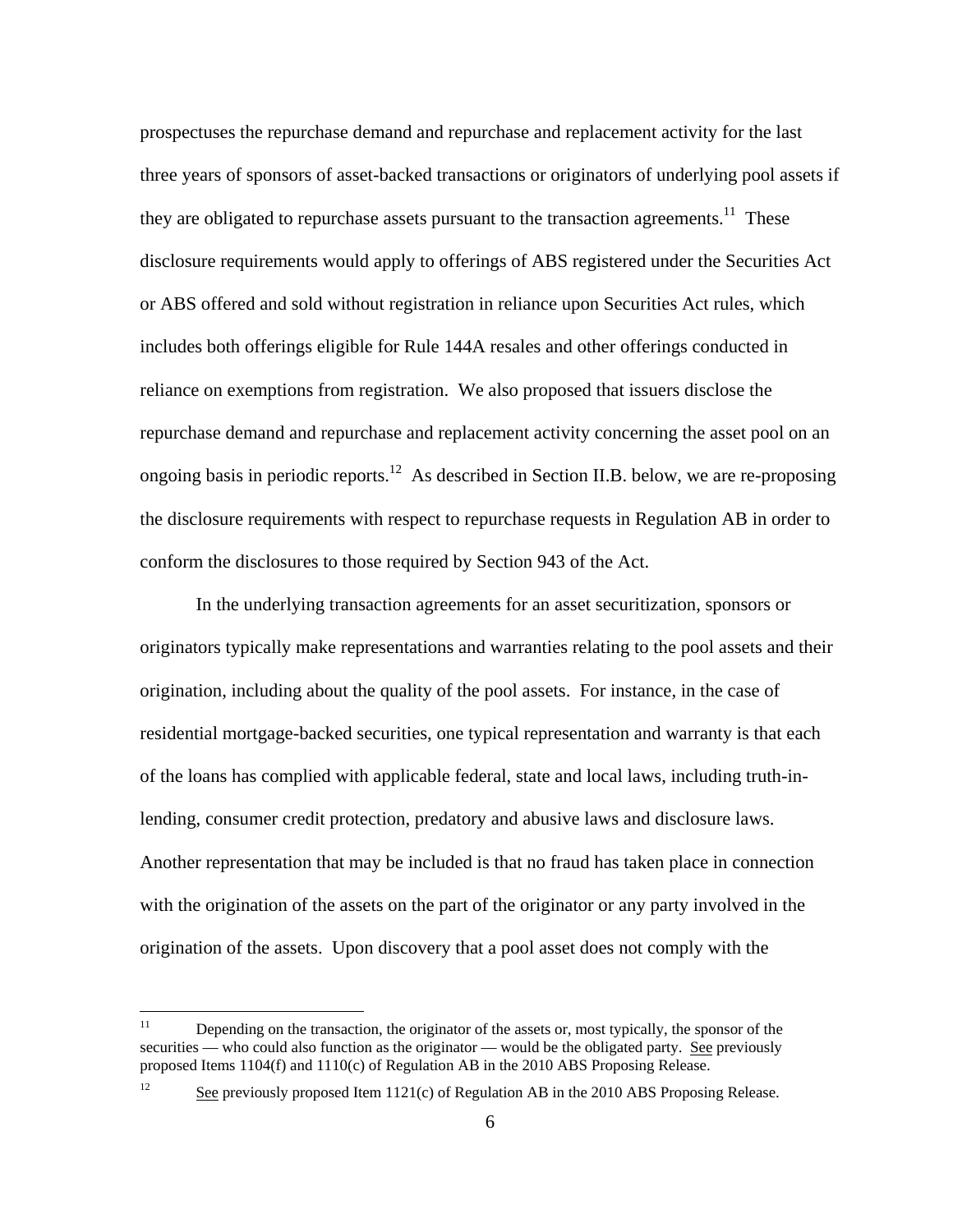<span id="page-6-0"></span>relating to the pool assets has been the subject of investor complaint.<sup>13</sup> representation or warranty, under transaction covenants, an obligated party, typically the sponsor, must repurchase the asset or substitute a different asset that complies with the representations and warranties for the non-compliant asset. The effectiveness of the contractual provisions related to representations and warranties has been questioned and lack of responsiveness by sponsors to potential breaches of the representations and warranties

#### **II. Discussion of Proposals**

1

### **A. Proposed Disclosure Requirements for Securitizers**

We are proposing to add new Rule 15Ga-1 to implement Section 943(2) of the Act. This proposed rule would require any securitizer of asset-backed securities to disclose fulfilled and unfulfilled repurchase requests across all trusts aggregated by securitizer, so that investors may identify asset originators with clear underwriting deficiencies. Under our proposals, a securitizer would provide the disclosure by filing new proposed Form ABS-15G.

 13 whether a breach of the representations and warranties has occurred. Thus, these contractual agreements have contractual provisions have proven to be of little practical value to investors during the crisis); see also Bolster Risk Retention and Transparency in Mortgage Securitizations, (Dec. 15, 2009), available at As we noted in the 2010 ABS Proposing Release, transaction agreements typically have not included specific mechanisms to identify breaches of representations and warranties or to resolve a question as to frequently been ineffective because, without access to documents relating to each pool asset, it can be difficult for the trustee, which typically notifies the sponsor of an alleged breach, to determine whether or not a representation or warranty relating to a pool asset has been breached. In the 2010 ABS Proposing Release, the Commission proposed a condition to shelf eligibility that would require a provision in the pooling and servicing agreement that would require the party obligated to repurchase the assets for breach of representations and warranties to periodically furnish an opinion of an independent third party regarding whether the obligated party acted consistently with the terms of the pooling and servicing agreement with respect to any loans that the trustee put back to the obligated party for violation of representations and warranties and which were not repurchased. See Section II.A.3.b. of the 2010 ABS Proposing Release. See also the Committee on Capital Markets Regulation, The Global Financial Crisis: A Plan for Regulatory Reform, May 2009, at 135 (noting that Investors Proceeding with Countrywide Lawsuit, Mortgage Servicing News, Feb. 1, 2009 (describing class action investor suit against Countrywide in which investors claim that language in the pooling and servicing agreements requires the seller/servicer to repurchase loans that were originated with "predatory" or abusive lending practices) and American Securitization Forum, ASF Releases Model Representations and Warranties to http://www.americansecuritization.com. It has been reported that only large ABS investors, such as Fannie Mae and Freddie Mac, have been able to effectively exercise repurchase demands. See Aparajita Saha-Bubna, "Repurchased Loans Putting Banks in Hole," Wall Street Journal (Mar. 8, 2010)(noting that most mortgages put back to lenders are coming from Fannie Mae and Freddie Mac).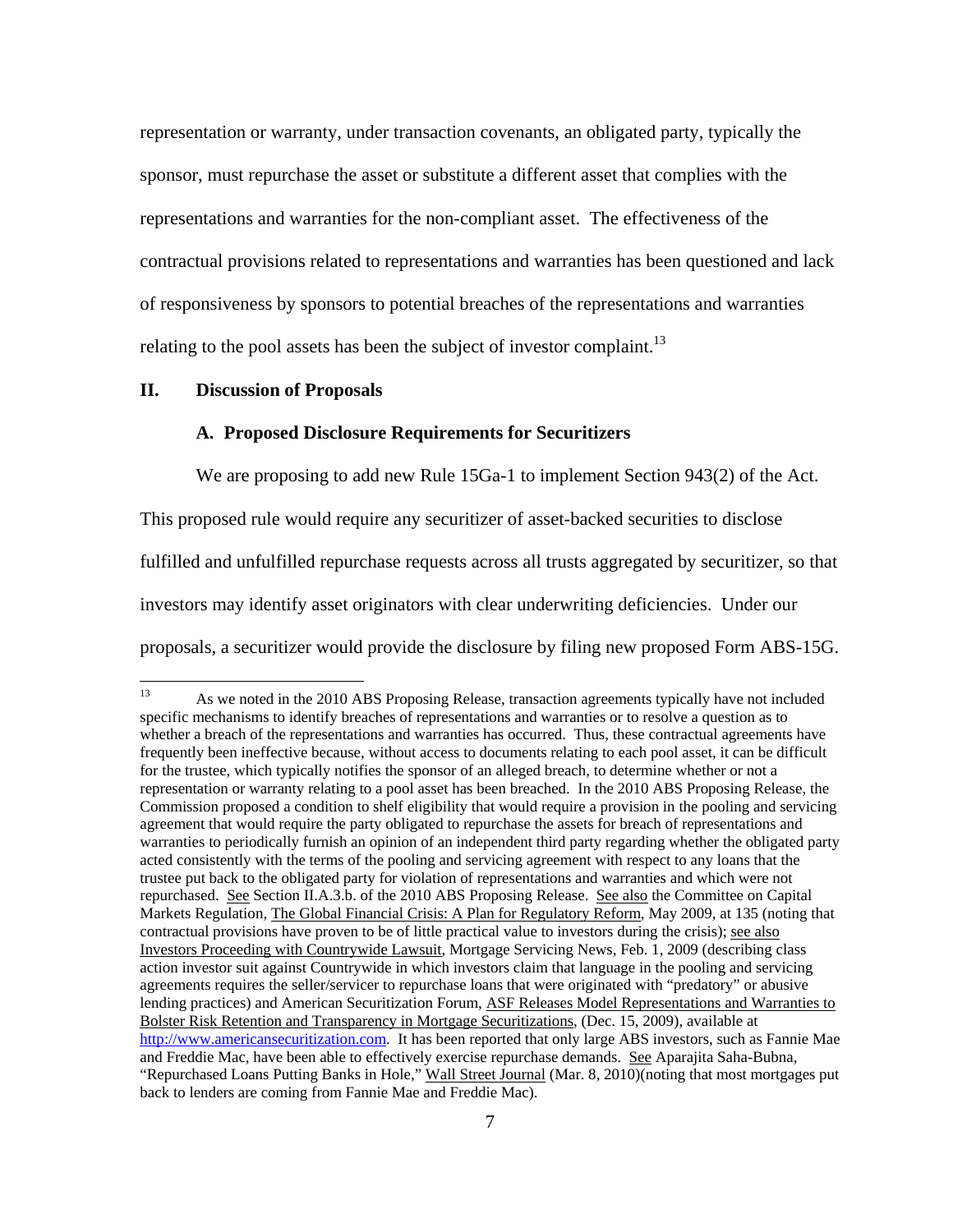#### **1. Definition of Exchange Act-ABS for Purposes of Rule 15Ga-1**

<span id="page-7-0"></span>The Act amended the Exchange Act to include a definition of an "asset-backed security" and Section 943 of the Act references that definition.<sup>14</sup> The statutory definition of an asset-backed security ("Exchange Act-ABS") is much broader than the definition of an asset-backed security in Regulation AB ("Reg AB-ABS").<sup>15</sup> The definition of an Exchange Act-ABS includes securities that are typically sold in transactions that are exempt from registration under the Securities Act, such as collateralized debt obligations ("CDOs"), as well as securities issued or guaranteed by a government sponsored entity, such as Fannie Mae and Freddie Mac.<sup>16</sup> Similarly, if a municipal entity issues securities collateralized by a self-liquidating pool of loans that allow holders of the securities to receive payments that depend primarily on cash flow from those loans, that security would fall within the definition

Section  $3(a)(77)$  of the Exchange Act provides that the term "asset backed security":

 collateralized mortgage obligation; (ii) a collateralized debt obligation; (iii) a collateralized bond obligation; (iv) a collateralized debt obligation of asset-backed securities; (v) a collateralized debt obligation of collateralized debt obligations; and (vi) a security that the Commission, by rule, security issued by a finance subsidiary held by the parent company or a company controlled by the parent company, if none of the securities issued by the finance subsidiary are held by an entity that is (A) means a fixed-income or other security collateralized by any type of self-liquidating financial asset (including a loan, a lease, a mortgage, or a secured or unsecured receivable) that allows the holder of the security to receive payments that depend primarily on cash flow from the asset, including— (i) a determines to be an asset-backed security for purposes of this section; and (B) does not include a not controlled by the parent company. Section 3(a)(77) of the Exchange Act, as amended by the Act.

<sup>15</sup>  the alternate disclosure and regulatory regime provided in Regulation AB and the related rules for Form S-3 must rely on non-ABS form eligibility for registration, including shelf registration. See Section III.A.2 of Asset-Backed Securities, SEC Release 33-8518 (January 7, 2005) [70 FR 1506] (the "2004 ABS Adopting 15 In 2004, we adopted the definition of "asset-backed security" in Regulation AB. The definition and our interpretations of it are intended to establish parameters for the types of securities that are appropriate for registration of ABS. The definition does not mean that public offerings of securities outside of these parameters, such as synthetic securitizations, may not be registered with the Commission, but only that the alternate regulatory regime is not designed for those securities. The definition does mean that such securities Release") and Item 1101(c) of Regulation AB [17 CFR 1101(c)].

<sup>16</sup>  loans and issue or guarantee mortgage-backed securities (MBS). MBS issued or guaranteed by these GSEs have been and continue to be exempt from registration under the Securities Act and reporting under the 16 Government sponsored enterprises (GSEs) such as Fannie Mae and Freddie Mac purchase mortgage Exchange Act. For more information regarding GSEs, see Task Force on Mortgage-Backed Securities Disclosure, "Staff Report: Enhancing Disclosure in the Mortgage-Backed Securities Markets" (Jan. 2003) available at http://www.sec.gov/news/studies/mortgagebacked.htm.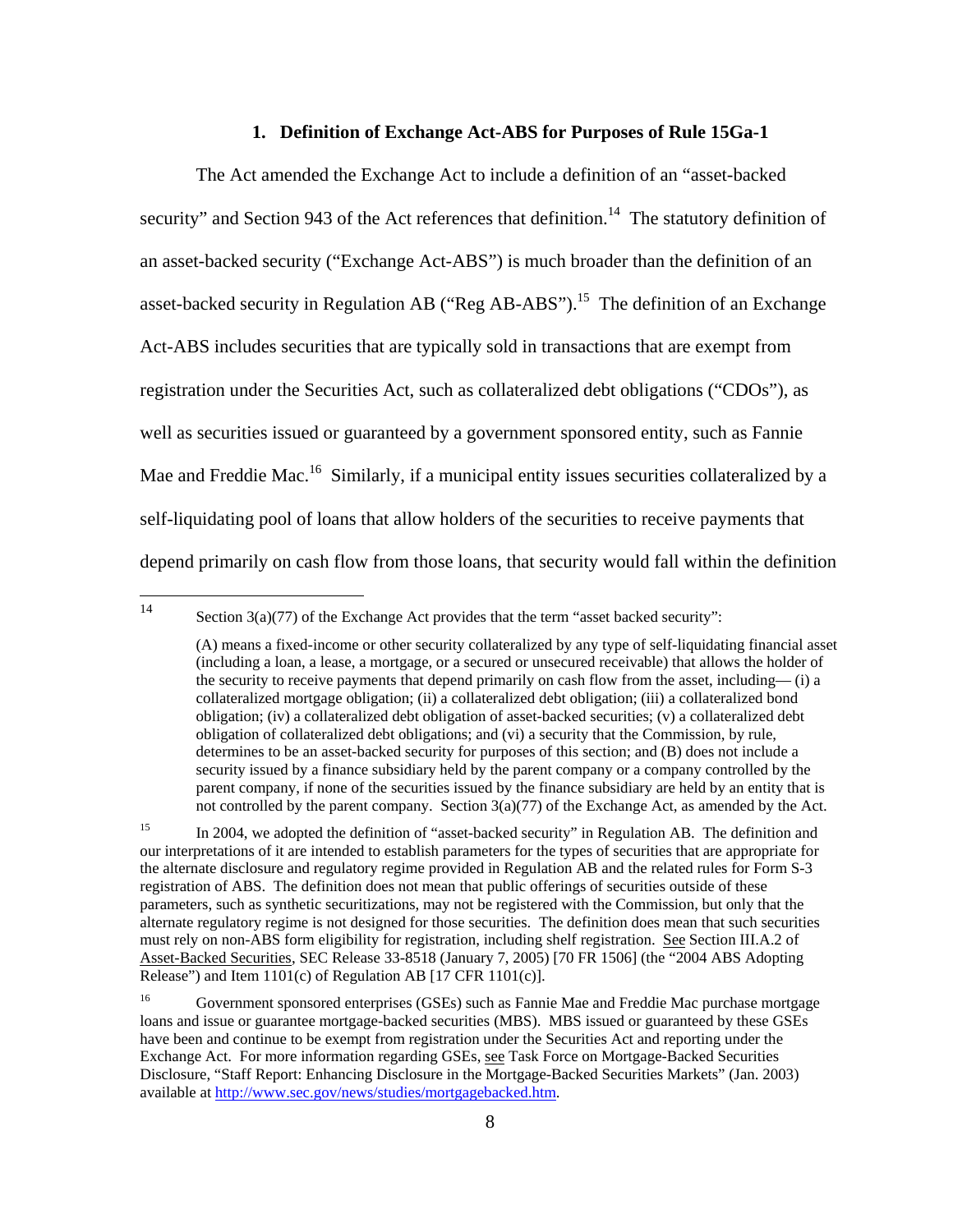of an Exchange Act-ABS.17 Since Section 943 uses the broader Exchange Act-ABS definition, our proposed Rule 15Ga-1 would require a securitizer to provide disclosures relating to all asset-backed securities that fall within the statutory definition, whether or not sold in Securities Act registered transactions. However, as we discuss further below, even if a security meets the definition of an Exchange Act-ABS, the new disclosure requirement would not be triggered if the underlying transaction agreements do not contain a covenant to repurchase or replace an asset.

#### Request for Comment:

- 1. Is it clear what types of securities a securitizer would have to provide representation and warranty repurchase disclosure about under proposed Rule 15Ga-1? If not, please identify which securities are not clearly covered and the reasons why those securities are not clearly included or excluded by the proposal.
- 2. Should we provide further guidance regarding the application of proposed Rule 15Ga-1 to securities issued by municipal entities that would fall within the definition of Exchange Act-ABS? Is it clear what types of municipal securities a municipal securitizer would have to provide representation and warranty repurchase disclosure about under proposed Rule 15Ga-1? If not, please identify those types of municipal securities that are not clearly covered and explain why they are not clearly included or excluded by the proposal.

 17 For a discussion of municipal ABS, see generally Robert A. Fippinger, The Securities Law of Public Finance vol. 1, §1:6.2[B], 1-70- 1-72 (2d ed., Practicing Law Institute 2009).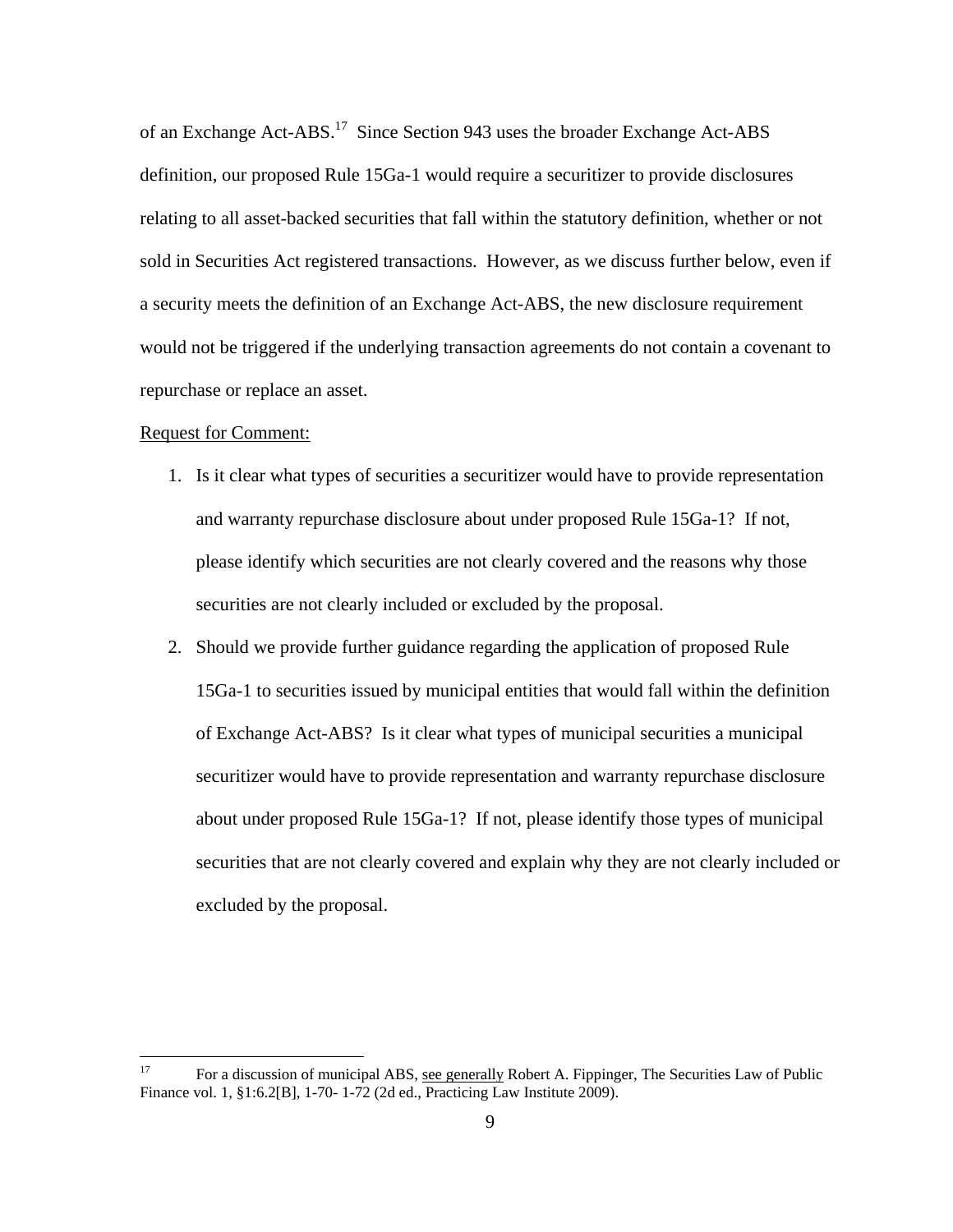### **2. Definition of Securitizer for Purposes of Rule 15Ga-1**

Section 943 and proposed Rule 15Ga-1 impose the disclosure obligation on a "securitizer" as defined in the Exchange Act. The Act amended the Exchange Act to include the definition of a "securitizer". Under the Exchange Act, a securitizer is either:

(A) an issuer of an asset-backed security; or

(B) a person who organizes and initiates an asset-backed securities transaction by selling or transferring assets, either directly or indirectly, including through an affiliate, to the issuer.<sup>18</sup>

The definition of securitizer is not specifically limited to entities that undertake transactions that are registered under the Securities Act or conducted in reliance upon any particular exemption. Consequently, we believe it is intended to apply to any entity or person that issues or organizes an Exchange Act-ABS as specified in Section 15G(a)(3) of the Exchange Act. As a result, proposed Rule 15Ga-1 would require any entity coming within the Section  $15G(a)(3)$  definition of securitizer, including government sponsored entities such as Fannie Mae, Freddie Mac, or a municipal entity, to provide the proposed disclosures. Further, as noted above, Section 943 and Section  $15G(a)(3)$  do not distinguish between securitizers of Exchange Act-ABS in registered or unregistered transactions, and our proposed Rule 15Ga-1 would apply equally to registered and unregistered transactions.

With respect to registered transactions and the definitions of transaction parties in Regulation AB, sponsors and depositors<sup>19</sup> both fall within the statutory definition of securitizer. A sponsor typically initiates a securitization transaction by selling or pledging to

See Section  $15G(a)(3)$  of the Exchange Act, as amended by the Act.

 $19\,$ Securities Act Rule 191 [17 CFR 230.191] generally defines an issuer as the depositor.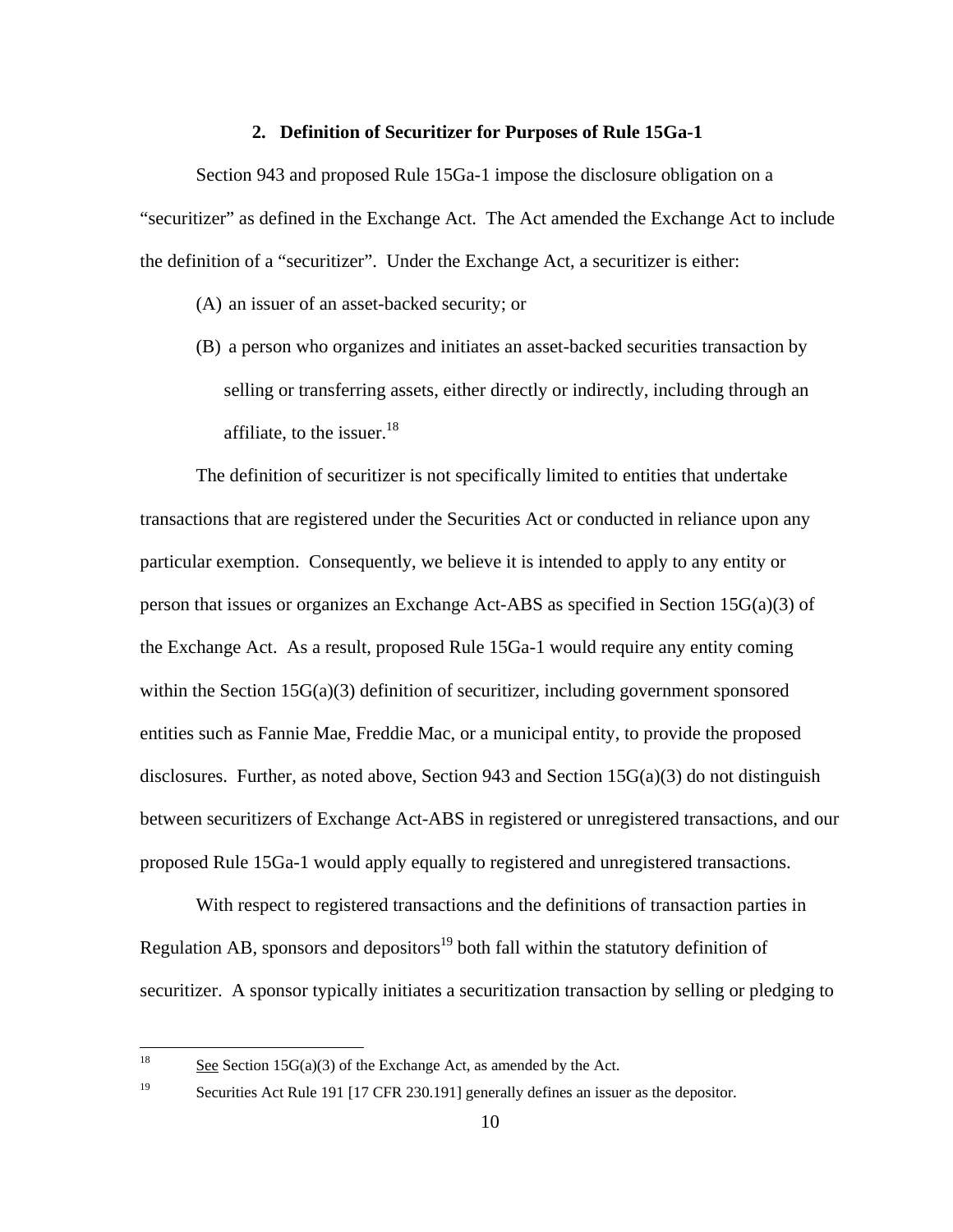initiated by a sponsor. $22$ a specially created issuing entity a group of financial assets that the sponsor either has originated itself or has purchased in the secondary market.<sup>20</sup> In some instances, the transfer of assets is a two-step process: the financial assets are transferred by the sponsor first to an intermediate entity, often a limited purpose entity created by the sponsor for a securitization program and commonly called a depositor, and then the depositor will transfer the assets to the issuing entity for the particular asset-backed transaction.<sup>21</sup> Because both sponsors and depositors fit within the statutory definition of securitizers, both entities would have the disclosure responsibilities under proposed Rule 15Ga-1. However, if a sponsor filed all disclosures proposed to be required under Rule 15Ga-1, which would include disclosures of the activity of affiliated depositors, Rule 15Ga-1 would provide that those affiliated depositors would not have to separately provide and file the same disclosures. Such disclosure would be duplicative and would not provide any additional useful information, since as noted above, the depositor usually serves as an intermediate entity of a transaction

<sup>20</sup>  securities transaction by selling or transferring assets, either directly or indirectly, including through an affiliate, originate or acquire and package financial assets for resale as ABS. See Section II. of the 2004 ABS Adopting 20 A sponsor, as defined in Regulation AB, is the person who organizes and initiates an asset-backed to the issuing entity. See Item 1101(l) of Regulation AB [17 CFR 229.1101(l)]. Sponsors of asset-backed securities often include banks, mortgage companies, finance companies, investment banks and other entities that Release.

 $21$ A depositor receives or purchases and transfers or sells the pool assets to the issuing entity. See Item 1101(e) of Regulation AB [17 CFR 229.1101(e)]. For asset-backed securities transactions where there is not an intermediate transfer of assets from the sponsor to the issuing entity, the term depositor refers to the sponsor. For asset-backed securities transactions where the person transferring or selling the pool assets is itself a trust, the depositor of the issuing entity is the depositor of that trust.

<sup>22</sup>  obligations under proposed Rule 15Ga-1 with respect to a particular transaction. Therefore, we propose that if one securitizer has filed all the disclosures required in order to meet the obligations under Rule 15Ga-1, which 22 There may be other situations where multiple affiliated securitizers would have individual reporting would include disclosures of the activity of affiliated securitizers, those affiliated securitizers would not be required to separately provide and file the same disclosures.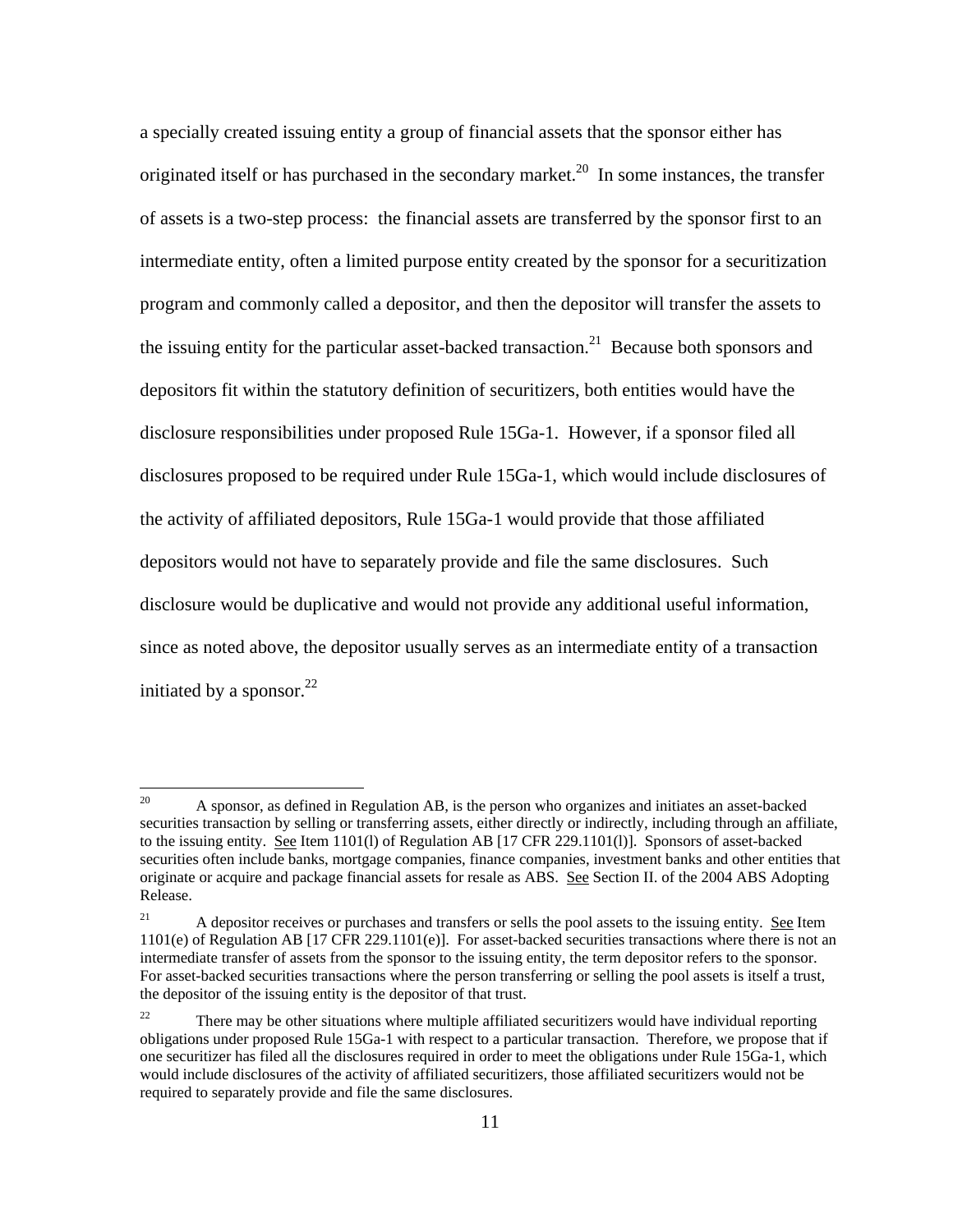#### Request for Comment:

 $\overline{a}$ 

- 3. Is it clear which entities or persons would have disclosure responsibilities under proposed Rule 15Ga-1? If not, please identify those possible entities or persons, describe their role in the transaction, and explain why they are not clearly included or excluded by the definition of a securitizer.
- 4. Should we provide further guidance regarding the application of proposed Rule 15Ga-1 to municipal issuers that are within the definition of securitizers? Is it clear which municipal entities would have disclosure responsibilities under proposed Rule 15Ga-1? If not, please identify those municipal entities that are not clearly covered and explain why they are not clearly included or excluded by the proposal.

#### **3. Disclosures Required by Proposed Rule 15Ga-1**

In accordance with Section 943 of the Act, we are proposing new Rule  $15Ga^{-1^{23}}$  to require any securitizer of an Exchange Act-ABS to disclose fulfilled and unfulfilled repurchase requests across all trusts aggregated by securitizer, so that investors may identify asset originators with clear underwriting deficiencies. We are proposing that, if the underlying transaction agreements provide a covenant to repurchase or replace an underlying asset for breach of a representation or warranty, then a securitizer would be required to provide the information described below for all assets originated or sold by the securitizer that were the subject of a demand for repurchase or replacement with respect to all outstanding Exchange Act-ABS held by non-affiliates of the securitizer. If the underlying agreements of an Exchange Act-ABS do not contain a covenant to repurchase or replace an

 23 We propose to adopt this rule as an Exchange Act rule because of the relationship with other requirements under the Exchange Act and other statutory requirements we are implementing.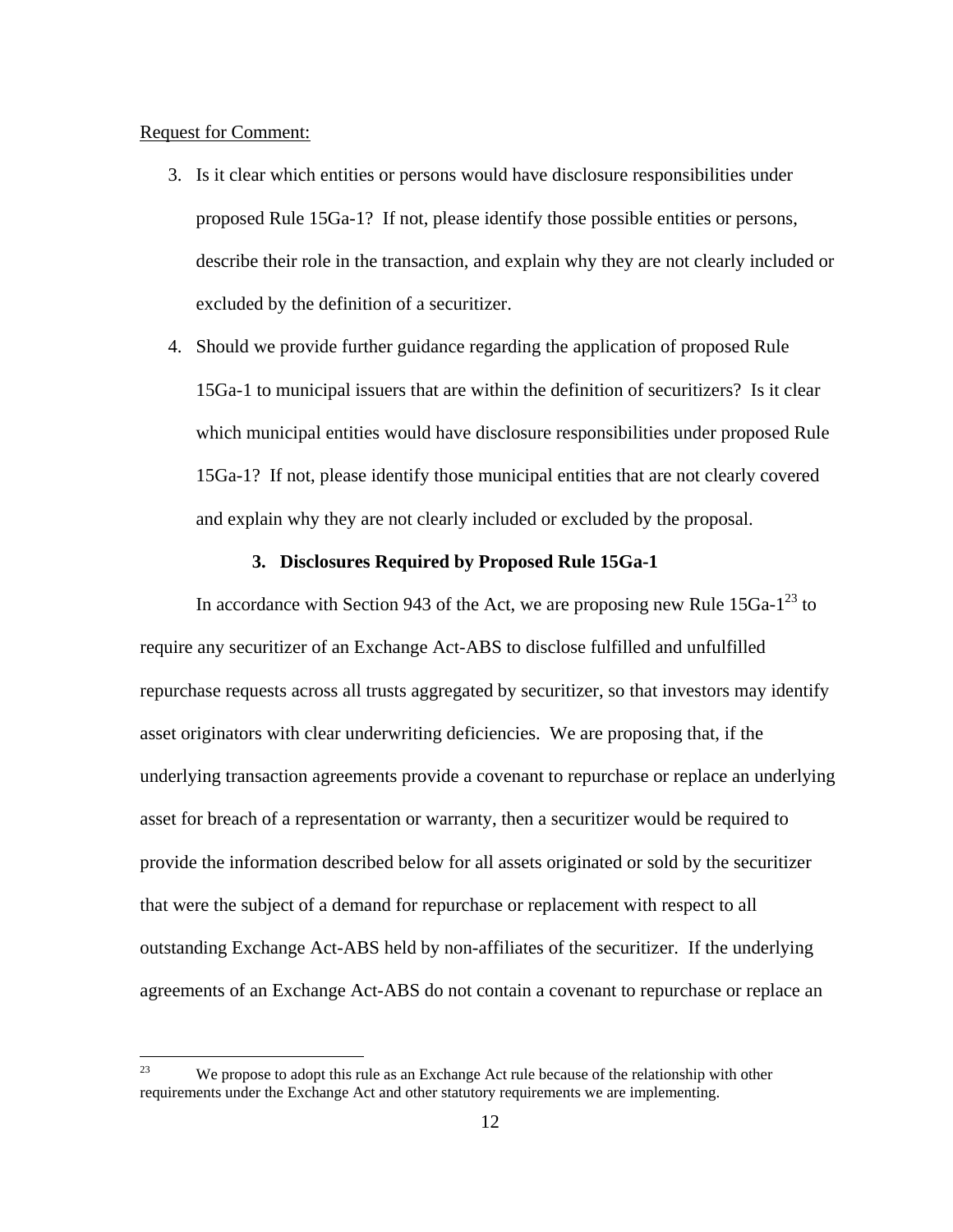underlying asset, then no transaction party would be entitled to demand repurchase or replacement. Requiring securitizers to report the activity of those Exchange Act-ABS with no demands might give an incorrect impression of sound underwriting. As discussed further below, initially, we are proposing that a securitizer provide the repurchase history for the last five years by filing Form ABS-15G at the time a securitizer first offers an Exchange Act-ABS or organizes and initiates an offering of Exchange Act-ABS, registered or unregistered, after the effective date of the proposed rules, as adopted. Going forward, a securitizer would be required to provide the disclosures for all outstanding Exchange Act-ABS on a monthly basis by filing Form ABS-15G. Information would not be required for the time period prior to the five-year look back period of the initial filing.

Section 943(2) requires disclosure of fulfilled and unfulfilled repurchase requests. It does not limit the required disclosure to those relating only to demands successfully made by the trustee. Therefore our proposal would require tabular disclosure of assets subject to any and all demands for repurchase or replacement of the underlying pool assets as long as the transaction agreements provide a covenant to repurchase or replace an underlying asset. For instance, we note that demands for repurchase may not ultimately result in a repurchase or replacement pursuant to the terms of the transaction agreement, either because of withdrawn demands or incomplete demands that did not meet the requirements of a valid demand pursuant to the transaction agreements.<sup>24</sup> Furthermore, it may be the case that a repurchase or replacement may occur whether or not it is determined that the obligated party was

 24 See e.g., comment letters of ASF, Bank of America, Community Mortgage Banking Project, CRE Finance Council and Mortgage Bankers Association on the 2010 ABS Proposing Release. The public comments are available at http://www.sec.gov/comments/s7-08-10/s70810.shtml.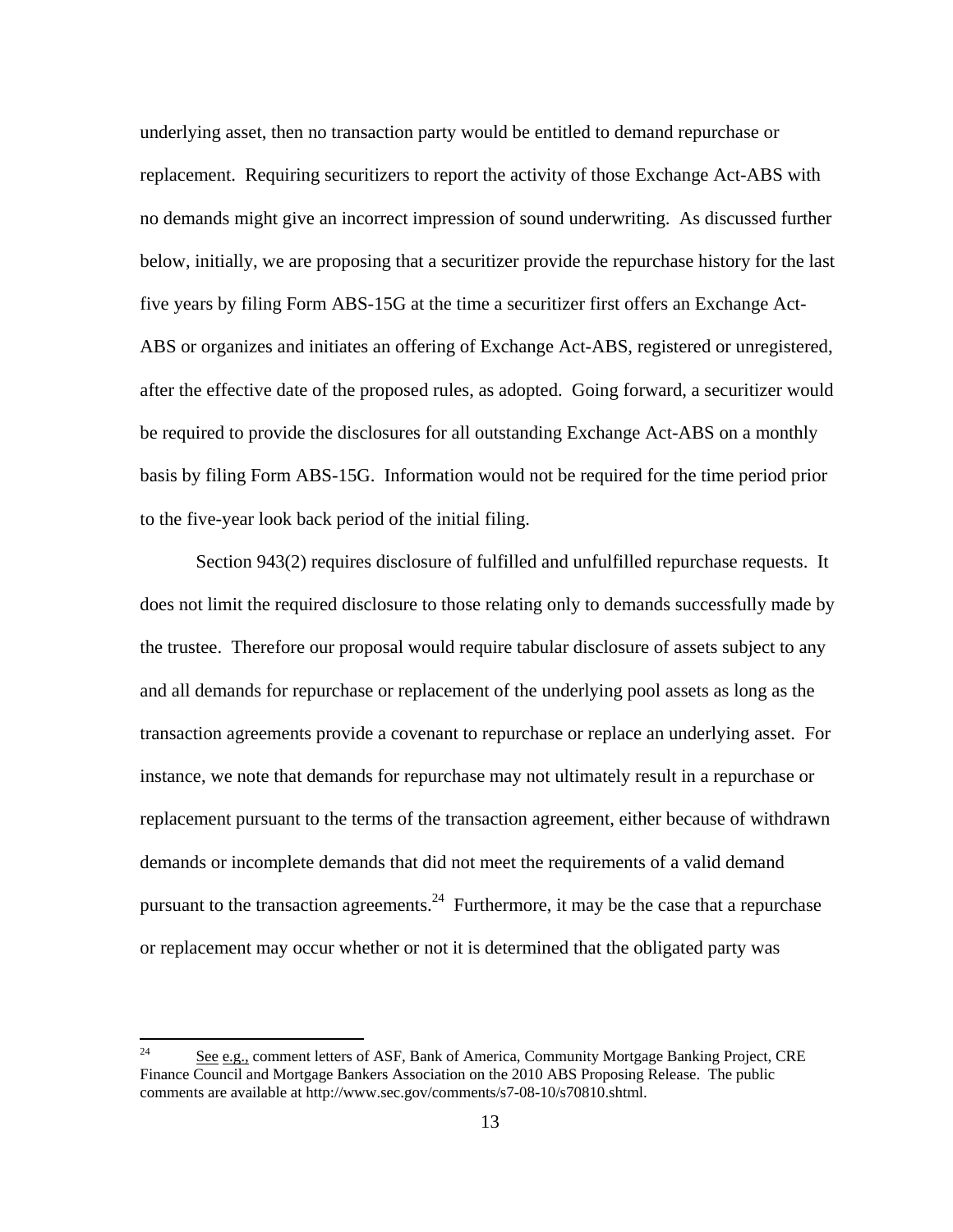required to repurchase the asset pursuant to the terms of the transaction agreement.<sup>25</sup> Securitizers would be permitted to footnote the table to provide additional explanatory disclosures to describe the data disclosed. We also note that investors have demanded that trustees enforce repurchase covenants because transaction agreements do not typically contain a provision for an investor to directly make a repurchase demand.<sup>26</sup> As we stated earlier, Section 943(2) does not limit the required disclosures to those demands successfully made by the trustee; therefore our proposals would require investor demands upon a trustee be included in the table, irrespective of the trustee's determination to make a repurchase demand on a securitizer based on the investor request. We are concerned, however, that initially a securitizer may not be able to obtain complete information from a trustee because it may not have tracked investor demands. Because securitizers may not have access to historical information about investor demands made upon the trustee prior to the effective date of the proposed rules, we are proposing an instruction that a securitizer may disclose in a footnote, if true, that a securitizer requested and was able to obtain only partial information

 originator's or sponsor's refusal to repurchase or replace assets put back to them for breach of representations to preserve their reputation by taking back assets even when they do not have to do so. This might create an See Section XI.C.2. of the 2010 ABS Proposing Release where we note that disclosures about an and warranties might create incentives for originators to agree to repurchase or replace such assets even in cases where these assets were not in breach. We explained that if investors regard such disclosures as indicative of a willingness to comply with representations and warranties in the future, then originators and sponsors might try incentive for sponsors and possibly trustees to ask for repurchase or replacement of poorly performing assets that represent no breach of representations and warranties. However, a commentator on the 2010 ABS Proposing Release stated that in certain situations, it may have the opposite effect, where the threat of a disclosure requirement may make a sponsor worry that a large number of successful repurchase claims could indicate that its initial due diligence, or the originator's loan quality was poor. See letter from Commonwealth of Massachusetts Attorney General.

<sup>26</sup> See Jody Shenn, "BNY Won't Investigate Countrywide Mortgage Securities," Bloomberg Business Week (Sep. 13, 2010) available at http://www.businessweek.com/news/2010-09-13/bny-won-t-investigatecountrywide-mortgage-securities.html (noting the difficulties that investors are facing to enforce contracts with respect to repurchase demands) and Al Yoon, "NY Fed joins other investors on loan repurchase bid," Reuters (Aug. 4, 2010) available at http://www.reuters.com/article/idUSTRE6736DZ20100804 (noting that investors have been frustrated with trustees and servicers and are banding together to force trustees to act on repurchase requests). See also Kevin J. Buckley, "Securitization Trustee Issues," The Journal of Structured Finance (Summer 2010) (discussing investors demands upon trustees to enforce sellers' repurchase obligations).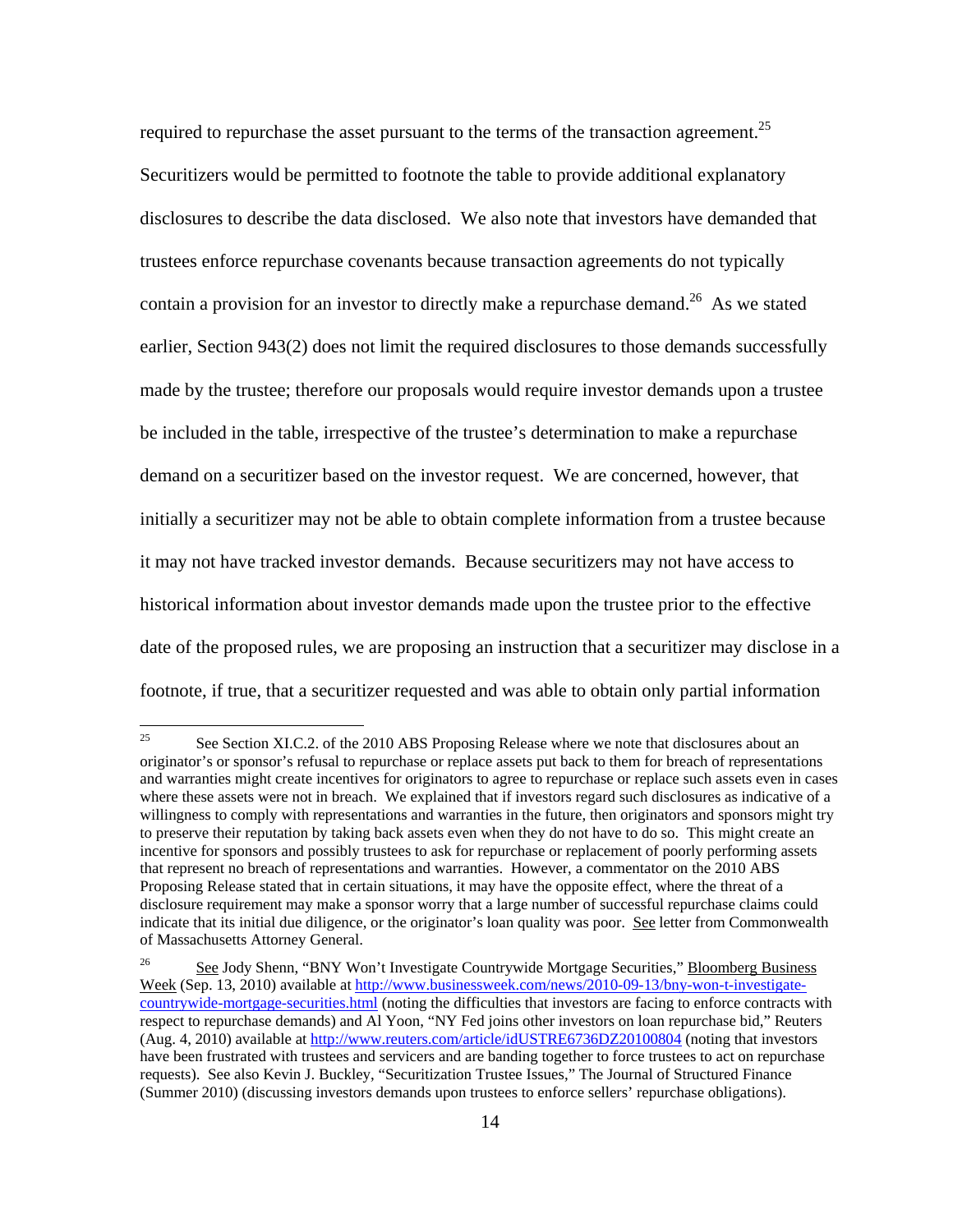contain all demands made prior to the effective date. $27$ or unable to obtain any information with respect to investor demands to a trustee that occurred prior to the effective date of the proposed rules and state that the disclosures do not

We are proposing that securitizers provide the information in the following tabular format in order to aid understanding:

| Name of<br><b>Issuing Entity</b> | <b>Check if</b><br>Regis-<br>tered | Name of<br>Originator | <b>Assets That Were</b><br><b>Subject of Demand</b> |         | <b>Assets That Were</b><br><b>Repurchased or</b><br><b>Replaced</b> |      |               | <b>Assets That Were</b><br><b>Not Repurchased</b><br>or Replaced |           |              | <b>Assets Pending</b><br><b>Repurchase or</b><br><b>Replacement</b> |           |     |                    |
|----------------------------------|------------------------------------|-----------------------|-----------------------------------------------------|---------|---------------------------------------------------------------------|------|---------------|------------------------------------------------------------------|-----------|--------------|---------------------------------------------------------------------|-----------|-----|--------------------|
|                                  |                                    |                       | $(\#)$                                              | $($ \$) | $(% \mathcal{L}_{0}^{\infty}$ of                                    | (# ) | $($ \$        | $(% \mathcal{L}_{0}^{\infty}$ (% of                              | $($ # $)$ | \$)          | $(% \mathcal{L}_{0}^{\infty}$ (% of                                 | $($ # $)$ | \$) | % of               |
|                                  |                                    |                       |                                                     |         | pool)                                                               |      |               | pool)                                                            |           |              | pool)                                                               |           |     | pool)              |
| (a)                              | (b)                                | (c)                   | (d)                                                 | (e)     | (f)                                                                 | (g)  | (h)           | (i)                                                              | (i)       | (k)          | (1)                                                                 | (m)       | (n) | $\left( 0 \right)$ |
| <b>Asset Class X</b>             |                                    |                       |                                                     |         |                                                                     |      |               |                                                                  |           |              |                                                                     |           |     |                    |
| <b>Issuing Entity A</b><br>CIK#  | X                                  | Originator 1          |                                                     |         |                                                                     |      |               |                                                                  |           |              |                                                                     |           |     |                    |
|                                  |                                    | Originator 2          |                                                     |         |                                                                     |      |               |                                                                  |           |              |                                                                     |           |     |                    |
| <b>Issuing Entity B</b>          |                                    | Originator 3          |                                                     |         |                                                                     |      |               |                                                                  |           |              |                                                                     |           |     |                    |
| Total                            |                                    |                       | #                                                   | \$      |                                                                     | #    | $\mathsf{\$}$ |                                                                  | #         | $\mathbb{S}$ |                                                                     | #         | \$  |                    |
|                                  |                                    |                       |                                                     |         |                                                                     |      |               |                                                                  |           |              |                                                                     |           |     |                    |
| <b>Asset Class Y</b>             |                                    |                       |                                                     |         |                                                                     |      |               |                                                                  |           |              |                                                                     |           |     |                    |
| <b>Issuing Entity C</b>          |                                    | Originator 2          |                                                     |         |                                                                     |      |               |                                                                  |           |              |                                                                     |           |     |                    |
|                                  |                                    | Originator 3          |                                                     |         |                                                                     |      |               |                                                                  |           |              |                                                                     |           |     |                    |
| <b>Issuing Entity D</b><br>CIK#  | X                                  | Originator 1          |                                                     |         |                                                                     |      |               |                                                                  |           |              |                                                                     |           |     |                    |
|                                  |                                    |                       |                                                     |         |                                                                     |      |               |                                                                  |           |              |                                                                     |           |     |                    |
| Total                            |                                    |                       | #                                                   | \$      |                                                                     | #    | \$            |                                                                  | #         | \$           |                                                                     | #         | \$  |                    |

A single securitizer may have several securitization programs to securitize different types of asset classes. Therefore, in order to organize the information in a manner that would be useful for investors, we are proposing that the securitizer disclose the asset class and group the information in the table by asset class (column (a)). We are also proposing that

 alone may necessitate the disclosure of additional information in order to render the information not 27 This situation, as well as others, may arise where the disclosures required by proposed Rule 15Ga-1 misleading. Securitizers would need to consider the antifraud provisions under the federal securities laws to determine what other information, if any, may need to be provided in offering materials given to an investor.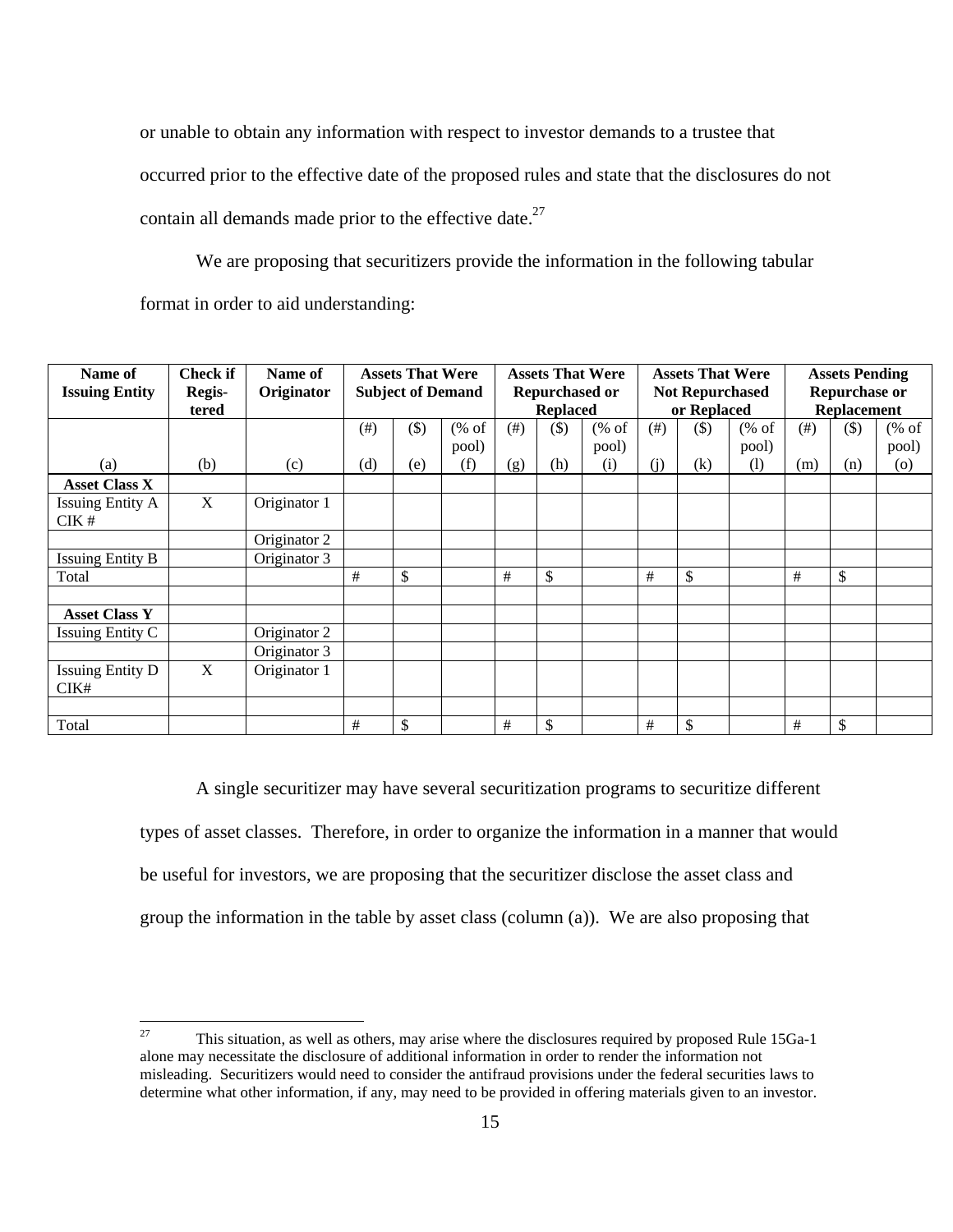securitizers list the names of all the issuing entities<sup>28</sup> of Exchange Act-ABS, listed in order of the date of formation of the issuing entity in column (a) so that investors may identify the securities that contain the assets subject to the demands for repurchase and when the issuing entity was formed.<sup>29</sup> Because the Act requires disclosure with respect to all Exchange Act-ABS, Rule 15Ga-1 would require securitizers to provide disclosure for all Exchange Act-ABS where the underlying agreements include a repurchase covenant, regardless of whether the transaction was registered with the Commission. Additionally, if any of the Exchange Act-ABS of the issuing entity were registered under the Securities Act, the Central Index Key ("CIK") number of the issuing entity would be required so that investors may locate additional publicly available disclosure, if applicable.

So that investors may distinguish between transactions that were registered, and those that were not, we are also proposing that securitizers check the box in column (b) to indicate whether any Exchange Act-ABS of the issuing entity were registered under the Securities Act. We believe this indicator would provide important information so an investor may locate additional publicly available disclosure for registered transactions, if applicable.

The Act also provides that the disclosure is required "so that investors may identify asset originators with clear underwriting deficiencies.<sup> $30$ </sup> Therefore, we are proposing that

Issuing entity is defined in Item  $1101(f)$  of Regulation AB  $[17 \text{ CFR } 229.1101(f)]$  as the trust or other entity created at the direction of the sponsor or depositor that owns or holds the pool assets and in whose name the asset-backed securities supported or serviced by the pool assets are issued.

<sup>29</sup> 29 In a stand-alone trust structure, usually backed by a pool of amortizing loans, a separate issuing entity is created for each issuance of ABS backed by a specific pool of assets. The date of formation of the issuing entity would most likely be at the same time of the issuance of the ABS. In a securitization using a master trust structure, the ABS transaction contemplates future issuances of ABS by the same issuing entity, backed by the same, but expanded, asset pool. Master trusts would organize the data using the date the issuing entity was formed, which would most likely be earlier than the date of the most recent issuance of securities.

 $30<sup>2</sup>$ See Section 943(2) of the Act.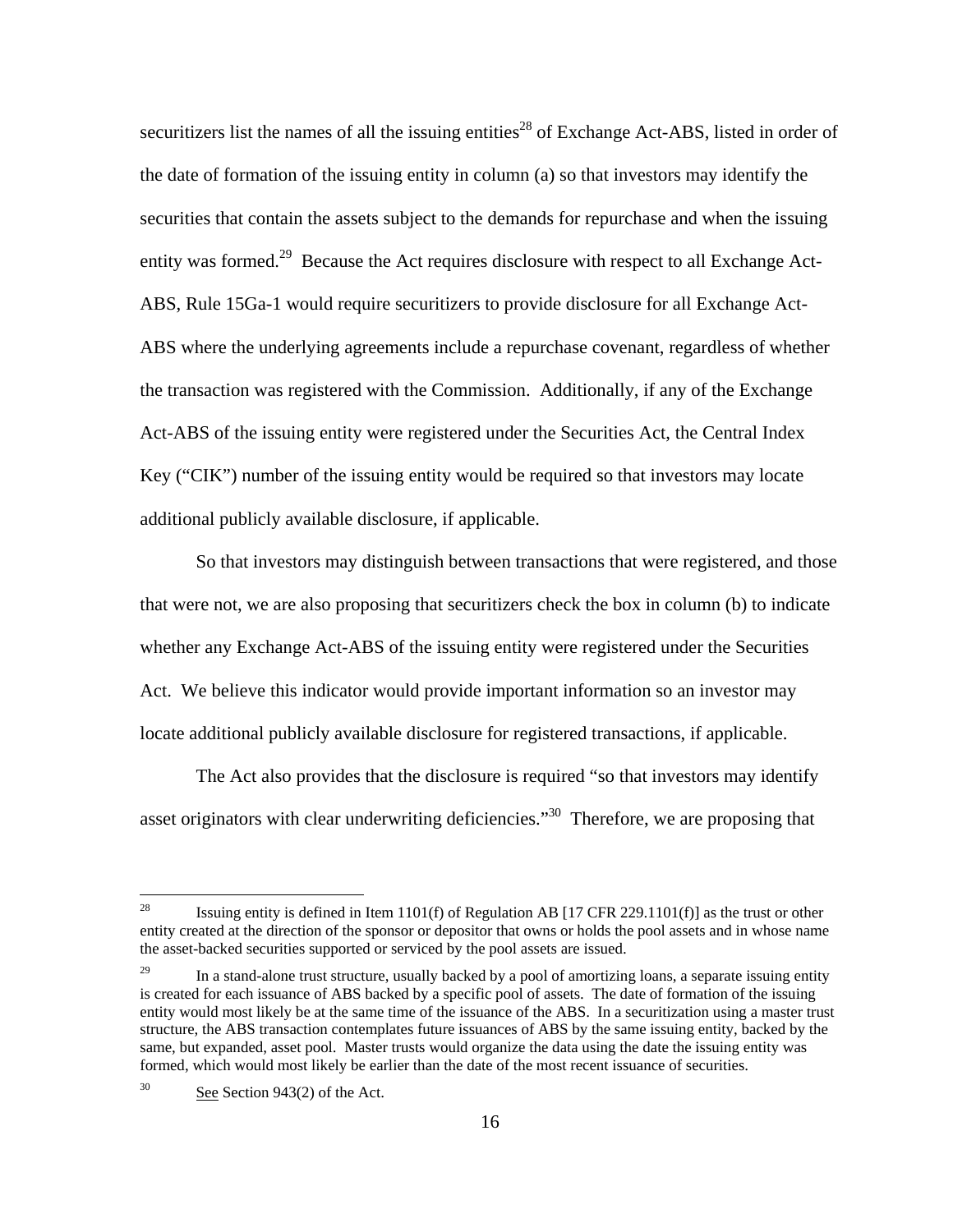securitizers further break out the information by originator of the underlying assets in column (c).

replaced for breach of representations and warranties (columns (j) through (l)).<sup>31</sup> Because the Act requires disclosure of all "fulfilled and unfulfilled" repurchase requests, we are proposing in Rule 15Ga-1 that securitizers disclose the assets that were subject of the demand, the assets that were repurchased or replaced and the assets that were not repurchased or replaced. In order to provide investors with useful information about the repurchase requests in relation to the overall pool of assets, we are proposing that securitizers present the number, outstanding principal balance and percentage by principal balance of the assets that were subject of demand to repurchase or replace for breach of representations and warranties (columns (d) through (f)); the number, outstanding principal balance and percentage by principal balance of assets that were repurchased or replaced for breach of representations and warranties (columns (g) through (i)); and the number, outstanding principal balance and percentage by principal balance of assets that were not repurchased or

Additionally, we are proposing to require disclosure of the number, outstanding principal balance and percentage by principal balance of the assets that are pending repurchase or replacement and proposing an instruction to include a footnote to the table that provides narrative disclosure of the reasons why repurchase or replacement is pending (columns (m) through (o)). For example, the securitizer would indicate by footnote if

 31 detailed information. In the 2010 ABS Proposing Release, the Commission also proposed that issuers be required to provide loan-level disclosure of repurchase requests on an ongoing basis. Under the proposal, an issuer, with each periodic report on a Form 10-D, would have to indicate whether a particular asset has been If the ABS were offered in a registered transaction, an investor may be able to locate additional repurchased from the pool. If the asset has been repurchased, then the registrant would have to indicate whether a notice of repurchase has been received, the date the asset was repurchased, the name of the repurchaser and the reason for the repurchase. See previously proposed Item 1(i) of Schedule L-D [Item 1121A of Regulation AB] in the 2010 ABS Proposing Release.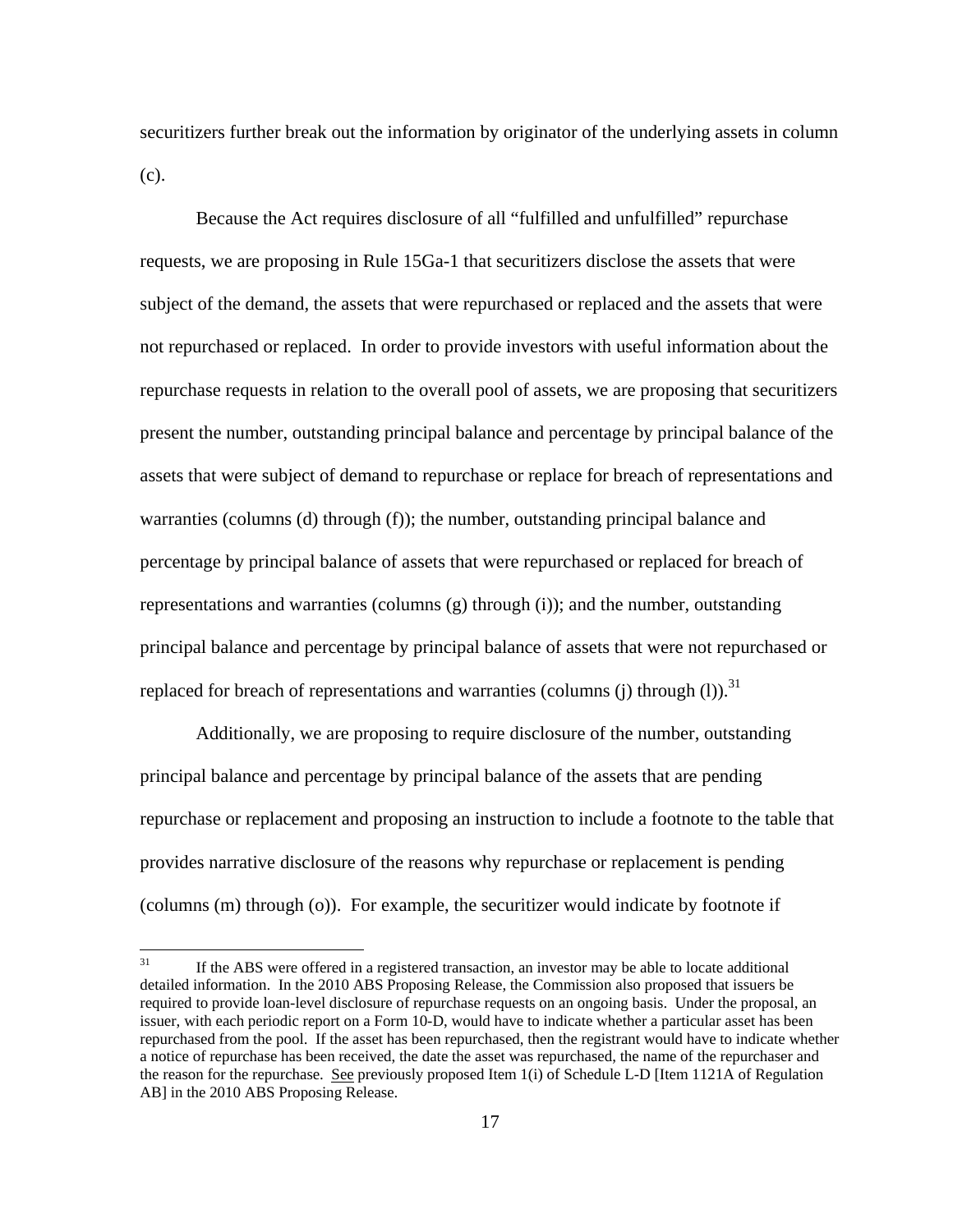some transaction agreements specify a cure period that typically lasts  $60-90$  days.<sup>32</sup> pursuant to the terms of a transaction agreement, assets have not been repurchased or replaced pending the expiration of a cure period. Without these additional columns, the disclosures about fulfilled and unfulfilled repurchase requests of a securitizer alone may not provide clear and complete disclosure about the repurchase request history. For instance, Including those repurchase requests that are within a cure period as assets that were not repurchased or replaced (columns (j) through (l)) would provide inaccurate disclosure about the current pending status of those repurchase requests.

 $(n)$ ).<sup>33</sup> Lastly, we are proposing that the table include totals by asset class for columns that require numbers of assets and principal amounts (columns  $(d)$ ,  $(e)$ ,  $(g)$ ,  $(h)$ ,  $(i)$ ,  $(k)$ ,  $(m)$  and

The Act does not specify when the disclosure should first be provided, or the frequency with which it should be updated. We are proposing to require that securitizers first be required to file Form ABS-15G at the time a securitizer first offers an Exchange Act-ABS or organizes and initiates an offering of Exchange Act-ABS, registered or unregistered, after the effective date of the proposed rules, as adopted.<sup>34</sup> The initial filing would include the

 timing of providing repurchase disclosures, noting that the person preparing repurchase disclosures may not be in a position to know what percentage of demands made in a period did not result in repurchase due to cure 32 In response to our ABS 2010 Proposing Release, some commentators expressed concern about the periods provided in the transaction agreements that typically last 60-90 days. See letters from the American Securitization Forum ("ASF") and Wells Fargo & Company on the 2010 ABS Proposing Release.

<sup>33</sup> See letter from Association of Mortgage Investors on the 2010 ABS Proposing Release (requesting that disclosure of information regarding claims made and satisfied under representation and warranties provisions of the transaction documents be broken down by securitization and then aggregated).

<sup>34</sup>  exemption in the Securities Act of 1933 and the safe harbor for offshore transactions from the registration for the ABS being offered under an exemption.<br>18 Filing proposed Form ABS-15G would not foreclose the reliance of an issuer on the private offering provisions in Section 5 [15 U.S.C. 77e]. However, the inclusion of information beyond that required in proposed Rule 15Ga-1 may jeopardize such reliance by constituting a public offering or conditioning the market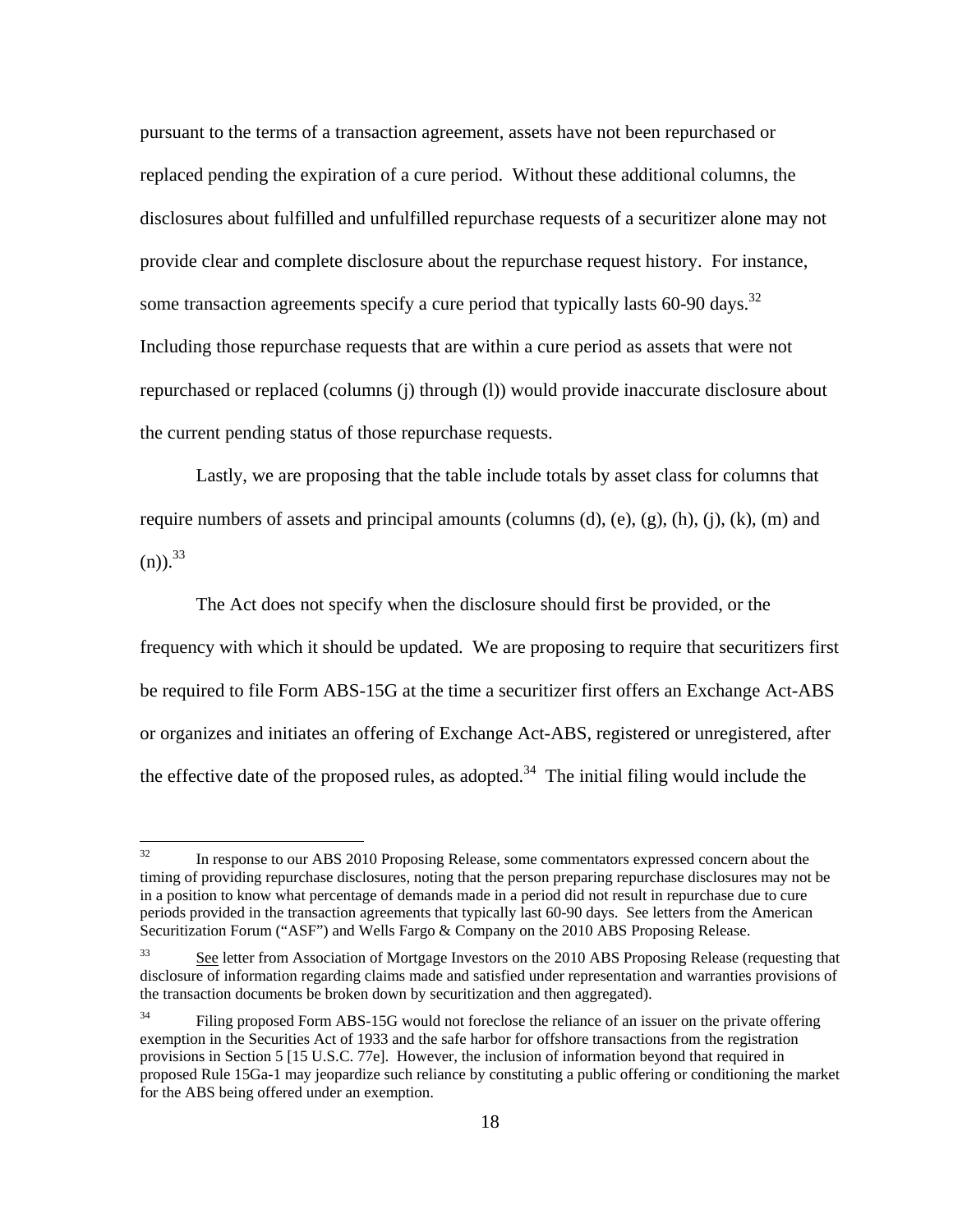repurchase demand and repurchase and replacement history of all outstanding Exchange Act-ABS of the securitizer with respect to which the underlying transaction agreements provide a covenant to repurchase or replace an underlying asset for breach of a representation or warranty for the last five years. The initial filing would be required to include all of the information in proposed Rule 15Ga-1, even if there had been no demands to repurchase or replace assets to report with respect to any issuing entity of an Exchange-Act ABS securitized by a securitizer. We believe that the ability to compare all issuing entities and the originators of the underlying pools would provide useful information for investors by making the disclosures comparable across securitizers, so that consistent with the purposes of Section 943, an investor may identify originators with clear underwriting deficiencies.

While Section 943 does not limit the time period for disclosure, we have proposed in Rule 15Ga-1 to limit the disclosure to Exchange Act-ABS that remain outstanding and are held by non-affiliates because we believe securitizers would more likely have ready access to this information, and it is more likely to be relevant to investors than information about securities that are no longer outstanding and held by non-affiliates. While we believe that Congress intended to provide investors with historical information about repurchase activity so that investors may identify asset originators with clear underwriting deficiencies,  $3<sup>35</sup>$  we also recognize that securitizers may not have historically collected the information required under our proposal.<sup>36</sup> We are proposing that the initial disclosures be limited to the last five years of activity in order to balance the requirements of Section 943 and the burden on securitizers

<sup>35</sup> See letter from Securities Industry Financial Markets Association ("SIFMA") on the 2010 ABS Proposing Release (noting that their investor members believe that issuers should be required to make disclosures about repurchase requests regardless of the date of the securitization).

<sup>36</sup> See e.g., comment letters from ASF, Bank of America, Financial Services Roundtable and the Mortgage Bankers Association on the 2010 ABS Proposing Release.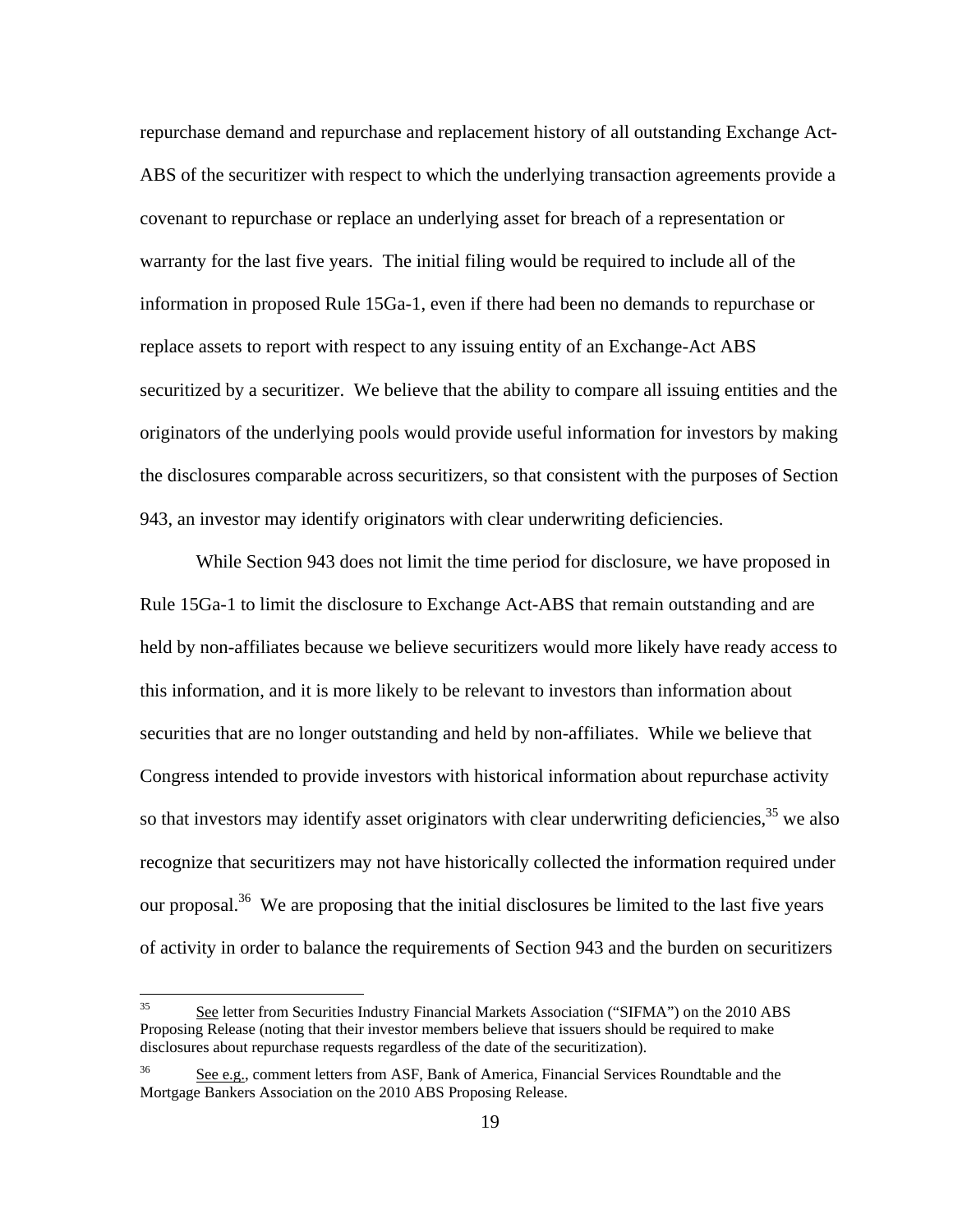to provide the historical disclosures. Therefore, any demand, repurchase or replacement that had occurred within the five years immediately preceding the initial filing, as of the end of the preceding month, would need to be disclosed in the table.  $37$ 

We are also proposing that securitizers file proposed Form ABS-15G, periodically on a monthly basis with updated information so that, consistent with the purpose of Section 943 of the Act, an investor may monitor the demand, repurchase and replacement activity across all Exchange Act-ABS issued by a securitizer.<sup>38</sup> For registered transactions, most ABS distribute payments monthly and file Forms 10-D on a monthly basis. Similarly, given the established frequency of reporting, we believe proposed Rule 15Ga-1 disclosure should be provided to investors on a monthly basis and filed on Form ABS-15G on EDGAR within 15 calendar days after the end of each calendar month.<sup>39</sup>

Under the proposal, securitizers would be required to continue periodic reporting through and until the last payment on the last Exchange Act-ABS outstanding held by a nonaffiliate that was issued by the securitizer or an affiliate. We are also proposing that securitizers be required to file Form ABS-15G to provide a notice to terminate the reporting obligation and disclose the date the last payment was made.

 back date and that resolution may have occurred after that date. In this case, a securitizer would need to disclose that a demand was made, even though it occurred prior to the five-year look back date. 37 For the initial filing, we recognize that demands may have been made prior to the initial five-year look

<sup>38</sup>  claims made against a sponsor should be included in offering materials and regularly reported, together with were and were not approved). See letter from Prudential Fixed Income Management on the 2010 ABS Proposing Release (noting that detail that clarifies the number of such claims that were accepted by the sponsor and the number of claims that

<sup>39</sup>  sponsor various asset classes, we believe it would be difficult to tie the timing requirements of Rule 15Ga-1 Form 10-Ds are required to be filed within 15 days of each required distribution date on the assetbacked securities. See General Instruction A.2. of Form 10-D [17 CFR 249.312]. Because securitizers may disclosure to the timing of payments on the securities.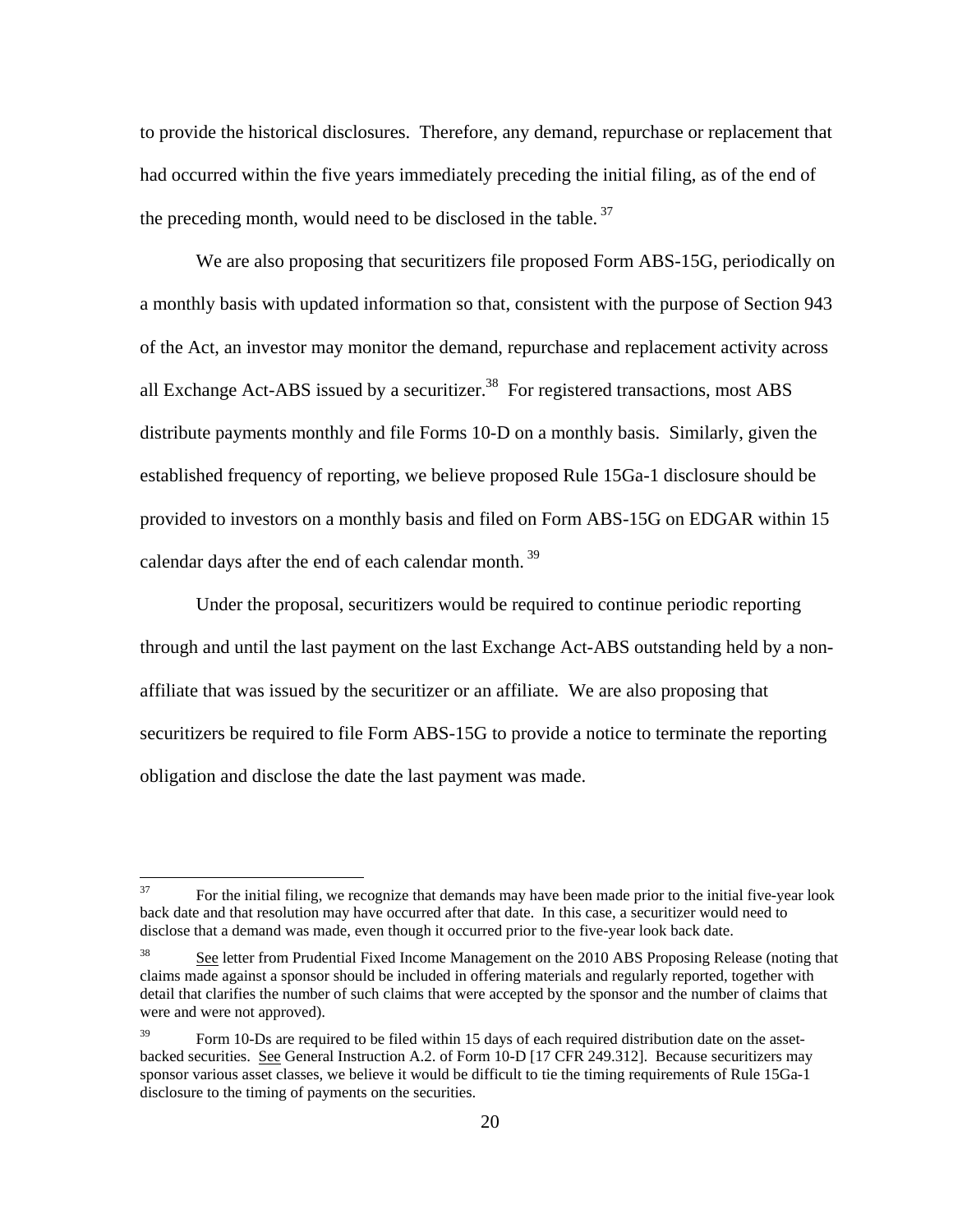#### Request for Comment:

- 5. Is the proposed requirement to require that any securitizer of an Exchange Act-ABS transaction disclose fulfilled and unfulfilled repurchase requests in a table appropriate? Would another format be more appropriate or useful to investors?
- clear underwriting deficiencies, as provided in the Act? 6. Should we require, as proposed, that securitizers list all previous issuing entities with currently outstanding ABS where the underlying transaction agreements include a repurchase covenant, even if there were no demands to repurchase or replace assets in that particular pool? Should we require, as proposed, that securitizers with currently outstanding Exchange Act-ABS held by non-affiliates list all originators related to every issuing entity even if there were no demands to repurchase or replace assets related to that originator for that particular pool? Put another way, would it be useful for investors to compare all the issuing entities and originators, related to one securitizer, listed in the table, so that investors may identify asset originators with
- 7. Would it be appropriate for securitizers to omit the table if a securitizer had no prior demands for repurchases or replacements? If so, how would an investor be able to know why the securitizer omitted the disclosure? In lieu of a table that displayed no demands for repurchases or replacements, would it be appropriate for a securitizer to provide narrative or check box disclosure stating that no demands were made for any asset securitized by the securitizer?
- 8. Is it appropriate to limit disclosure to Exchange Act-ABS that remain outstanding and held by non-affiliates, as proposed? Would such a limitation be consistent with the Act? Alternatively, should disclosure be required with respect to Exchange Act-ABS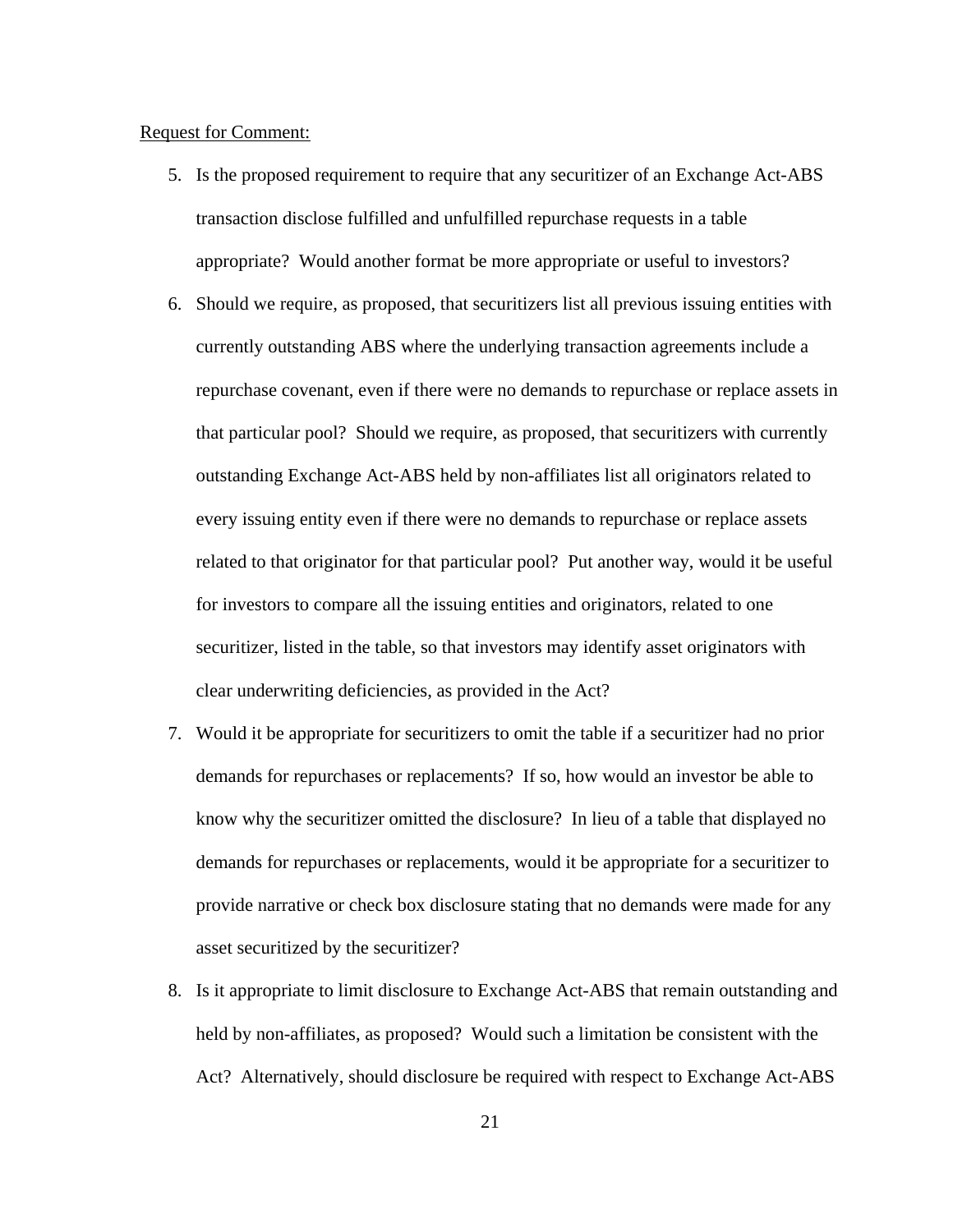that are no longer outstanding? Would such disclosure reveal potentially important information? Would it be appropriate to require disclosure regarding Exchange Act-ABS that were outstanding during a recent period, such as one, three, or five years?

- 9. Should the disclosure requirement only be applied prospectively, i.e., disclosure would be required only with respect to repurchase demands and repurchases and replacements beginning with Exchange Act-ABS issued after the effective date of the rule? Should disclosure only be required with respect to repurchase activity after the effective date? If so, please explain why limiting disclosure to activity regarding Exchange Act-ABS issued after the effective date would be consistent with the Act, as it specifies that the disclosure be provided by any securitizer across all trusts.
- 10. In implementing the requirements of Section 943, should the disclosure requirement initially be limited to the last five years, as proposed? Would a different time frame be more appropriate, e.g., the last three, seven or ten years of activity? Underwriting standards of originators may change over time. While information regarding repurchases within a recent time period may assist investors in identifying originators with current underwriting deficiencies, is older information, such as information about repurchases within a time period of ten years, less useful in identifying current underwriting deficiencies? $40$  Would information that covers the last three, five, seven or ten years of repurchase activity provide investors with the information they need so that they "may identify asset originators with clear underwriting deficiencies"? To

 40 requirement to report three years worth of repurchase activity would potentially result in a flood of unhelpful disclosure about transactions involving unrelated asset classes, particularly with respect to sponsors or In a response to our 2010 ABS Proposing Release, the ASF noted in its comment letter that "the originators that are large, diversified financial institutions engaging in securitization and sales of multiple asset classes through affiliated but often separately managed business units."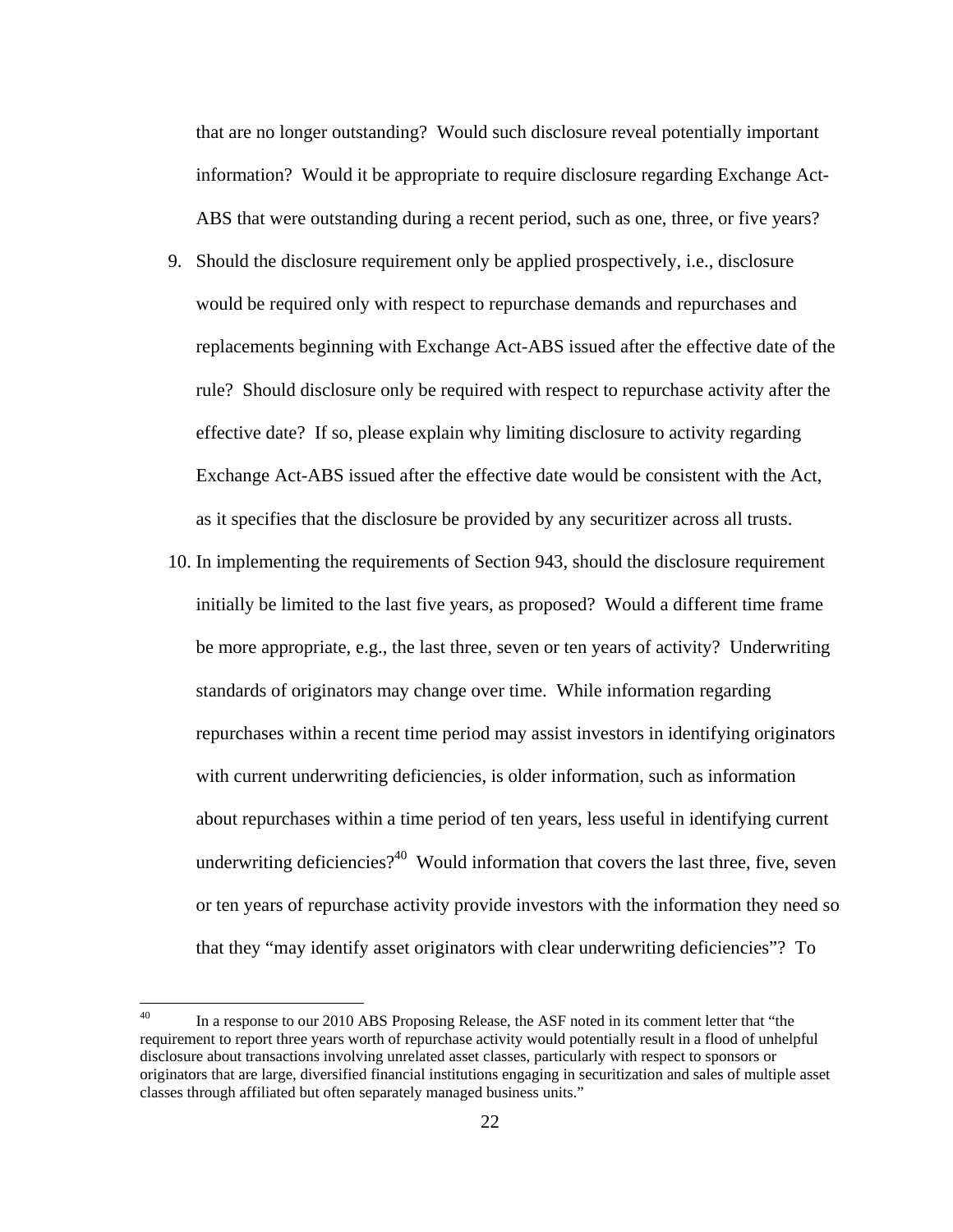what extent would disclosure older than such a period add significant burdens and costs and produce information that would be of marginal utility to investors?

- 11. Is our proposed instruction to permit securitizers to omit disclosure of investor demands made upon the trustee prior to the effective date of the proposed rules if the information is unavailable and provide footnote disclosure, if true, that the table omits such demands and that the securitizer requested and was unable to obtain the information appropriate? If not, how would securitizers obtain the information about investor demands upon a trustee prior to the effective date of the proposed rules, as adopted?
- 12. Should the requirement only cover the last three, five, seven or ten years of repurchase requests on an ongoing basis? Would this format on an ongoing basis provide information in a more easily understandable manner? Would it still allow an investor to "identify asset originators with clear underwriting deficiencies"?
- 13. Are there any other agreements, outside of the related transaction agreements for an asset-backed security that provide for repurchase demands and repurchases and replacements? If so, please tell us what those agreements are and why securitizers should be required to report the information, including why that information would be material to an investor in a particular asset-backed security.<sup>41</sup>
- 14. Is the information proposed to be required in the table appropriate? Is there any other information that should be presented in the table that would be useful to investors? Is the proposed disclosure regarding pending repurchase requests appropriate? Should

<u>.</u>

 41 default warranties and that the existence of such warranties often have an effect upon the performance of a See comment letter from Massachusetts Office of Attorney General on the 2010 ABS Proposing Release (noting that side letter agreements between a sponsor and an originator may contain early payment securitization).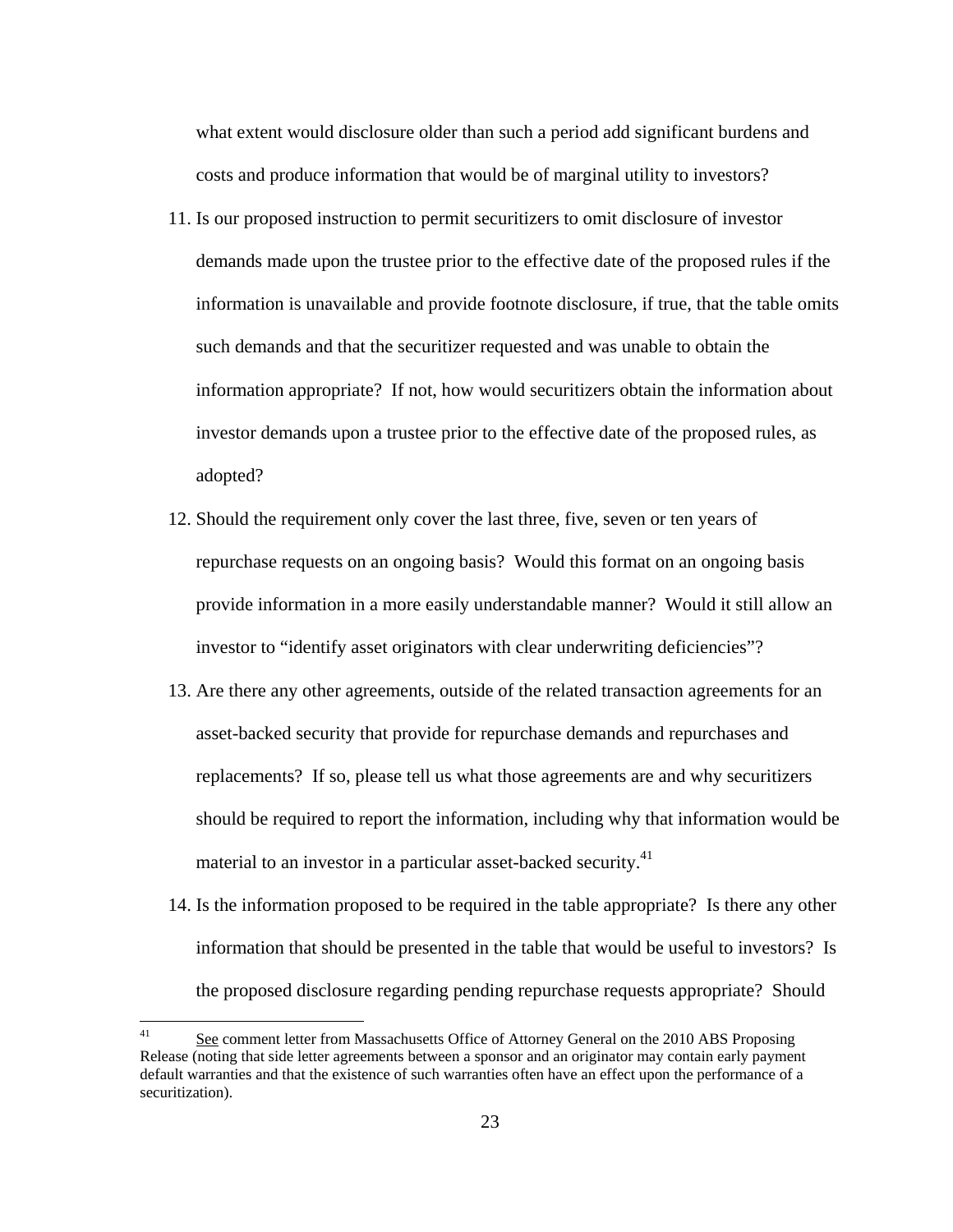in a cure period, and the costs associated and expenses born by each issuing entity?<sup>42</sup> of detail to be provided regarding pending asset repurchase or replacement requests? we specify that securitizers provide more detail about the reasons why the assets were not repurchased or why the assets are pending repurchase or replacement? For example, should we require more detail such as the date of claim, the date of repurchase, whether claims have been referred to arbitration, whether the claims are Should we require securitizers to provide narrative disclosure of the reasons why repurchase or replacement is pending, as proposed? If so, should we specify the level For instance, should we specify categories for the reasons why the request is pending, e.g., cure period, arbitration, etc.

15. Section 943 of the Act requires that "all fulfilled and unfulfilled repurchase requests across all trusts" be disclosed. Should we require, as proposed, that all demands for repurchase be disclosed in the table? Some commentators on the 2010 ABS Proposing Release expressed concerns about disclosing demands for repurchase that ultimately did not result in a repurchase or replacement pursuant to the terms of the transaction agreement, either because of withdrawn demands or incomplete demands that did not meet the requirements of the transaction agreements.<sup>43</sup> In order to address commentator's concerns, should we also require, by footnote to the table, disclosure of whether the repurchase or replacement was required by the transaction agreements or whether it occurred for some other reason? Should the disclosure

See e.g., comment letters of Metropolitan Life Insurance Company and the SIFMA on the 2010 ABS Proposing Release.

<sup>43</sup>  Finance Council and Mortgage Bankers Association on the 2010 ABS Proposing Release. 24 See e.g., comment letters of ASF, Bank of America, Community Mortgage Banking Project, CRE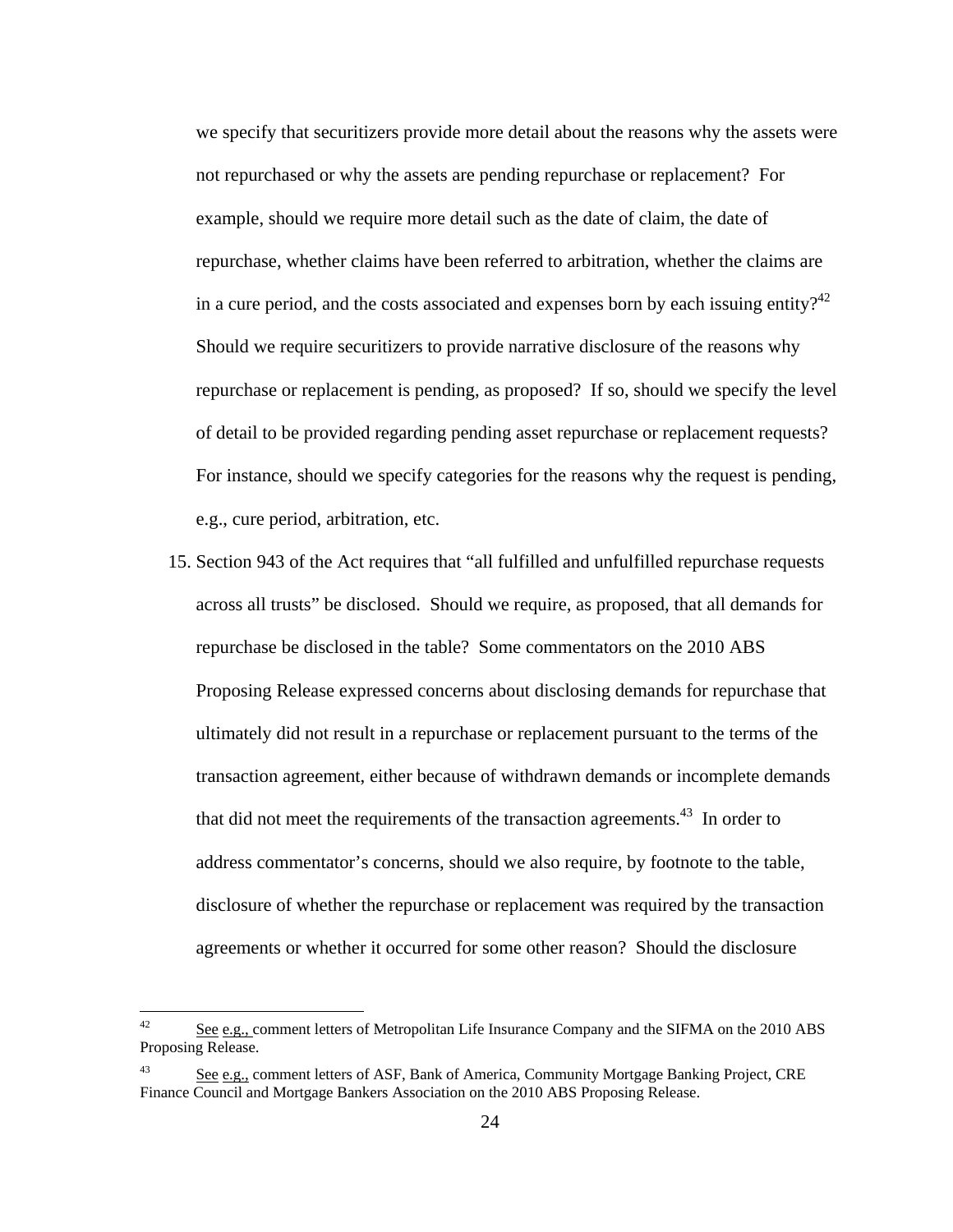indicate the type of representation or warranty that led to the repurchase or replacement?

- 16. Is our proposal to require a securitizer to file its initial Form ABS-15G at the time it first offers Exchange-Act ABS or organizes and initiates an offering of Exchange Act-ABS after the implementation date of the proposed rules appropriate? What are other possible alternatives to trigger the initial filing obligation?
- would be the appropriate interval for the disclosures, e.g., quarterly or annually? 17. Is our proposal to require the disclosure on a monthly basis appropriate? If not, what
- 18. Is our proposal to require that Form ABS-15G be filed within 15 calendar days after the end of each calendar month appropriate? If not, would a shorter or longer timeframe be more appropriate, e.g., four days or twenty days? Please tell us why.
- 19. We note that the transaction agreements for certain types of ABS, such as CDOs, may not typically contain a covenant to repurchase or replace an underlying asset. Is it appropriate to exclude, as proposed, those Exchange Act-ABS with transaction agreements that do not contain a covenant to repurchase or replace the underlying assets?
- completion of necessary technical specifications be appropriate? In order to tag the 20. Should the data in the table be tagged? If so, should the tagging be in XML or is a different tagging schema appropriate? If tagging is appropriate, would a phase-in period in which the disclosure would be provided without tagging pending data, we would need to develop definitions that would result in consistent and comparable data across all issuing entities of all securitizers. For instance, how should we specify that securitizers tag the identity of an originator to provide

25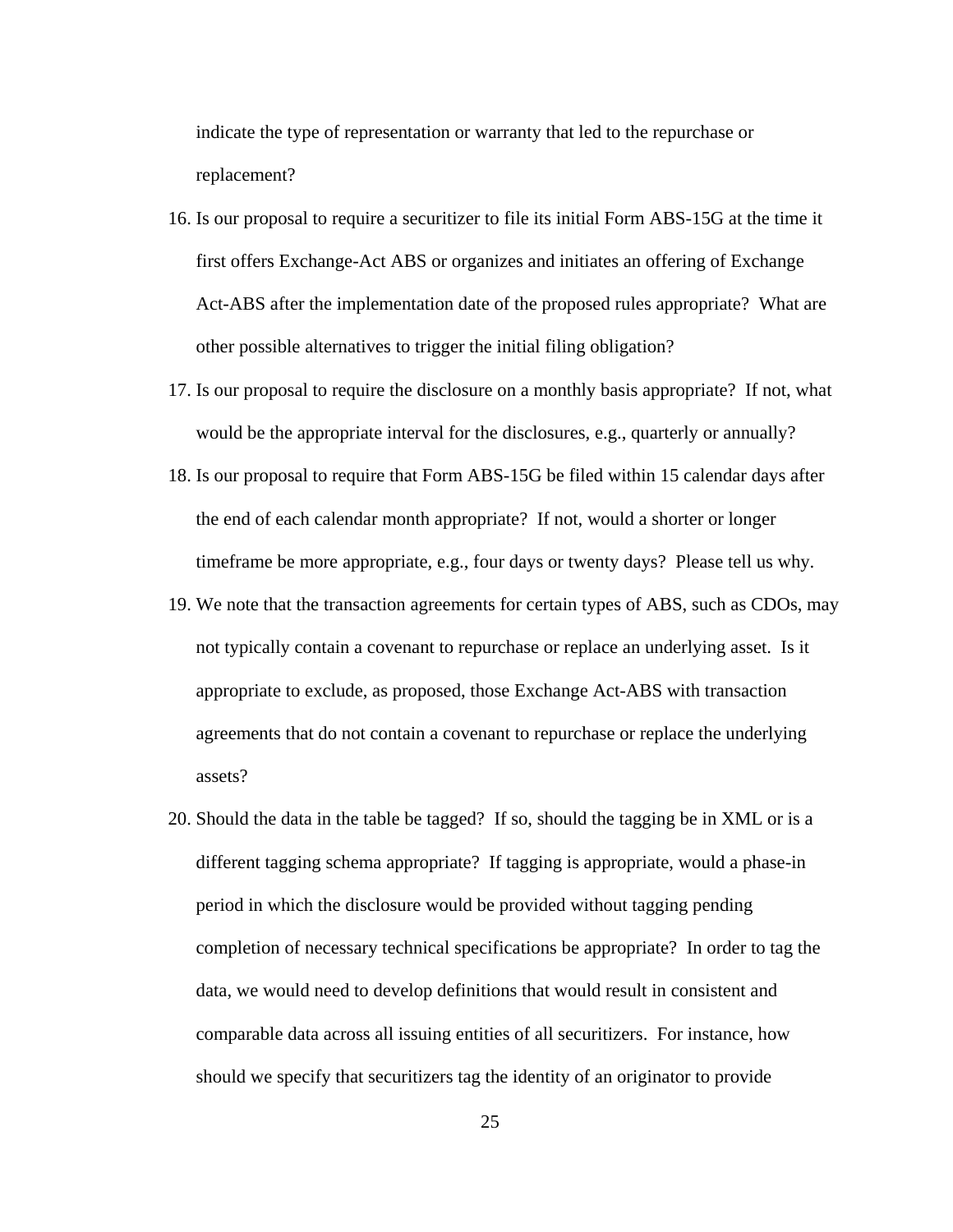securitizers? consistency across disclosures provided by all securitizers? Should we assign codes that would specifically identify each originator? Or would text entry of the name of the originator be sufficient? Similarly, should we specify a unique code for all the issuing entities? For example, registered transactions would have a CIK number assigned for the issuing entity; however, unregistered transactions may not have a unique method of identification. What other definitions or responses would we need to specify in order to make the disclosure comparable across originators and

#### **4. Proposed Form ABS-15G**

 $\overline{a}$ 

The disclosures required by proposed Rule 15Ga-1 do not fit neatly within the framework of existing Securities Act and Exchange Act Forms because those forms relate to registered ABS transactions and unregistered ABS transactions are not required to file those forms.<sup>44</sup> Therefore, we are proposing new Form ABS-15G to be filed on EDGAR so that parties obligated to make disclosures related to Exchange Act-ABS under Rule 15Ga-1 could file the disclosures on EDGAR. As discussed above, proposed Rule 15Ga-1 would require securitizers to disclose repurchase demand and repurchase and replacement history with respect to registered and unregistered Exchange Act-ABS transactions for as long as the securitizer has ABS outstanding and held by non-affiliates. Consistent with current filing practices for other ABS forms,<sup> $45$ </sup> we are proposing, for purposes of making the disclosures

<sup>44</sup> 44 However, a portion of the information required by proposed Rule 15Ga-1 would be required in a registration statement and in periodic reports. We discuss those proposals below.

<sup>45</sup>  officer in charge of securitization of the depositor, or on behalf of the issuing entity by the senior officer in charge of the servicing. See General Instruction J.3. of Form 10-K [17 CFR 249.310] In addition, the 7241] must be signed either on behalf of the depositor by the senior officer in charge of securitization of the The Form 10-K report for ABS issuers must be signed either on behalf of the depositor by the senior certifications for ABS issuers that are required under Section 302 of the Sarbanes-Oxley Act of 2002 [15 U.S.C.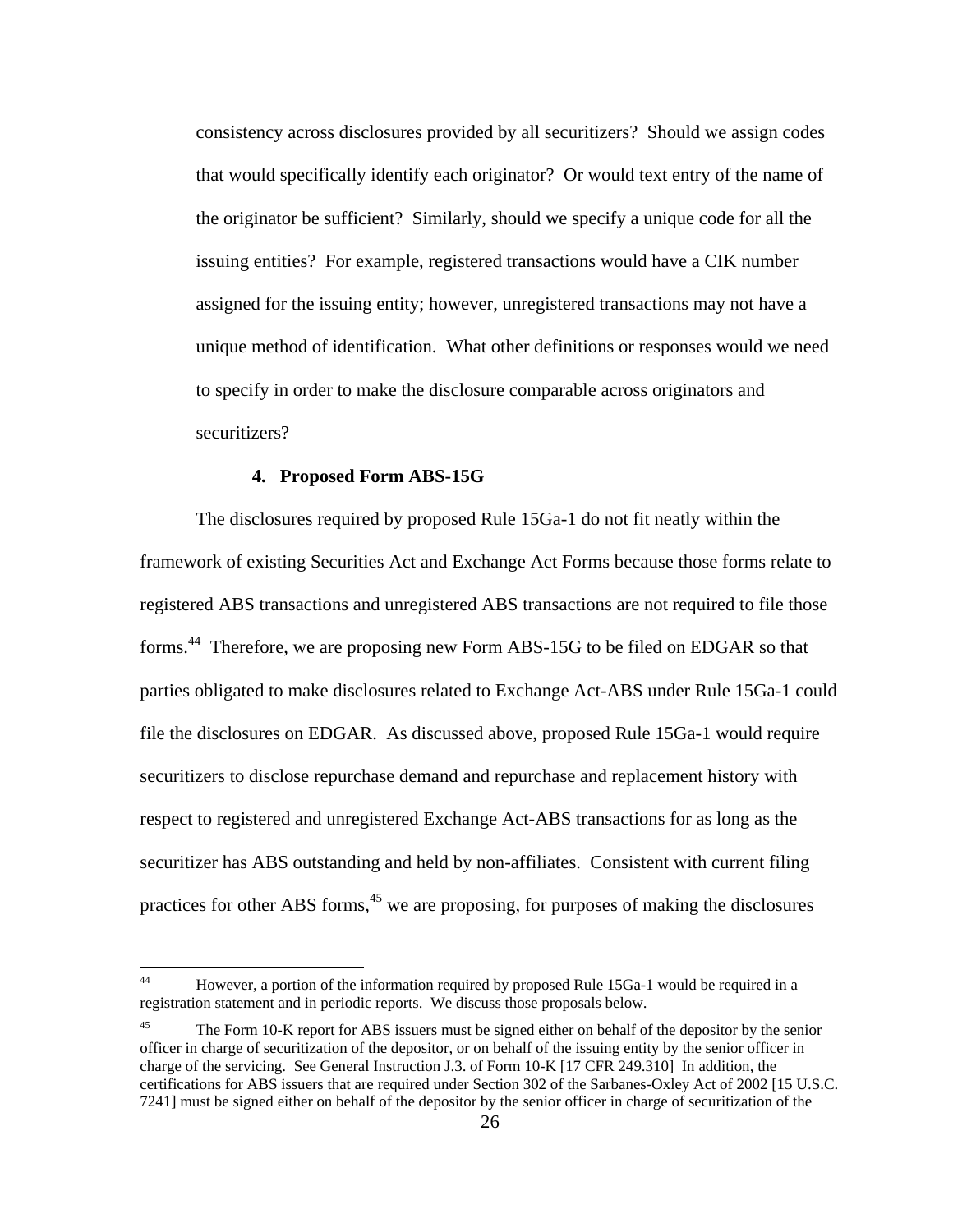required by Rule 15Ga-1, that Form ABS-15G be signed by the senior officer of the securitizer in charge of the securitization.

#### Request for Comment:

- 21. Is our proposal to require proposed Rule 15Ga-1 disclosures on new Form ABS-15G appropriate?
- CIK number in order make it easier to locate these filings on EDGAR? 22. Securitizers would be required, as proposed, to file Form ABS-15G on EDGAR. If a securitizer has already been issued a CIK number, we would expect Form ABS-15G to be filed under that number. However, a securitizer may already be a registrant that has other reporting requirements under the Securities Act or the Exchange Act. Should we assign a different file number to Form ABS-15G filings in order to differentiate Form ABS-15G filings made by a registrant in its capacity as a securitizer, from other filings made pursuant to its own reporting requirements under the Securities Act and the Exchange Act? Should we also provide on the SEC website the ability to exclude, include or show only Form ABS-15G for a particular
- 23. Instead of requiring, as proposed, that securitizers provide the Rule 15Ga-1 disclosures on Form ABS-15G, should we instead require that securitizers provide all the disclosures required by Section 943 of the Act in a manner consistent with disclosures in prospectuses and ongoing reports in a registered transaction? For instance, for registered offerings, would it be appropriate to permit issuers to satisfy

depositor if the depositor is signing the Form 10–K report, or on behalf of the issuing entity by the senior officer in charge of the servicing function of the servicer if the servicer is signing the Form 10-K report. In our 2010 ABS Proposing Release, we also proposed to require that the senior officer in charge of securitization of the depositor sign the registration statement (either on Form SF-1 or Form SF-3) for ABS issuers. See Section II.F. of the 2010 ABS Proposing Release.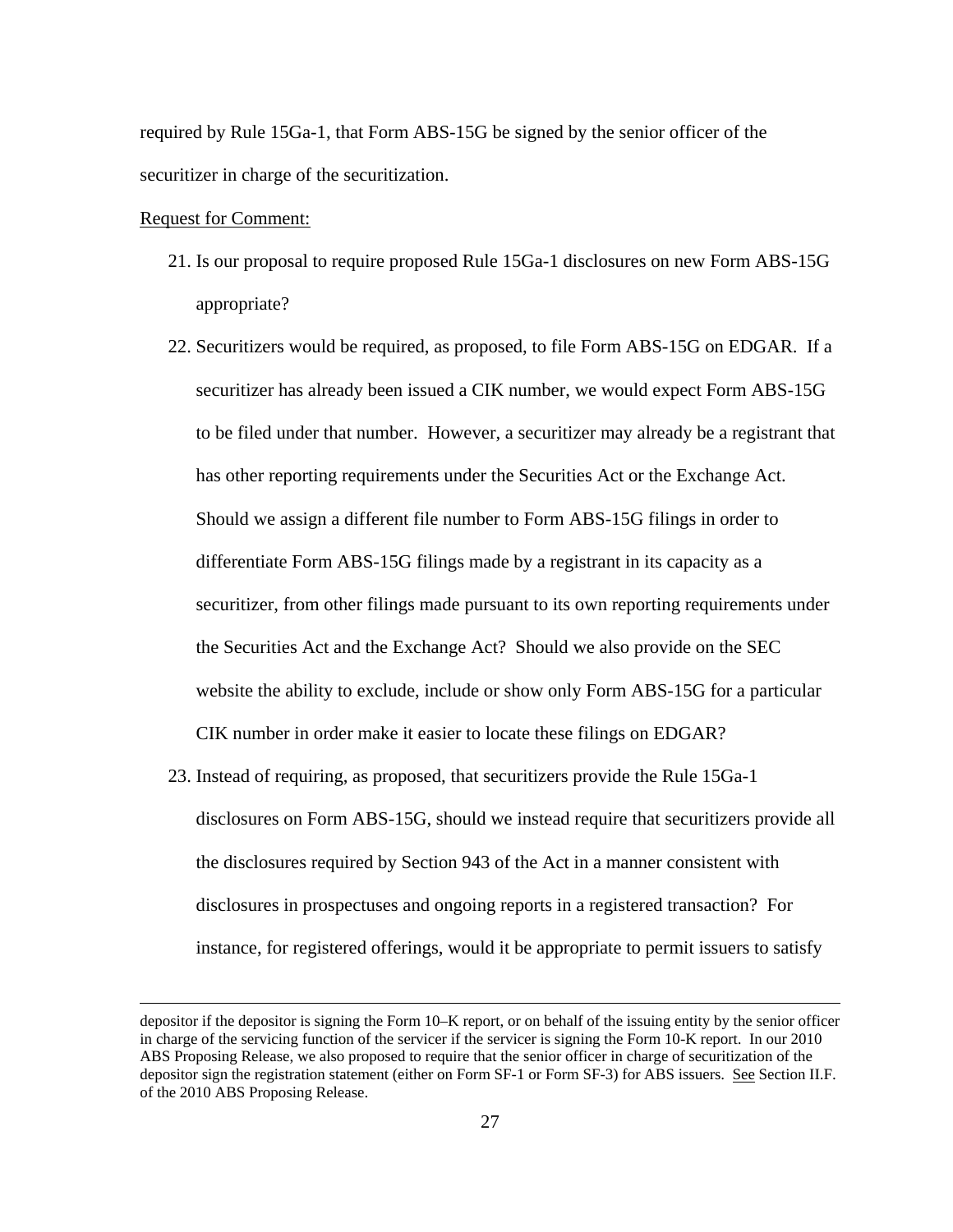their disclosure obligation by including all of the information required by proposed Rule 15Ga-1 in prospectuses and periodic reports on behalf of the securitizer for all of the affiliated trusts of a securitizer? Assuming that some securitizers offer several ABS across many asset classes, would taking this approach result in a prospectus that would be unwieldy considering the volume of information that would be required? If we took this approach, then how would that information be conveyed to investors in unregistered offerings, both initially and on an ongoing basis? Would securitizers be able to identify all of the investors that would be entitled to receive the information pursuant to Section 943 of the Act? How often should the information be conveyed to investors? What method would be used to convey the information to investors? Would securitizers post the disclosures on a website?

24. We are proposing that for purposes of making the disclosures required by Rule 15Ga-1 that Form ABS-15G be signed by the senior officer in charge of the securitization of the securitizer. Is there a more appropriate party to sign the form? If so, please tell us who and why.

#### **5. Offshore Sales of Exchange-Act ABS**

 $\overline{a}$ 

The market for Exchange Act-ABS is global.<sup>46</sup> Securitizers in the United States may sell ABS to offshore purchasers as part of a registered or unregistered offering. Under the proposal, these transactions would be subject to the requirements of proposed Rule 15Ga-1. In addition, U.S. investors may participate in offerings of ABS that primarily are offered by

 46 to liquidity and transparency, as evidence of the interrelation of today's global markets. See the *Report on the*  Indeed, the International Organization of Securities Commissions (IOSCO) cites the recent crisis in the subprime markets, stemming from defaulted mortgage loans in the United States and affected by issues related *Subprime Crisis – Final Report*, Report of the Technical Committee of IOSCO, May 2008, available at https://www.iosco.org/library/pubdocs/pdf/IOSCOPD273.pdf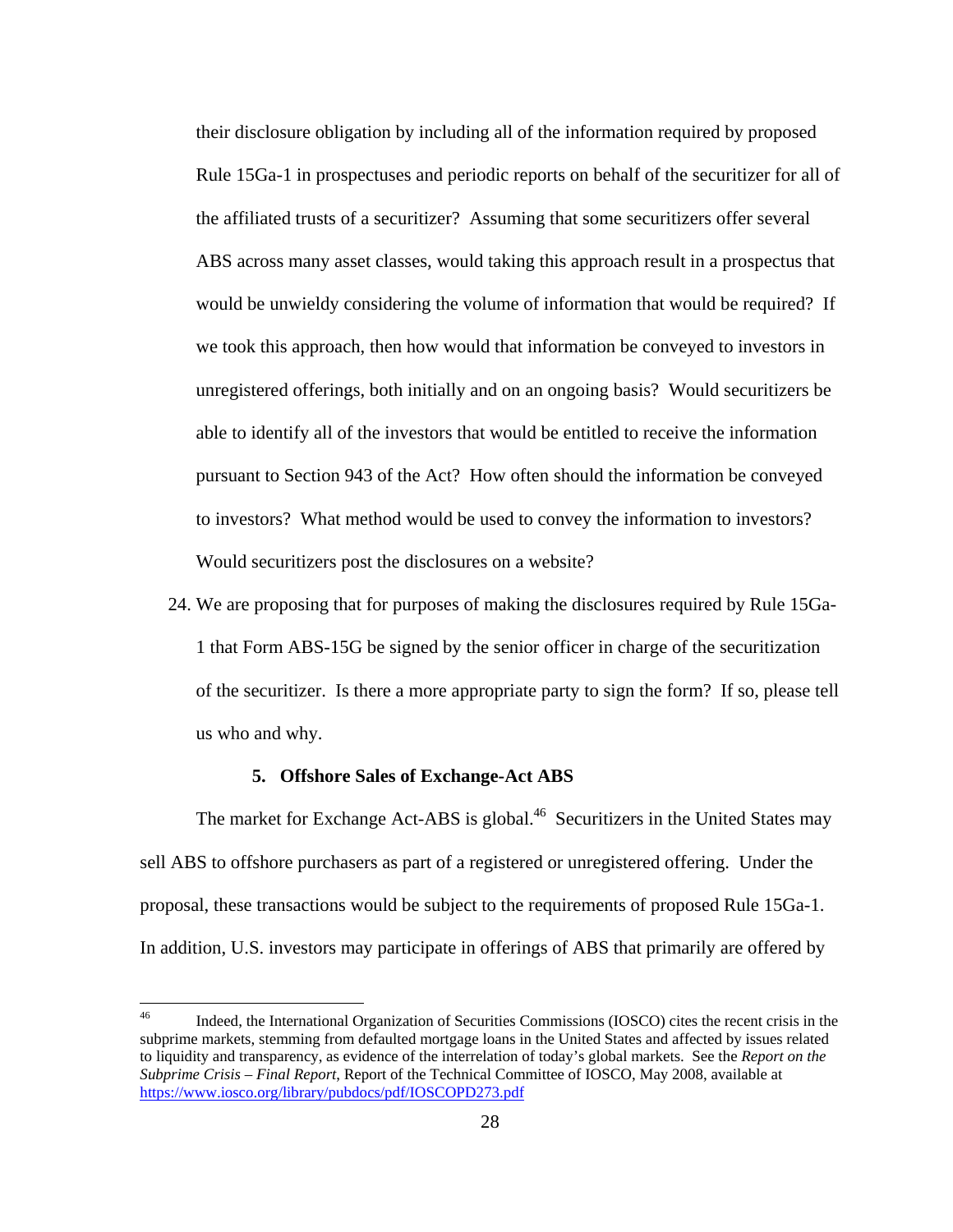foreign securitizers to purchasers outside of the United States. For example, a small proportion of a primarily offshore offering of ABS may be made available to U.S. investors pursuant to Section 4(2) of the Securities Act<sup>47</sup> or Securities Act Rule 144A.<sup>48</sup>

We recognize that Section 943 does not specify how its requirements apply to offshore transactions. As noted, consistent with Section 943, proposed Rule 15Ga-1 would require securitizers to disclose information about unregistered transactions, including those sold in unregistered transactions outside the United States. Securities that are sold in foreign markets and assets originated in foreign jurisdictions may be subject to different laws, regulations, customs and practices which can raise questions as to the appropriateness of the disclosures called for under Form ABS-15G. Although our proposed rules are required by the Act, and we believe the added protections of our rules would benefit investors who purchase securities in these offerings, we are mindful that the imposition of a filing requirement in connection with private placements of ABS in the United States may result in foreign securitizers seeking to avoid the filing requirement by excluding U.S. investors from purchasing portions of ABS primarily offered outside the United States, thus depriving U.S. investors of diversification and related investment opportunities.

#### **Request for Comment:**

 $\overline{a}$ 

25. Are there any extra or special considerations relating to these circumstances that we should take into account in our rules? Should our rules permit securitizers to exclude information from Form ABS-15G with respect to "foreign-offered ABS," and if so,

<sup>47 15</sup> U.S.C. 77d(2). Section 4(2) provides an exemption from registration for transactions by an issuer not involving any public offering.

Securities Act Rule 144A [17 CFR 230.144A] provides a safe harbor for a reseller of securities from being deemed an underwriter within the meaning of Sections  $2(a)(11)$  and  $4(1)$  of the Securities Act for the offer and sale of non-exchange listed securities to "qualified institutional buyers" (QIBs), as defined in Rule 144A.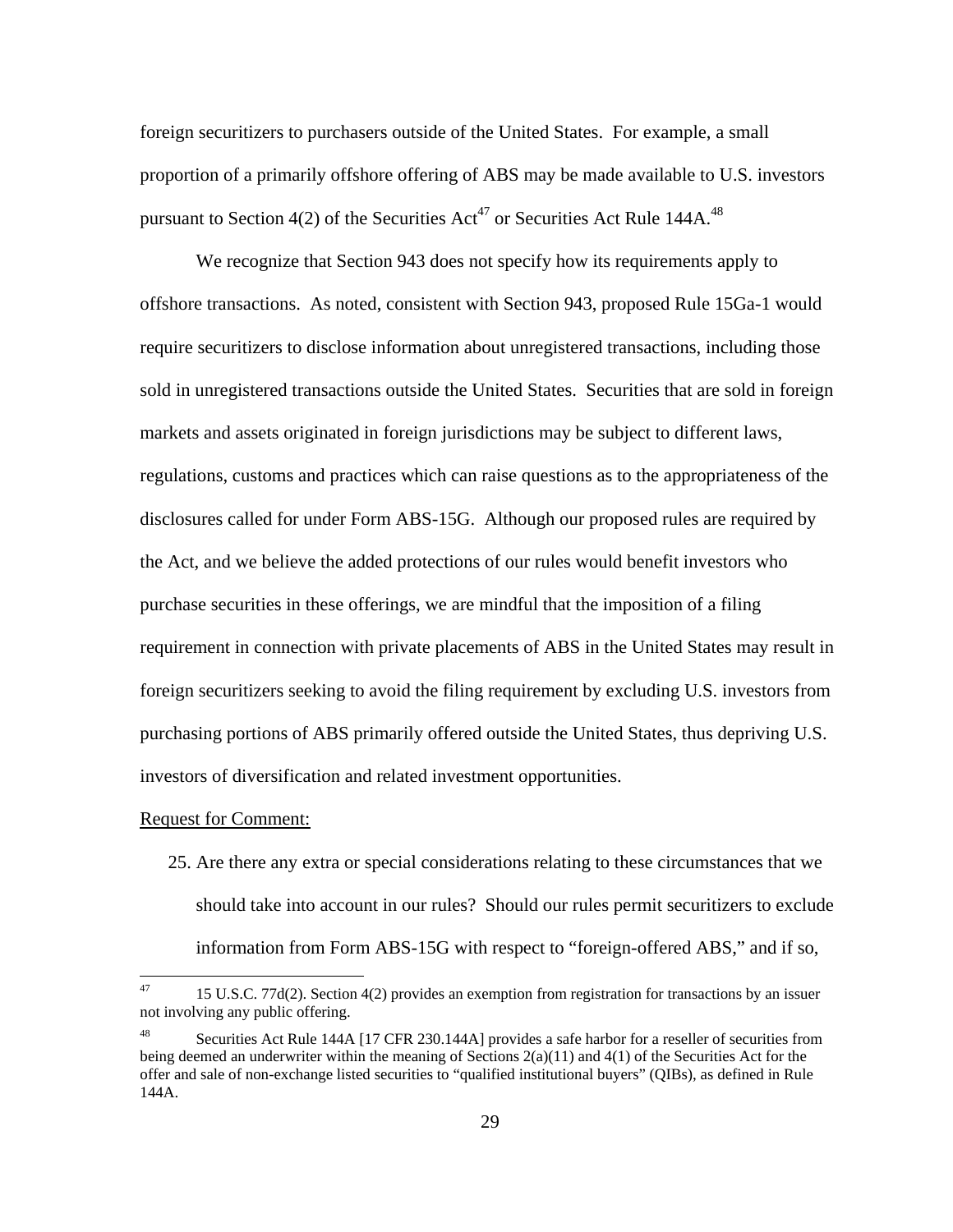should foreign-offered ABS be defined to include Exchange Act-ABS that were initially offered and sold in accordance with Regulation S, the payment to holders of which are made in non-U.S. currency, and have foreign assets (i.e., assets that are not originated in the U.S.) that comprise at least a majority of the value of the asset pool? For this purpose, should the foreign asset composition threshold be higher or lower (e.g., 40%, 60%, or 80%)? Would another definition be more appropriate?

26. Should our rules require securitizers that are foreign private issuers<sup>49</sup> to provide information on Form ABS-15G for those Exchange Act-ABS that are to be offered and sold in the United States pursuant to an exemption in an unregistered offering, as proposed? Instead should our rules only require disclosure about Exchange Act-ABS as to which more than a certain percentage (e.g., 5%, 10% or 20%) of any class of such Exchange Act-ABS are sold to U.S. persons?

#### **B. Proposed Disclosure Requirements in Regulation AB Transactions**

The requirements in Section 943 of the Act are in many ways quite similar to the Commission's proposal for additional disclosure regarding fulfilled and unfulfilled repurchase requests. In our 2010 ABS Proposing Release,<sup>50</sup> we proposed expanded disclosure regarding originators<sup>51</sup> and sponsors,<sup>52</sup> such as information for certain identified originators and the sponsor relating to the amount of the originator's or sponsor's publicly securitized assets that, in the last three years, has been the subject of a demand to repurchase

<sup>17</sup> CFR 240.3b-4.

<sup>50</sup> See Section V.A. of the 2010 ABS Proposing Release.

<sup>51</sup> See previously proposed Item 1110(c) of Regulation AB in the 2010 ABS Proposing Release.

<sup>52</sup> See previously proposed Item 1104(f) of Regulation AB in the 2010 ABS Proposing Release.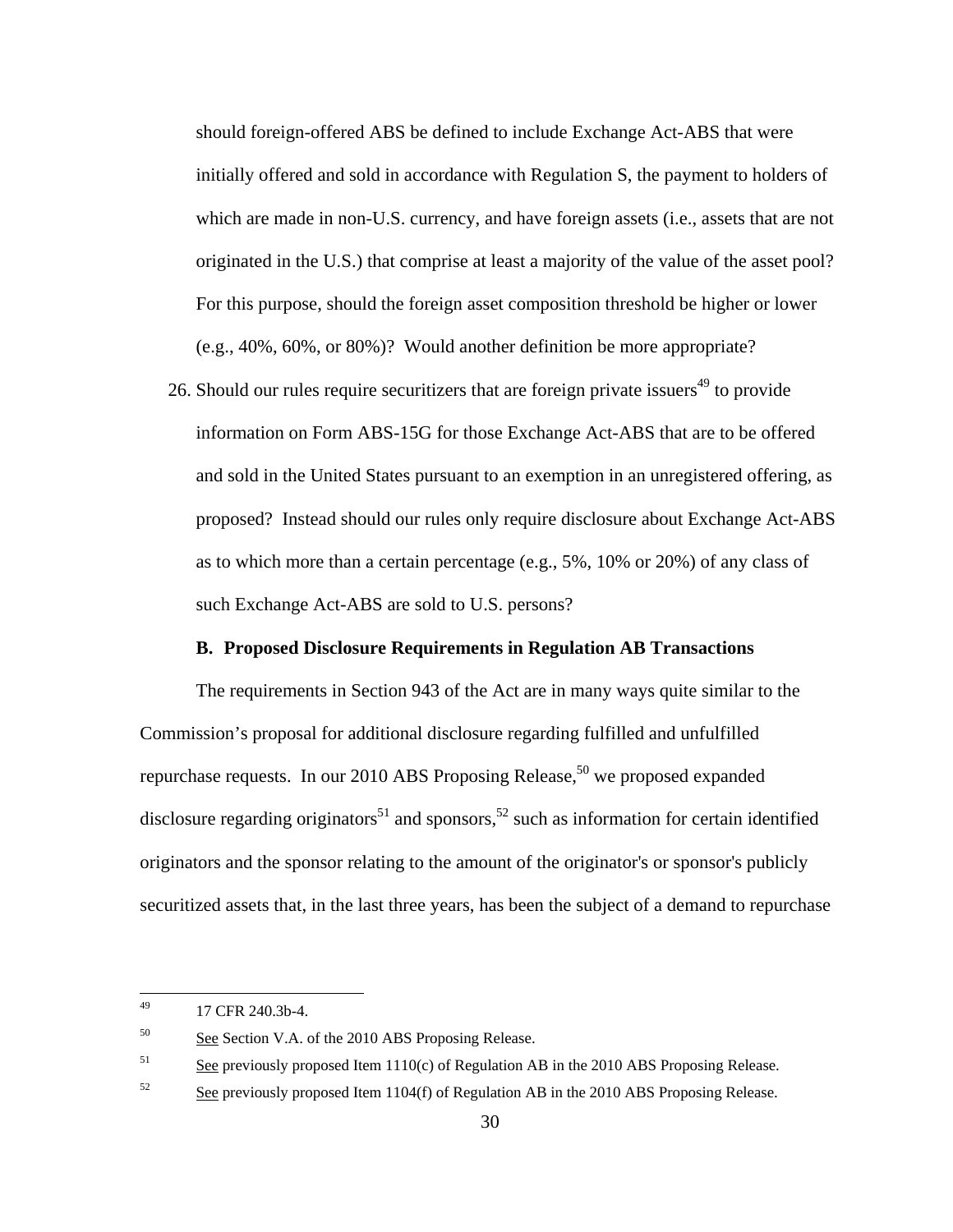or replace.<sup>53</sup> However, the Commission's proposals would only apply to registered offerings and would only require disclosure about other registered offerings, if material. In contrast, as we discuss in our proposals above, Section 943 of the Act requires similar but expanded disclosure by requiring that any securitizer of Exchange Act-ABS disclose fulfilled and unfulfilled repurchase requests across all trusts aggregated by securitizer, so that investors may identify asset originators with clear underwriting deficiencies.<sup>54</sup> In order to conform our 2010 ABS proposals to the rule proposed today to implement Section 943 of the Act, we are re-proposing our previous proposals for Regulation AB with respect to disclosures regarding sponsors in prospectuses and with respect to disclosures about the asset pool in periodic reports, so that issuers would be required to include the disclosures in the same format as required by proposed Rule  $15Ga-1(a)$ .<sup>55</sup> Under our revised proposals, issuers of Reg AB-ABS would need to provide disclosures in the same format as proposed Rule 15Ga-1(a) within a prospectus and within ongoing reports on Form 10-D as described below. As we

 agreements on a pool by pool basis as well as the percentage of that amount that were not then repurchased or required regarding whether an opinion of a third party not affiliated with the sponsor/originator had been furnished to the trustee that confirms that the assets did not violate the representations and warranties. See The proposal would amend Regulation AB to require sponsors and originators (of greater than 20% of the assets underlying the pool) to disclose the amount, if material, of publicly securitized assets originated or sold by the sponsor that were the subject of a demand to repurchase or replace for breach of the representations and warranties concerning the pool assets that has been made in the prior three years pursuant to the transaction replaced by the sponsor. Of those assets that were not then repurchased or replaced, disclosure would be proposed Items 1104(f), 1110(c) and 1121(c) of Regulation AB in the 2010 ABS Proposing Release.

<sup>54</sup> three years of repurchase activity. See e.g., letters of ASF, Bank of America, Financial Services Roundtable and Mortgage Bankers Association. However, in light of the requirements of Section 943 of the Act, we See Section 943 of the Act. We note that several commentators on the 2010 ABS Proposing Release expressed concerns about the difficulty of producing data to comply with the proposed requirement to report continue to believe that the information is important to include in prospectuses.

<sup>55</sup>  Regulation AB to require originators (of greater than 20% of the assets underlying the pool) to disclose the amount, if material, of publicly securitized assets originated or sold by the sponsor that were the subject of a has been made in the prior three years pursuant to the transaction agreements on a pool by pool basis as well as 55 As discussed above, in the 2010 ABS Proposing Release, we proposed to amend Item 1110(c) of demand to repurchase or replace for breach of the representations and warranties concerning the pool assets that the percentage of that amount that were not then repurchased or replaced by the sponsor. That proposal remains outstanding.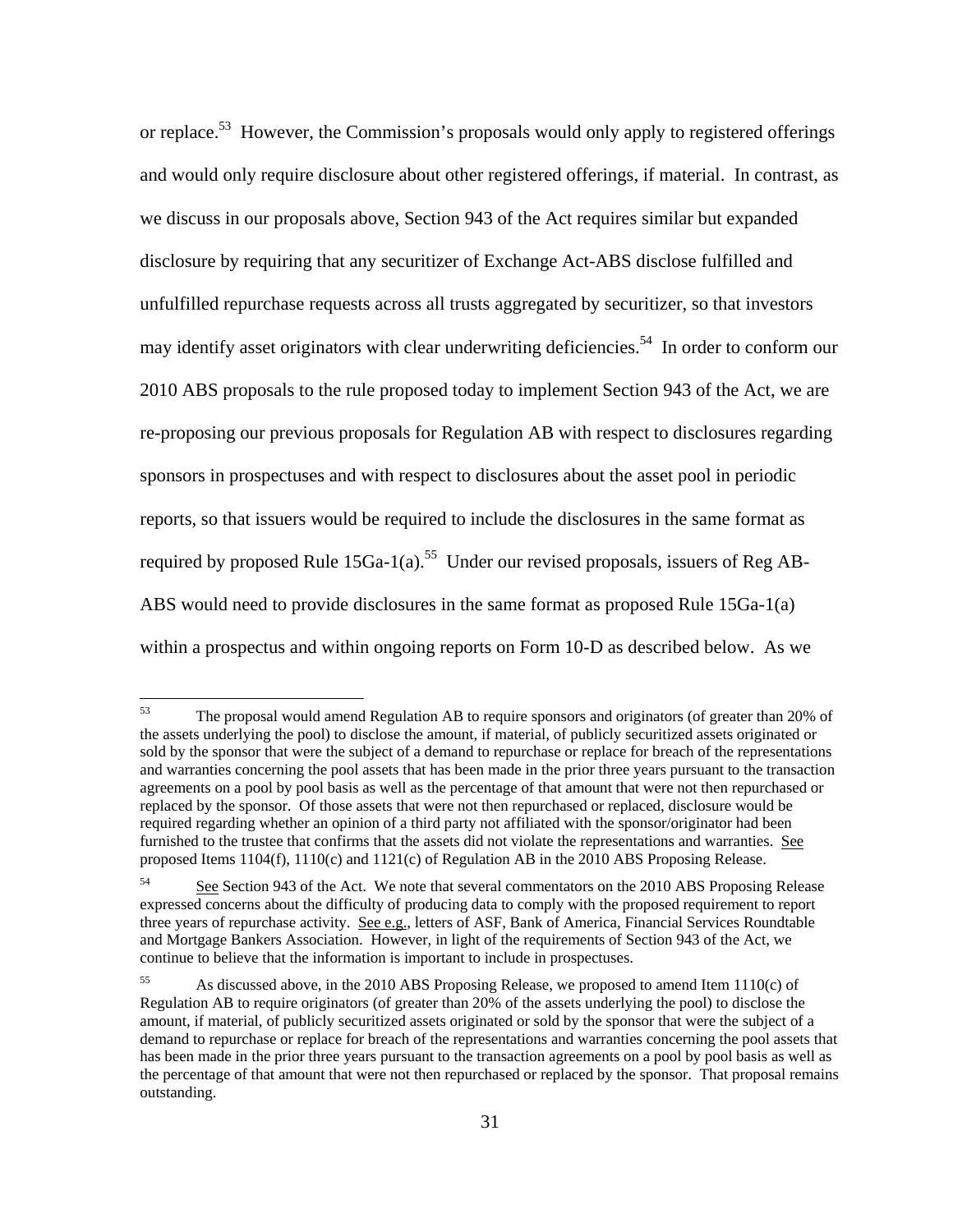subset of that information to investors in the body of a prospectus or a periodic report.<sup>57</sup> stated in the 2010 ABS Proposing Release, we believe that investors must be able to readily access and understand the information for a specific offering.<sup>56</sup> Consistent with that belief, we are proposing that certain repurchase history should be presented in the body of the prospectus and within ongoing reports in order to facilitate investor understanding and eliminate the need to locate all of the information that may be disclosed elsewhere and by a different party. Even though our proposals discussed above would require securitizers to provide repurchase history on Form ABS-15G, we believe that issuers should provide a However, the obligation of an issuer to provide the disclosures in prospectuses and in ongoing reports under our proposed changes to Regulation AB would be independent from, and would not alleviate the disclosure obligations of a securitizer under, proposed Rule 15Ga-1.

We are revising and re-proposing our previous proposal to amend Item 1104 of Regulation AB. As noted above, the Commission's previous proposals applied to disclosure of a sponsor's repurchase demand and repurchase and replacement history concerning the last three years with respect to other registered transactions, if material. In order to conform our previous proposal to the format of the information that would be provided by the rule proposed today to implement Section 943 of the Act, we are proposing that if the underlying

1

excessive and inapplicable disclosure that is not useful to investors. See Section II.D.1 of the 2010 ABS 56 In the 2010 ABS Proposing Release, we proposed that issuers provide all disclosures in one prospectus, instead of the current practice of providing information in a base prospectus and prospectus supplement to address concerns that the base and supplement format resulted in unwieldy documents with Proposing Release.

<sup>57</sup>  more current information. We are also not proposing that issuers include all of the proposed Rule 15Ga-1 in We are not proposing that issuers include all of the information that would be required of a securitizer under proposed Rule 15Ga-1 in prospectuses because information about other asset classes and information older than three years may make the size of the prospectus unwieldy and investors should have ready access to Form 10-Ds for the same reasons, and because the purpose of Form 10-D is to provide periodic performance of a specific asset pool.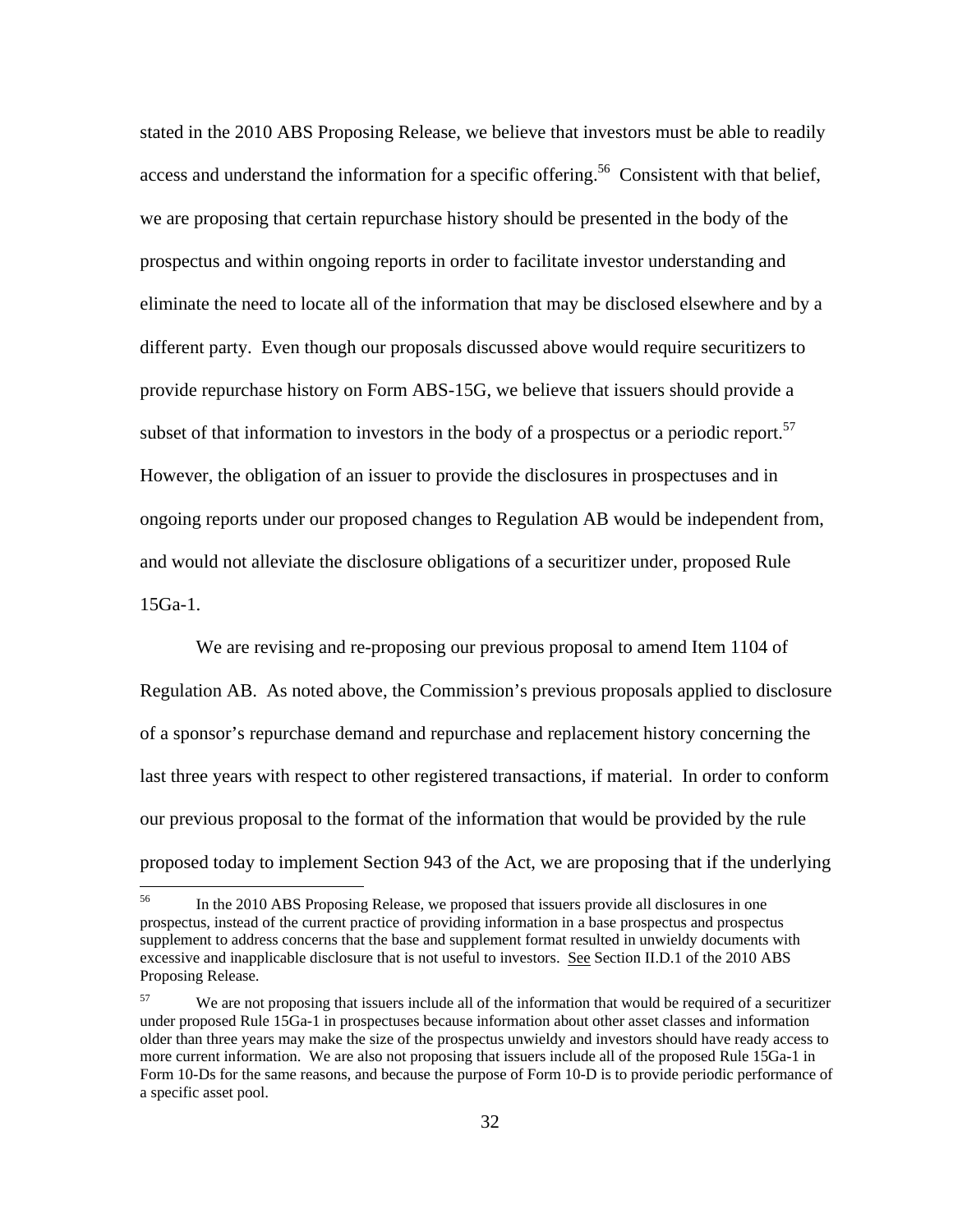transaction agreements provide a covenant to repurchase or replace an underlying asset for breach of a representation or warranty, then issuers would be required to provide in the body of the prospectus disclosure of a sponsor's repurchase demand and repurchase and replacement history for the last three years, pursuant to the format proscribed in proposed Rule 15Ga-1(a). In addition, we are also proposing to limit the disclosure required in the prospectus to repurchase history for the same asset class as the securities being registered. We are also excluding the materiality threshold that was previously proposed as Section 943 includes no such standard. Also, because we believe the complete historical information about repurchase activity may be useful to investors, an issuer would be required to reference the Form ABS-15G filings made by the securitizer (i.e., sponsor) of the transaction and disclose the CIK number of the securitizer so that investors may easily locate Form ABS-15G filings on EDGAR.

Our previous proposal would amend Item 1121 of Regulation AB so that issuers would be required to disclose the repurchase demand and repurchase and replacement history with respect to assets that underlie a particular ABS on an ongoing basis in periodic reports on Form 10-D, if material.<sup>58</sup> We are revising and re-proposing our previous proposal to require that issuers provide in Form 10-D, repurchase demand and repurchase and replacement disclosure regarding the assets in the pool in the format prescribed by proposed Rule 15Ga-1(a). In order to conform our previous proposal to the rule proposed today to implement Section 943 of the Act, we are also excluding the materiality threshold that was previously proposed. Because we believe the complete historical information about repurchase activity may be useful to investors, the Form 10-D would also be required to

See previously proposed Item 1121(c) and Section V.A. of the 2010 ABS Proposing Release.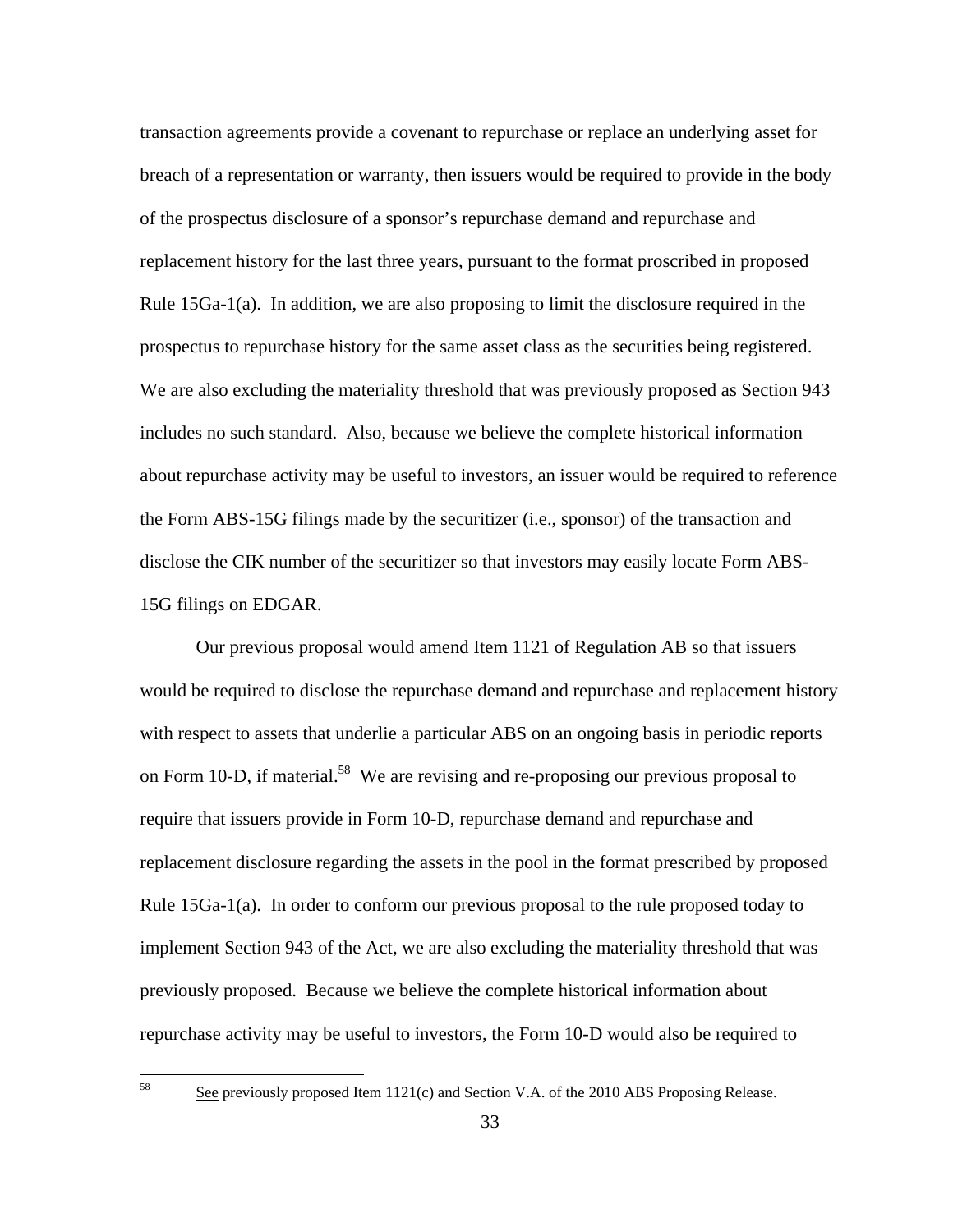include a reference to the Form ABS-15G filings made by the securitizer of the transaction and disclose the CIK number of the securitizer so that investors may easily locate Form ABS-15G filings on EDGAR. As discussed above, providing repurchase history disclosure for a particular pool in Form 10-D, is independent from and would not alleviate a securitizer's obligation to disclose ongoing information for all of their transactions as required by proposed Rule 15Ga-1.

# **Request for Comment:**

- 27. Is our re-proposal to require disclosure pursuant to the format prescribed in Rule 15Ga-1(a) for the same asset class in prospectuses and for pool assets in periodic reports appropriate? Is it appropriate to limit the disclosure in prospectuses to the last three years of activity, as proposed? Would a different period (e.g., one or five years) be more appropriate?
- 28. Is it appropriate to omit a materiality requirement for disclosures in prospectuses, as proposed? What issues would arise by creating two different disclosure standards between what would be required to be disclosed in prospectuses and what would be disclosed by securitizers on Form ABS-15G? Are there any ways to address those issues?
- 29. Should we permit issuers to incorporate the repurchase demand and repurchase and replacement disclosure by reference from Form ABS-15G, instead of requiring that it be provided in the body of the prospectus or Form 10-D? Would it be burdensome for investors to search elsewhere to locate disclosure that would otherwise be included in a prospectus?

34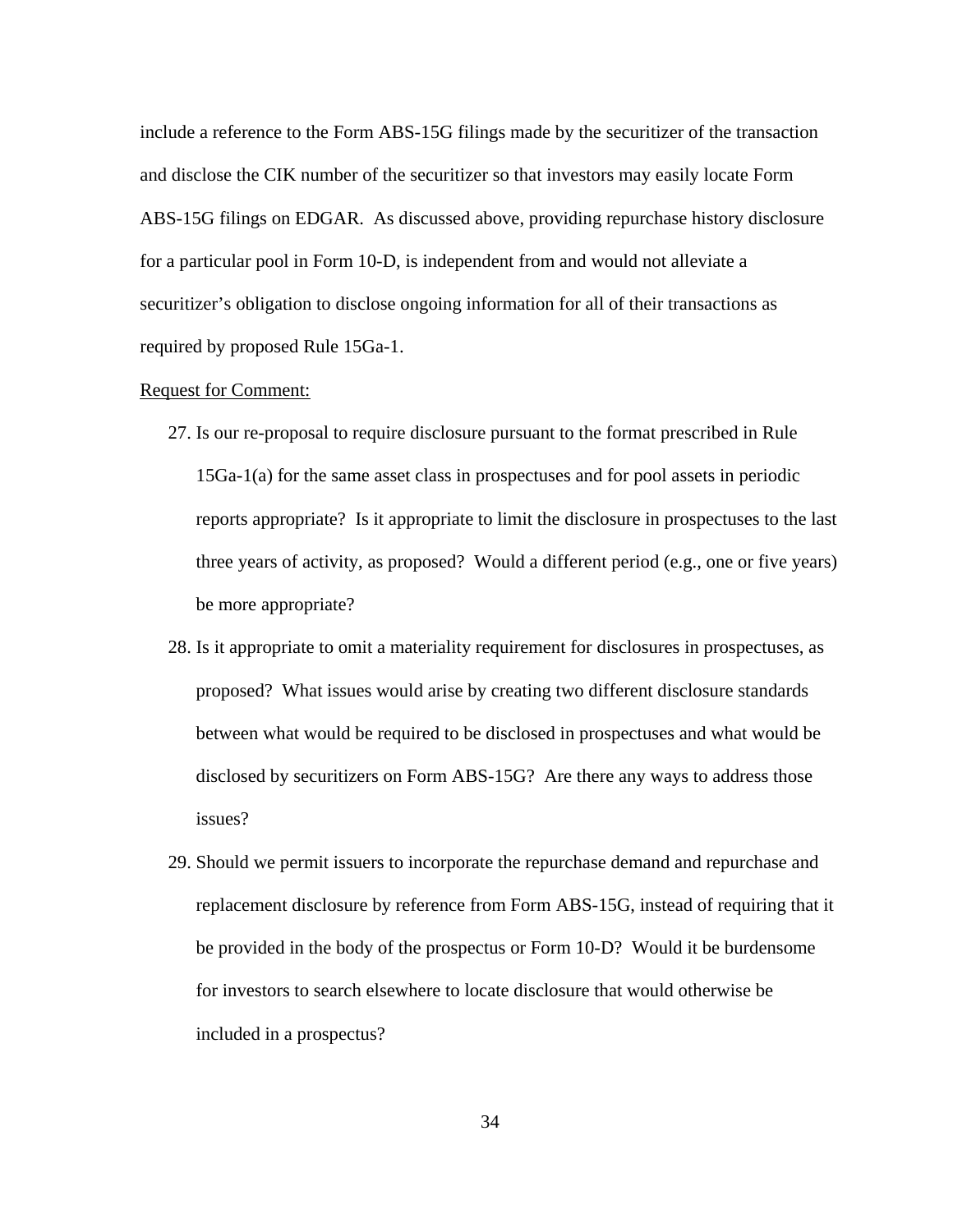30. In the 2010 ABS Proposing Release, the Commission also proposed that originators of over 20% of the pool assets provide disclosure regarding the fulfilled and unfulfilled repurchase requests on a pool by pool basis for publicly securitized assets.<sup>59</sup> If we were to adopt that proposal, should we make any changes to conform that proposal given the information that would be required by proposed Rule 15Ga-1(a)? For example, should that information be provided in the same format as proposed Rule 15Ga-1(a) and should we require disclosures with respect to all originators of the pool assets?<sup>60</sup> Or is disclosure unnecessary in light of the other disclosures required by proposed Rule 15Ga-1?

## **C. Proposed Disclosure Requirements for NRSROs**

We are proposing to add new Exchange Act Rule 17g-7, which would implement

Section 943(1) of the Act by requiring an NRSRO to make certain disclosures in any report

accompanying a credit rating relating to an asset-backed security.<sup>61</sup> Specifically, in

See proposed Item 1110(c) of Regulation AB in the 2010 ABS Proposing Release.

<sup>60</sup>  discuss above, proposed Rule 15Ga-1 would require disclosure that indicates the name of the originator in order 60 Originators may sell their assets to multiple securitizers. Proposed Rule 15Ga-1 would not require securitizers to disclose the demand, repurchase and replacement activity across all trusts across multiple securitizers that may contain an originator's assets. For example, under proposed Rule 15Ga-1, if securitizers A, B and C securitize the loans of an originator, Securitizer A would only need to disclose the fulfilled and unfulfilled repurchase request activity with respect to loans with respect to Securitizer A securitizations. As we to permit "investors [to] identify asset originators with clear underwriting deficiencies," as required by Section 943 of the Act.

 report containing certain information each time the NRSRO published a credit rating for a structured finance product or, as an alternative, use ratings symbols for structured finance products that differentiated them from FR 36212]. In November 2009, the SEC announced that it was deferring consideration of action on that 61051 (November 23, 2009), [74 FR 63866]. Although we are proposing a new rule with the same rule In June 2008, the SEC proposed a new Rule 17g-7 that would have required an NRSRO to publish a the credit ratings for other types of debt securities. See Exchange Act Release No. 57967 (June 16, 2008), [73 proposal and separately proposed a new Rule 17g-7 to require annual disclosure by NRSROs of certain information. See Proposed Rules for Nationally Recognized Statistical Rating Organizations, SEC Release 34– number, that proposal remains outstanding.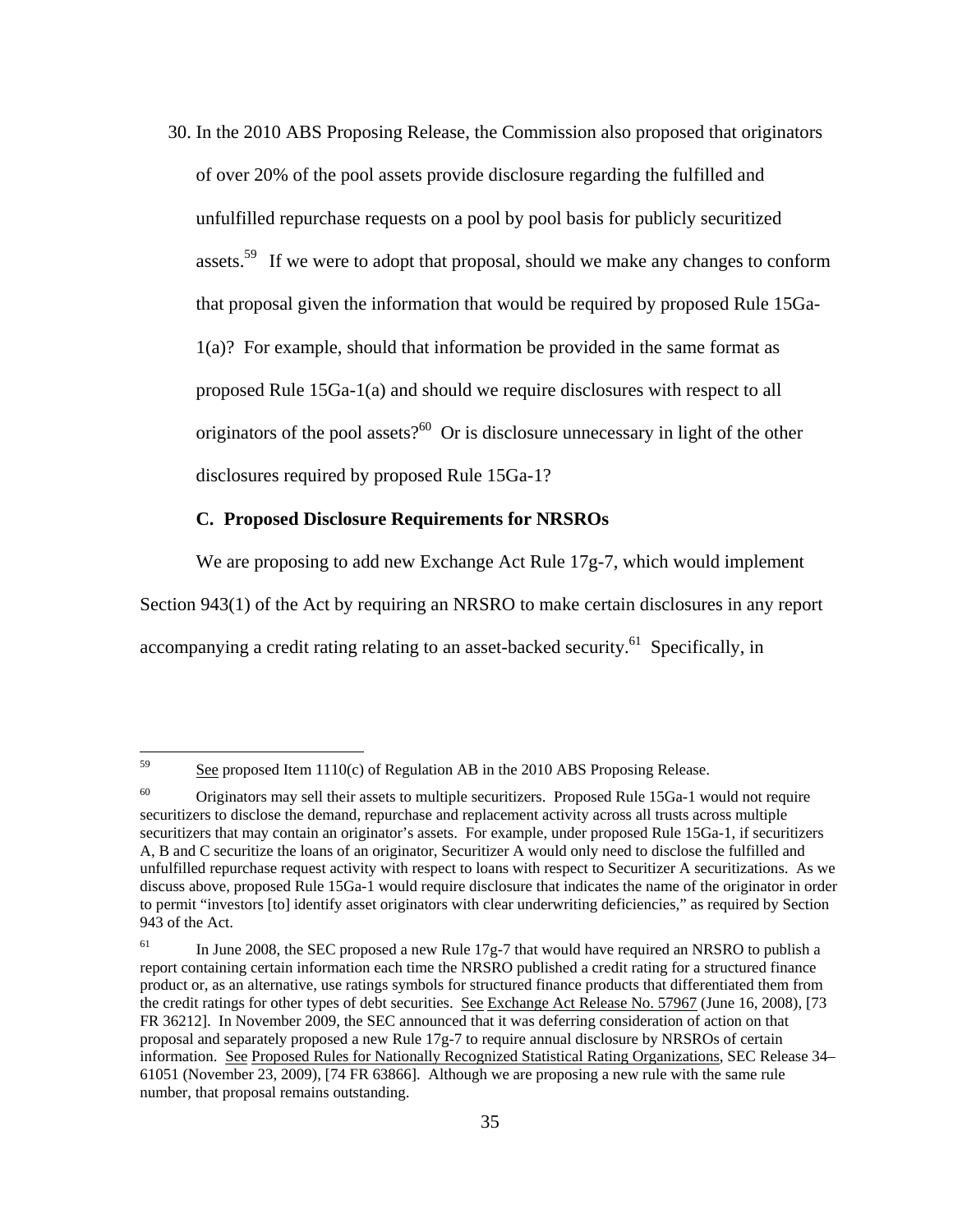accordance with Section 943(1), Rule 17g-7 would require an NRSRO $^{62}$  to include a description of the representations, warranties and enforcement mechanisms available to investors and a description of how they differ from the representations, warranties and enforcement mechanisms in issuances of similar securities.<sup>63</sup> As discussed above, the Act also amended the Exchange Act to include the definition of an "asset-backed security" and Section 943 of the Act references that definition.<sup>64</sup> Therefore, Rule 17g-7 would provide that the NRSRO must provide the disclosures with respect to any Exchange Act-ABS, whether or not the security is offered in a transaction registered with the SEC.

Section 943, by its terms, applies to any report accompanying a credit rating for an ABS transaction, regardless of when or in what context such reports and credit ratings are issued. Proposed Rule 17g-7 is intended to reflect the broad scope of this congressional mandate. In addition, we are proposing a note to the proposed rule which would clarify that for the purposes of the proposed rule, a "credit rating" would include any expected or preliminary credit rating issued by an NRSRO.<sup>65</sup> In ABS transactions, pre-sale reports are typically issued by an NRSRO at the time the issuer commences the offering and typically include an expected or preliminary credit rating and a summary of the important features of a

<sup>62</sup> Current Item 1111(e) of Regulation AB [17 CFR 1111(e)] already requires issuers to disclose the representations and warranties related to the transaction in prospectuses. Additionally, in the 2010 ABS Proposing Release, the Commission proposed changes to this item to require a description of any representation and warranty relating to fraud in the origination of the assets, and a statement if there is no such representation or warranty.

<sup>63</sup> As discussed further in Section V.B.6. below, we anticipate that one way an NRSRO could fulfill the requirement to describe how representations, warranties and enforcement mechanisms differ from those provided in similar securities would be to review previous issuances both on an initial and an ongoing basis in order to establish "benchmarks" for various types of securities and revise them as appropriate.

<sup>64</sup> See Section  $3(a)(77)$  of the Exchange Act, as amended by the Act.

<sup>65</sup> indications of a rating used prior to the assignment of an initial credit rating for a new issuance. See generally Credit Ratings Disclosure, SEC Release No. 33–9070 (October 7, 2009) [74 FR 53086]. We intend the term "preliminary credit rating" to include any rating, any range of ratings, or any other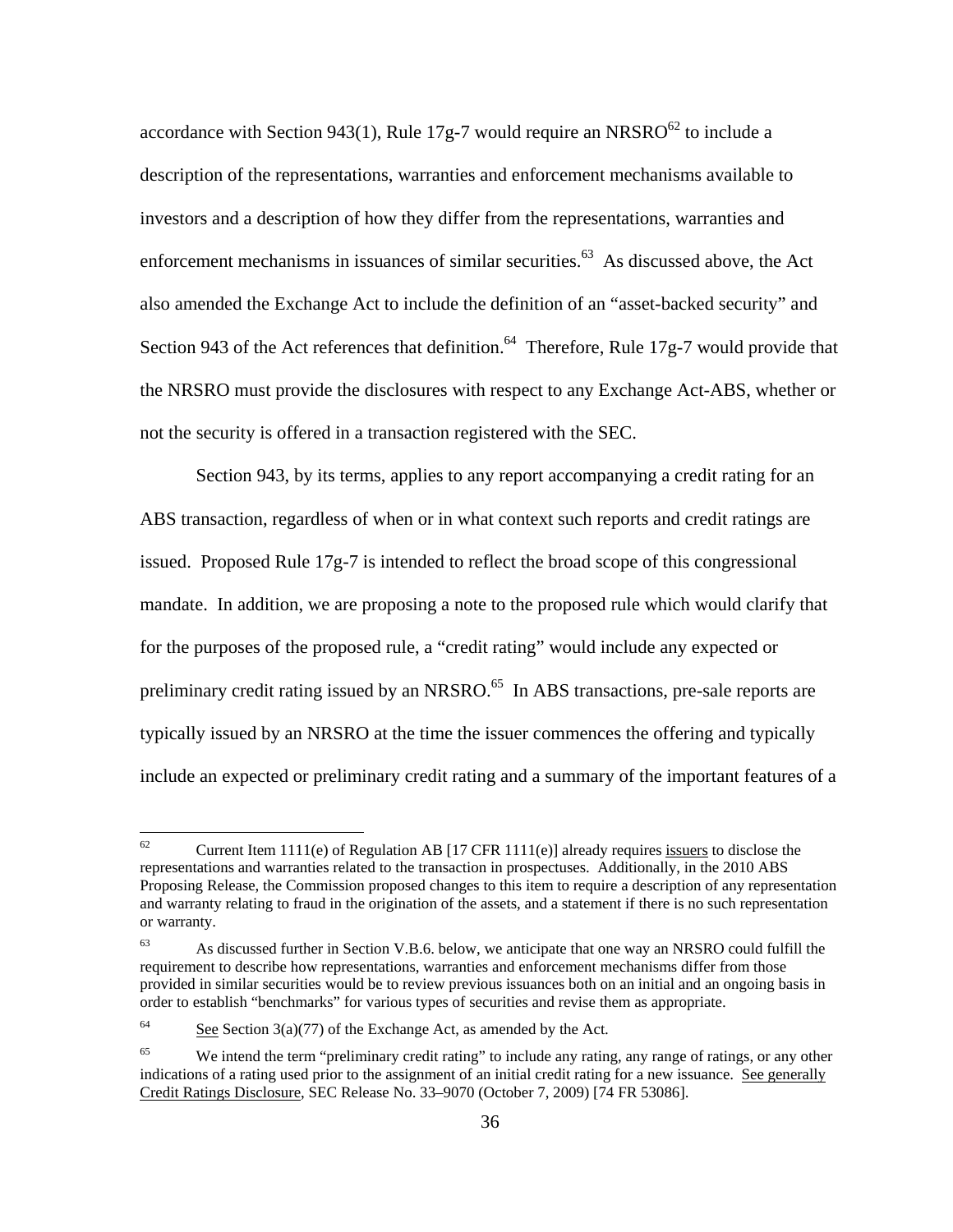which they make an investment decision.<sup>66</sup> transaction. Disclosure at the time pre-sale reports are issued is particularly important to investors, since such reports provide them with important information prior to the point at

#### Request for Comment:

1

- 31. The Act and our proposed new Rule 17g-7 require disclosure of how the representations, warranties and enforcement mechanisms in a particular deal differ from the representations, warranties and enforcement mechanisms in the issuance of similar securities. We are not specifying in this release a definition for the term "similar securities." Should we define "similar securities"? If so, how should it be defined? Should similar securities be defined by underlying asset classes (i.e., residential mortgages, commercial mortgages, auto loans, or auto leases, etc.)? Or should the distinction be narrower (i.e., prime residential mortgages, Alt-A residential mortgages, or subprime residential mortgages)? Or by sponsor (Originator A or Originator B, etc.)? Or by other ABS rated by the same NRSRO?
- 32. Section 932 of the Act further amends the Exchange Act by adding a new paragraph (s) to Section 15E requiring a form to accompany the publication of each credit rating that discloses certain information and requiring that we adopt rules requiring NRSROs to prescribe and use such a form. Would it be appropriate to require the

 66 form to make certain required disclosures, whereas the Rule 17g-7 disclosures that we are proposing in this comment below on whether the proposed Rule 17g-7 disclosure should eventually be scoped into proposals we will issue under Section 932 regarding the disclosure that would need to be made by an NRSRO in the form We further note that Section 932 of the Act amends Section 15E of the Exchange Act to require a form to accompany the publication of each credit rating that discloses certain information. For the purposes of Section 943 and proposed Rule 17g-7, such a form would clearly be a "report" and its publication would therefore require the necessary disclosures regarding representations, warranties and enforcement mechanisms available to investors. The Commission has one year to adopt rules requiring NRSROs to prescribe and use a release must be prescribed within 180 days from the date of enactment of the Act. See Section 937 of the Act. Given that Sections 932 and 943 both mandate rules requiring NRSROs to disclose information, we solicit accompanying the publication of each credit rating.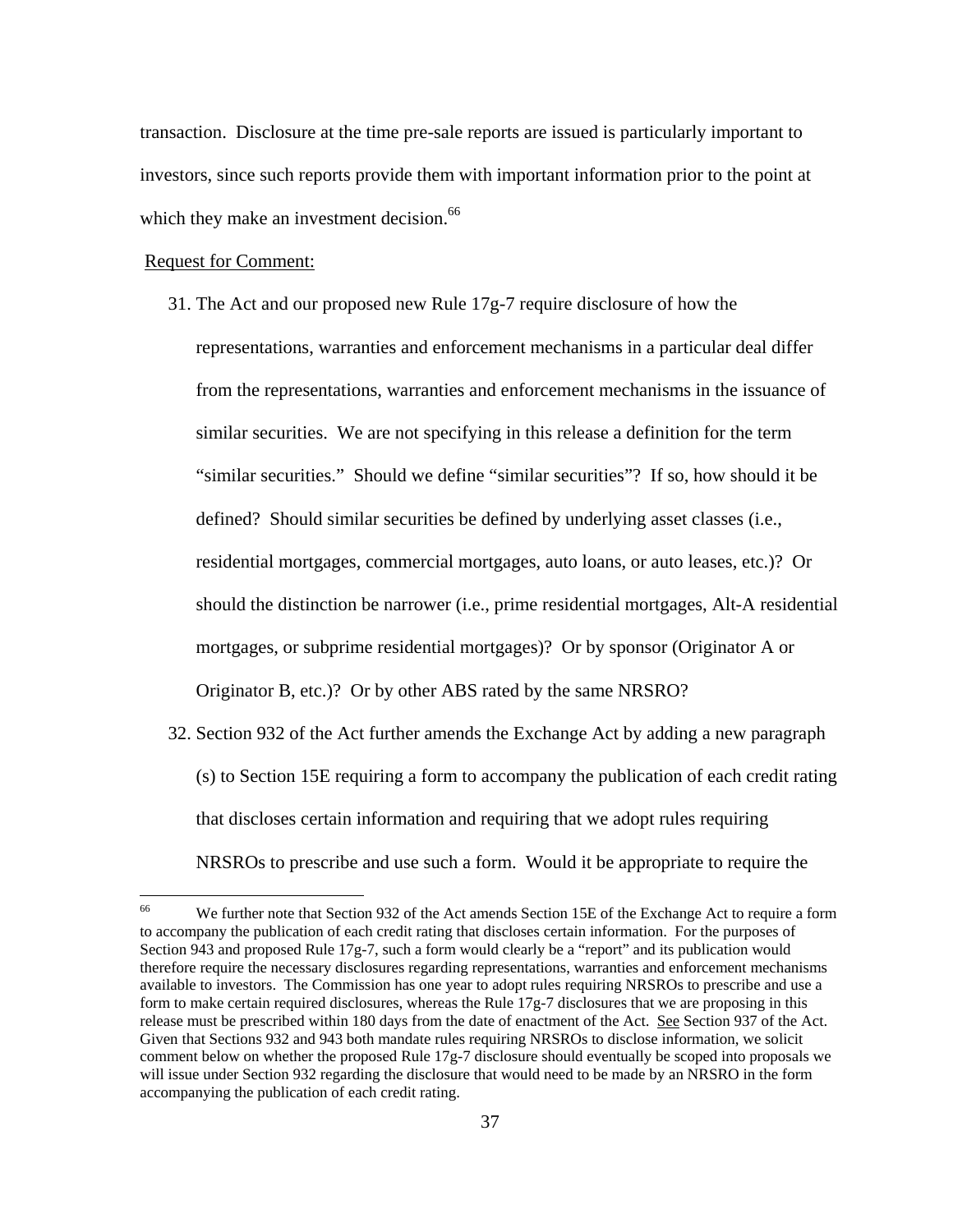inclusion of the disclosures about representations, warranties and enforcement mechanisms required under proposed Rule  $17g-7$  in the form used to make the disclosures that will be required under rules adopted pursuant to Exchange Act Section 15E(s)? Are there any timing issues that we should take into account in determining whether to do so?

- 33. Should we require the proposed disclosure to include comparisons to industry standards in addition to similar securities? For instance, one organization has published model standards for representation, warranties and enforcement mechanisms with respect to residential mortgage backed securities.<sup>67</sup> What would be an industry standard for other asset classes?
- 34. Is there any reason not to consider an expected or preliminary credit rating to be a "credit rating" for the purposes of the proposed rule? If so, why?
- 35. In the case of a registered ABS transaction, should we allow NRSROs to satisfy the requirement to disclose representations, warranties and enforcement mechanisms by referring to disclosure about those matters that is included in a prospectus prepared by an issuer?
- 36. Rule 17g-5, among other things, is designed to facilitate the performance of unsolicited credit ratings for structured finance products by providing a mechanism for NRSROs not hired by arrangers of structured finance products to obtain the same

1

 67 For example, the ASF has proposed model representations and warranties designed to enhance the alignment of incentives of mortgage originators with those of investors in mortgage loans. See American Securitization Forum Press Release, ''ASF Proposes Risk Retention and Issues Final RMBS Disclosure and Reporting Packages,'' July 15, 2009, available at http://www.americansecuritization.com/ story.aspx?id=3460.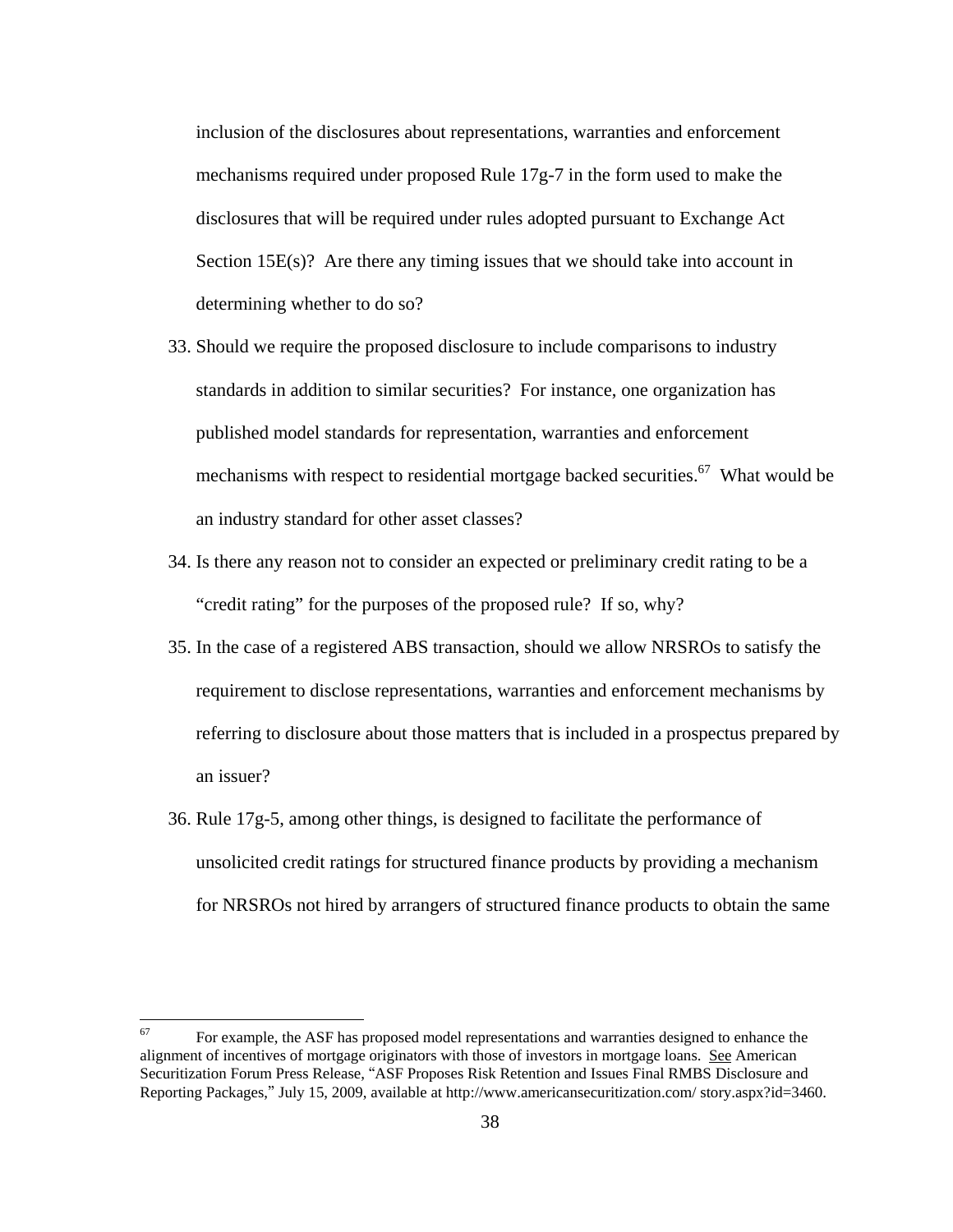information provided to NRSROs hired by such arrangers to rate those products.<sup>68</sup> As such, non-hired NRSROs performing unsolicited credit ratings pursuant to the Rule 17g-5 mechanism would have access to the same information on a transaction's representations, warranties, and enforcement mechanisms at the same time as hired NRSROs. However, in the event that a non-hired NRSRO elected to perform an unsolicited credit rating not pursuant to Rule 17g-5, it would likely not have access to such information until it was made public. It is the Commission's understanding that prior to the introduction of the Rule 17g-5 mechanism described above, NRSROs rarely, if ever, performed unsolicited credit ratings for structured finance products. Given the availability of the Rule 17g-5 mechanism, is it likely that any NRSROs would perform unsolicited credit ratings for structured finance products in the future without relying on that mechanism to obtain information from securitizers? If so, would such NRSROs be able to comply with proposed Rule  $17g-7$ ? Would it be appropriate for such NRSROs to include an explanatory note accompanying the disclosures required by proposed Rule 17g-7 indicating that such disclosures were based only on publicly available information?

# **III. Transition Period**

 $\overline{a}$ 

We are considering the appropriate timing for compliance and effectiveness of the proposals, if adopted, and request that commentators provide input about feasible dates for implementation of the proposed amendments. We currently anticipate that, if adopted, the new and amended rules would apply to all securitizers and NRSROs related to new

 68 See Amendments to Rules for Nationally Recognized Statistical Rating Organizations, SEC Release 34-61050 (November 23, 2009), [74 FR 63832].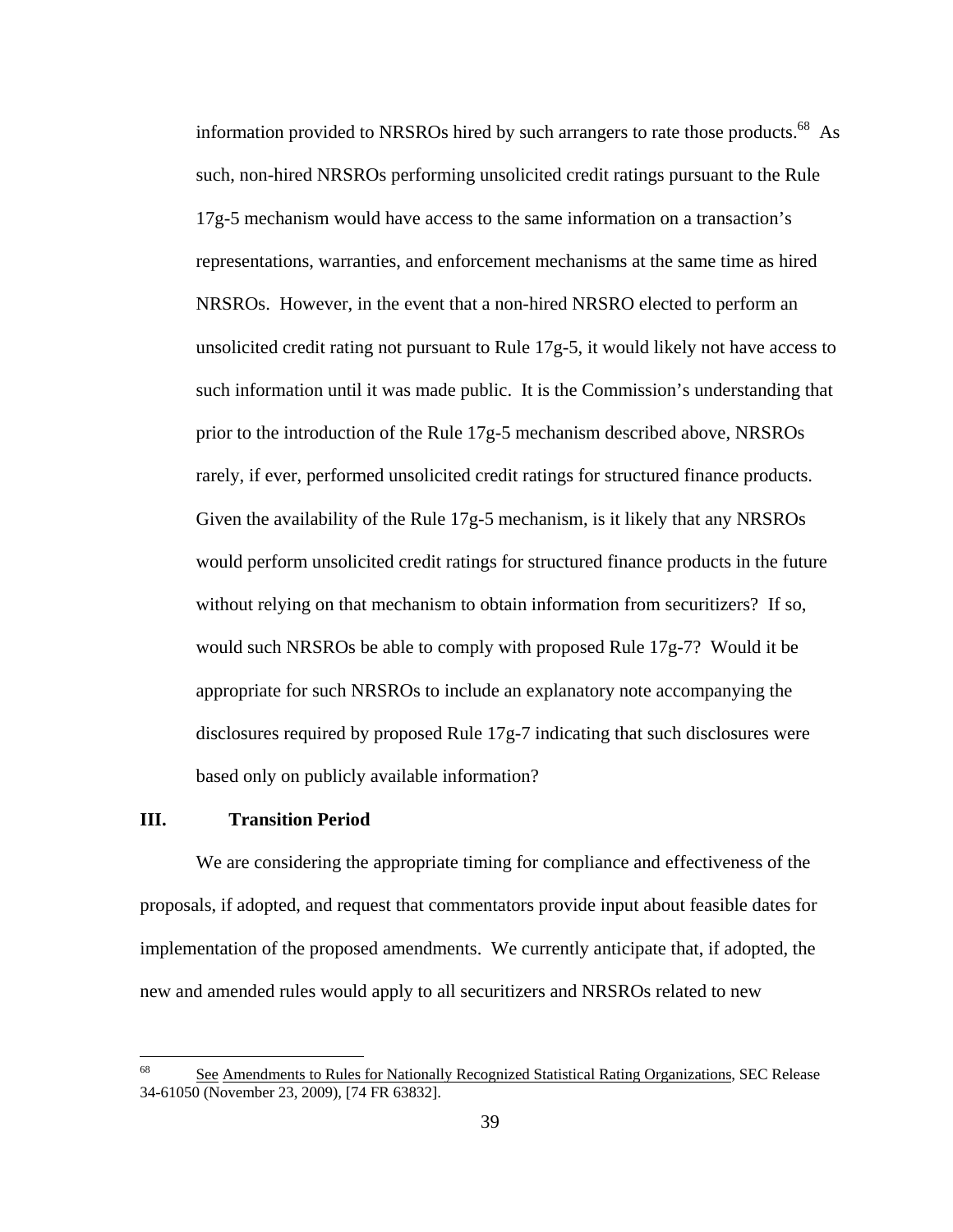issuances, including takedowns off of existing shelf registration statements, of Exchange Act-ABS. However, we note that Rule 15Ga-1, as proposed, would require disclosures about the repurchase demands and repurchases and replacements that occurred prior to the effective date of the new requirements.

### Request for Comment

- 37. Should implementation of any proposals be phased-in? If so, explain why and describe the timeframe needed for a phase-in (e.g., six months, one or two years) and basis for such period?
- 15G is implemented? 38. Should implementation be based on a tiered approach that relates to a characteristic such as the size of the securitizer? Is there any reason to structure implementation around asset class of the securities? Because a reporting structure is already available for registered transactions, should prospectuses and periodic reports be required to include the demand, repurchase and replacement disclosures, as provided by our proposals to amend Items 1104 and Item 1121 of Regulation AB, before Form ABS-

### **IV. General Request for Comments**

We request comment on the specific issues we discuss in this release, and on any other approaches or issues that we should consider in connection with the proposed amendments. We seek comment from any interested persons, including investors, securitizers, asset-backed issuers, sponsors, originators, servicers, trustees, disseminators of EDGAR data, industry analysts, EDGAR filing agents, and any other members of the public.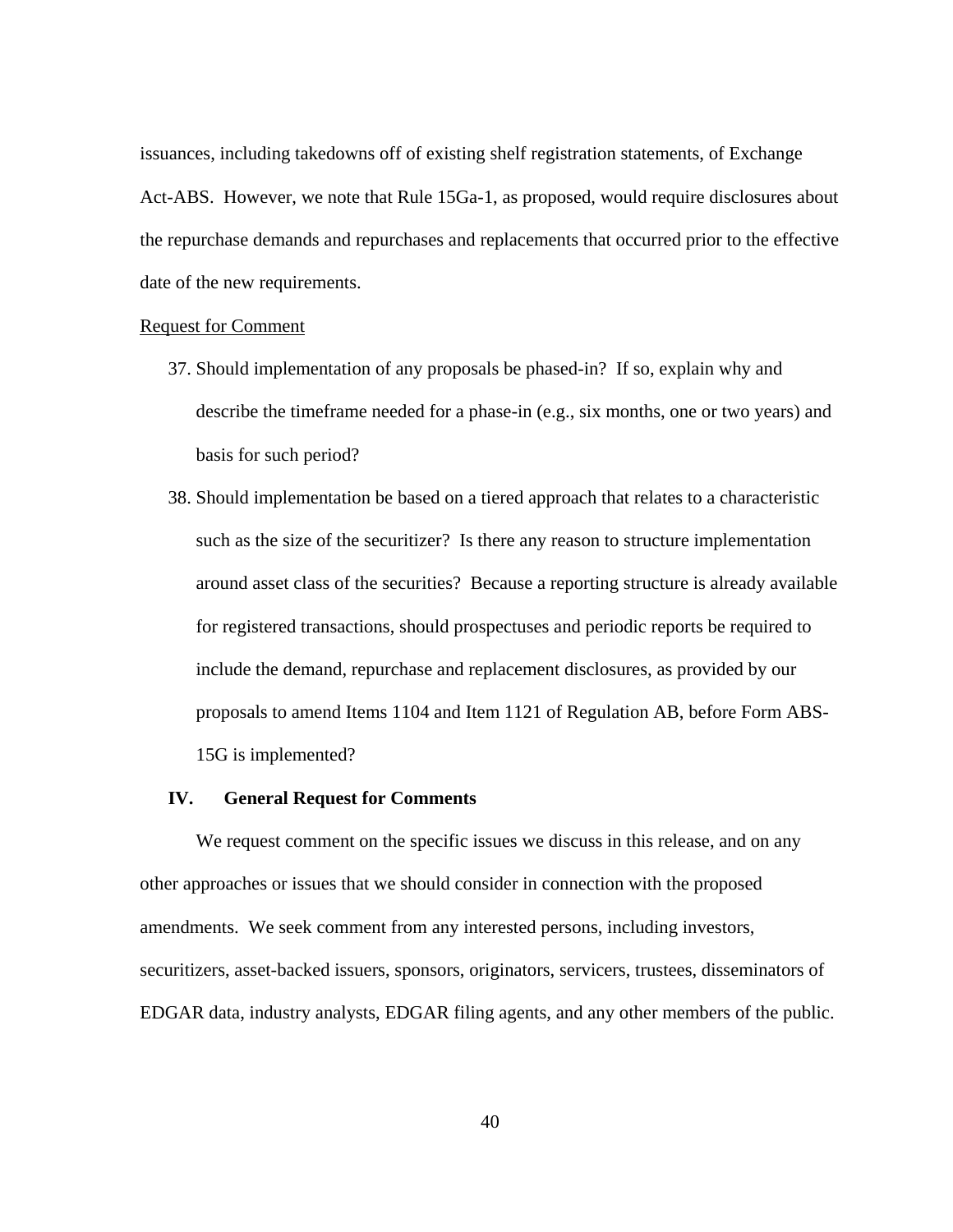### **V. Paperwork Reduction Act**

#### **A. Background**

Certain provisions of the proposed rule amendments contain "collection of information" requirements within the meaning of the Paperwork Reduction Act of 1995 (PRA).69 The Commission is submitting these proposed amendments and proposed rules to the Office of Management and Budget (OMB) for review in accordance with the PRA.<sup>70</sup> An agency may not conduct or sponsor, and a person is not required to comply with, a collection of information unless it displays a currently valid control number. The titles for the collections of information are: $71$ 

- (1) "Form ABS-15G" (a proposed new collection of information);
- (2) "Regulation S-K" (OMB Control No. 3235-0071); and

(3) "Rule 17g-7" (a proposed new collection of information).

The regulation listed in No. 2 was adopted under the Securities Act and the Exchange Act and sets forth the disclosure requirements for registration statements and periodic and current reports filed with respect to asset-backed securities and other types of securities to inform investors.

The regulations and forms listed in Nos. 1 and 3 are newly proposed collections of information under the Act. Rule 15Ga-1 would require securitizers to provide disclosure regarding all fulfilled and unfulfilled repurchase requests with respect to Exchange Act-ABS

<sup>44</sup> U.S.C. 3501 et seq.

<sup>70</sup> 44 U.S.C. 3507(d) and 5 CFR 1320.11.

<sup>71</sup> 71 The paperwork burden from Regulation S-K is imposed through the forms that are subject to the requirements in those regulations and is reflected in the analysis of those forms. To avoid a Paperwork Reduction Act inventory reflecting duplicative burdens and for administrative convenience, we assign a onehour burden to Regulation S-K.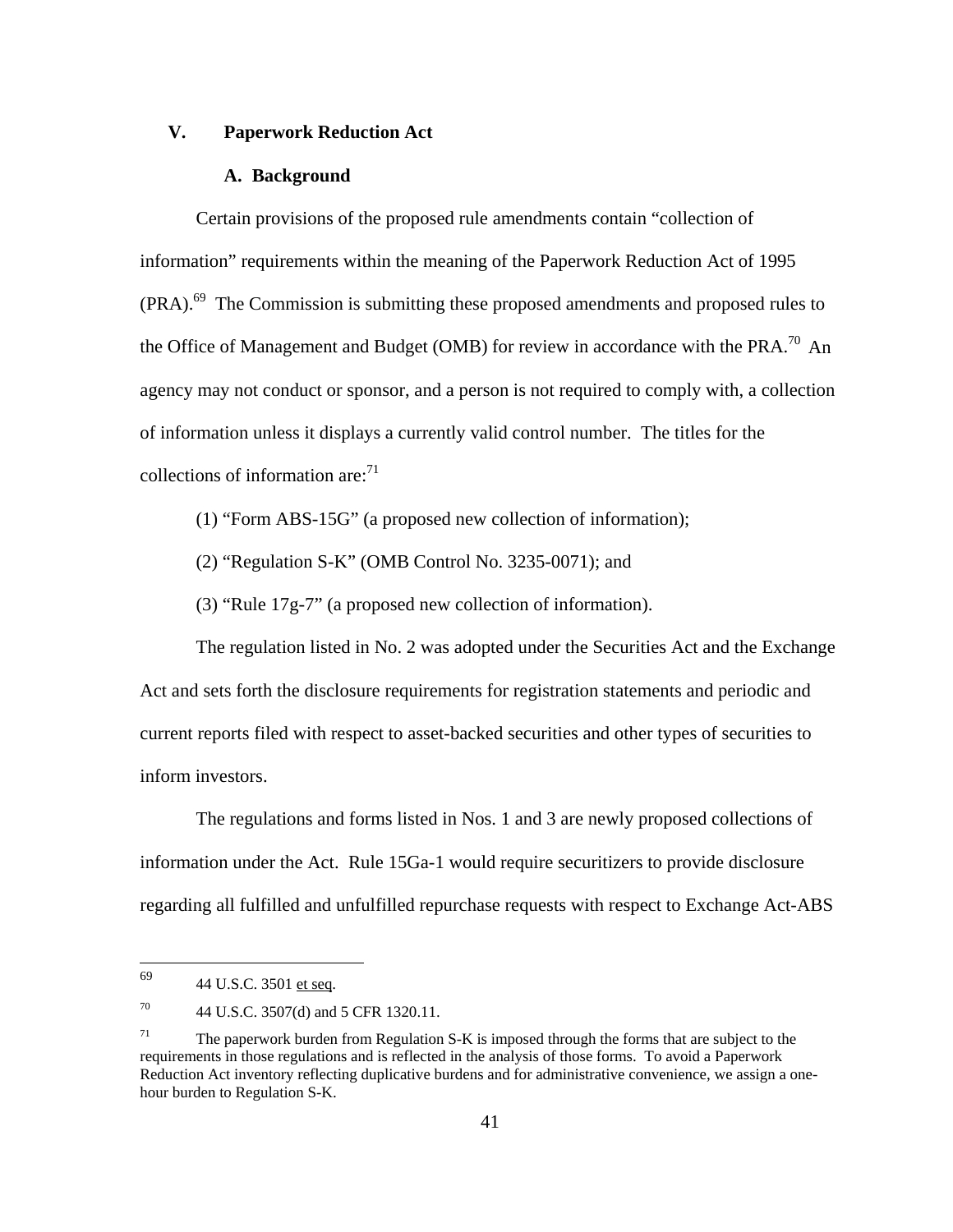pursuant to the Act. Form ABS-15G would contain Rule 15Ga-1 disclosures and be filed with the Commission. Rule 17g-7 would require NRSROs to provide disclosure regarding representations, warranties, and enforcement mechanisms available to investors in any report accompanying a credit rating issued by an NRSRO in connection with an Exchange Act-ABS transaction.

Compliance with the proposed amendments would be mandatory. Responses to the information collections would not be kept confidential and there would be no mandatory retention period for proposed collections of information.

#### **B. PRA Reporting and Cost Burden Estimates**

Our PRA burden estimates for the proposed amendments are based on information that we receive on entities assigned to Standard Industrial Classification Code 6189, the code used with respect to asset-backed securities, as well as information from outside data sources.<sup>72</sup> When possible, we base our estimates on an average of the data that we have available for years 2004, 2005, 2006, 2007, 2008, and 2009.

approximately 30 credit rating agencies would be registered as NRSROs.<sup>74</sup> In adopting rules under the Credit Rating Agency Reform Act of 2006 ("the Rating Agency Act"),  $^{73}$  as well as proposing additional rules in November 2009, we estimated that

We rely on two outside sources of ABS issuance data. We use the ABS issuance data from Asset-Backed Alert on the initial terms of offerings, and we supplement that data with information from Securities Data Corporation (SDC).

<sup>73</sup> Pub. L. No. 109-291 (2006).

<sup>74</sup> See e.g., Section VIII of Proposed Rules for Nationally Recognized Statistical Rating Organizations, SEC Release 34–61051 (December 4, 2009) [74 FR 63866].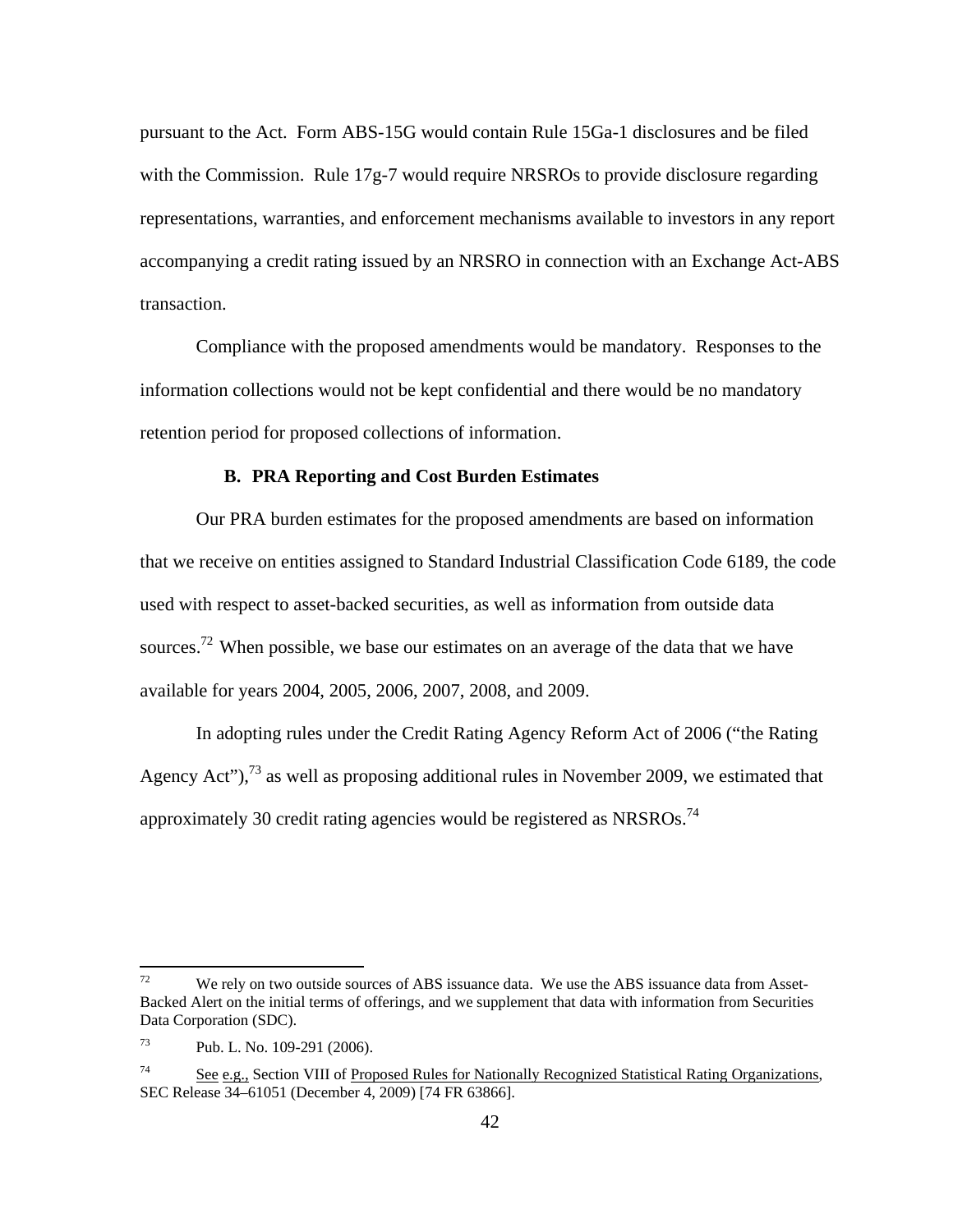### **1. Form ABS-15G**

This new collection of information relates to proposed disclosure requirements for securitizers that offer Exchange Act-ABS. Under the proposed amendments, such securitizers would be required to disclose demand, repurchase and replacement history with respect to pool assets across all trusts aggregated by securitizer. The new information would be required at the time a securitizer offers Exchange Act-ABS after the implementation of the proposed rule, and then monthly, on an ongoing basis as long as the securitizer has Exchange Act-ABS outstanding held by non-affiliates. The disclosures would be filed on EDGAR on proposed Form ABS-15G. We believe that the costs of implementation would include costs of collecting the historical information, software costs, costs of maintaining the required information, and costs of preparing and filing the form. Although the proposed requirements apply to securitizers, which by definition would include sponsors and issuers, we base our estimates on the number of unique ABS sponsors because we are also proposing that issuers affiliated with a sponsor would not have to file a separate Form ABS-15G to provide the same proposed Rule 15Ga-1 disclosures. We base our estimates on the number of unique ABS securitizers (i.e., sponsors) over 2004-2009, which was 540, for an average of 90 unique securitizers per year.<sup>75</sup> We base our burden estimates for this collection of information on the assumption that most of the costs of implementation would be incurred before the securitizer files its first Form ABS-15G. Because ABS issuers currently have access to systems that track the performance of the assets in a pool we believe that securitizers should also have access to information regarding whether an asset had been repurchase or replaced. However, securitizers may not have historically collected the

<u>.</u> 75

We base the number of unique sponsors on data from SDC.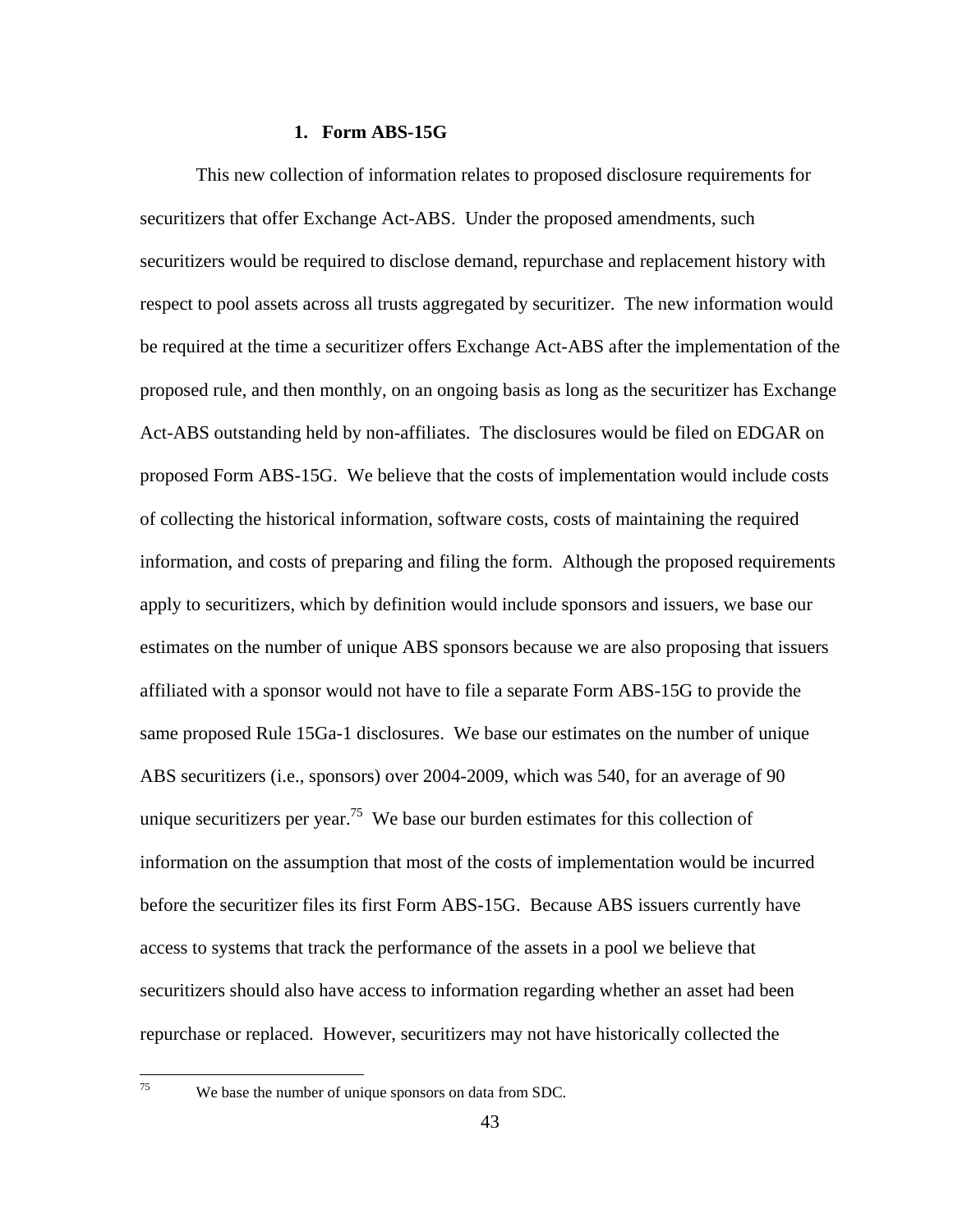information and systems may not currently be in place to track when a demand has been made,  $^{76}$  and in particular, systems may not be in place to track those demands made by investors upon trustees. Therefore, securitizers would incur a one-time cost to compile historical information in systems. Furthermore, the burden to collect and compile the historical information may vary significantly between securitizers, due to the number of asset classes and number of ABS issued by a securitizer.

We estimate that a securitizer would incur a one-time setup cost for the initial filing of 972 hours to collect and compile historical information and adjust its existing systems to collect and provide the required information going forward.<sup>77</sup> Therefore, we estimate that it would take a total of 87,480 hours for a securitizer to set up the mechanisms to file the initial Rule 15Ga-1 disclosures.78 We allocate 75% of these hours (65,610 hours) to internal burden for all securitizers. For the remaining 25% of these hours (21,870 hours), we use an estimate of \$400 per hour for external costs for retaining outside professionals totaling \$8,748,000.

After a securitizer has made the necessary adjustments to its systems in connection with the proposed rule and, after an initial filing of Form ABS-15G disclosures has been made, we estimate that each subsequent filing of Form ABS-15G to disclose ongoing information by a securitizer will take approximately 30 hours to prepare, review and file. We

See e.g., comment letters from ASF, Bank of America, Financial Services Roundtable and the Mortgage Bankers Association on the 2010 ABS Proposing Release.

<sup>77</sup>  eight hours per day. The value of 972 hours for setup costs is based on staff experience. We estimate that 672 of those hours will be to set up systems to track the information and is calculated using an estimate of two computer programmers for two months, which equals 21 days per month times two employees times two months times

<sup>78</sup> 78 972 hours to adjust existing systems per securitizer X 90 average number of unique securitizers.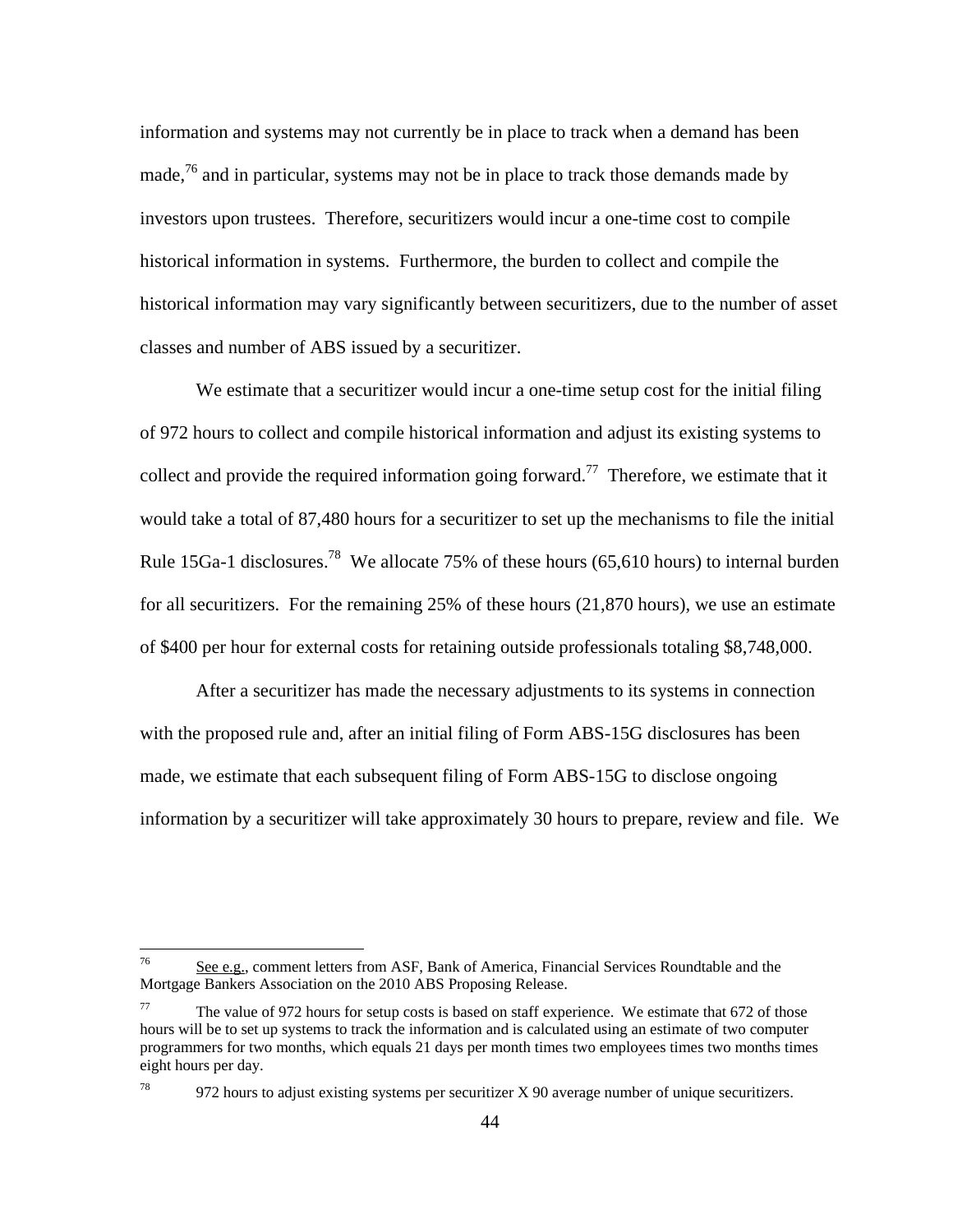$1,620.<sup>79</sup>$ estimate, for PRA purposes, that the number of Form ABS-15G filings per year will be

Therefore, after the initial filing is made, we estimate the total annual burden hours for preparing and filing the disclosure will be  $48,600$  hours.<sup>80</sup> We allocate 75% of those hours (36,450 hours) to internal burden hours for all securitizers and 25% of those hours (12,150 hours) for professional costs totaling \$400 per hour of external costs of retaining outside professionals totaling \$ 4,860,000. Therefore, the total internal burden hours are  $102,060^{81}$  and the total external costs are \$13,608,000.<sup>82</sup>

#### **2. Rule 15Ga-1**

Rule 15Ga-1 contains the requirements for disclosure that a securitizer must provide in Form15G-ABS filings described above. The collection of information requirements, however, are reflected in the burden hours estimated for Form ABS-15G, therefore, Rule 15Ga-1 does not impose any separate burden. Therefore, we have not included additional burdens for proposed Rule 15Ga-1.

 79 a securitizer would most likely not be obligated to file Form ABS-15G for the full 12 months. Thus, we estimate the total number of Form ABS-15G to be filed in the first year after implementation to be 540 (90 The Form ABS-15G is required to be filed on a monthly basis; however, we are estimating that, in the first year after implementation, the number of Form ABS-15G per year would be a multiple of six times the number of unique securitizers per year since the obligation to initially file Form ABS-15G is an offering of Exchange Act-ABS, which could happen at any time of the year. Therefore, in the first year of implementation, unique securitizers year one X 6).

 In the second year after implementation, we estimate the number of Form ABS-15G to be filed will be 1080 for a total of 1,620 (90 unique securitizers year one X 12) + (90 unique securitizers year two X 6). In the of 2,700 (90 unique securitizers year one X 12) + (90 unique securitizers year two X 12) + (90 unique securitizers year three X 6). The total number of Forms 15G-ABS over three years, would therefore be 4,860. Therefore, for PRA purposes, we estimate an annual average of 1,620 Form ABS-15G filings.  $30$  hours X 1,620 form Therefore, for PRA purposes, we estimate an annual average of 1,620 Form ABS-15G filings. third year after implementation, we estimate the number of Form ABS-15G to be filed will be 2,160 for a total

<sup>80</sup> 

<sup>81</sup>  $65,610$  hours + 36,450 hours.

<sup>82</sup>  $$8,748,000 + $4,860,000.$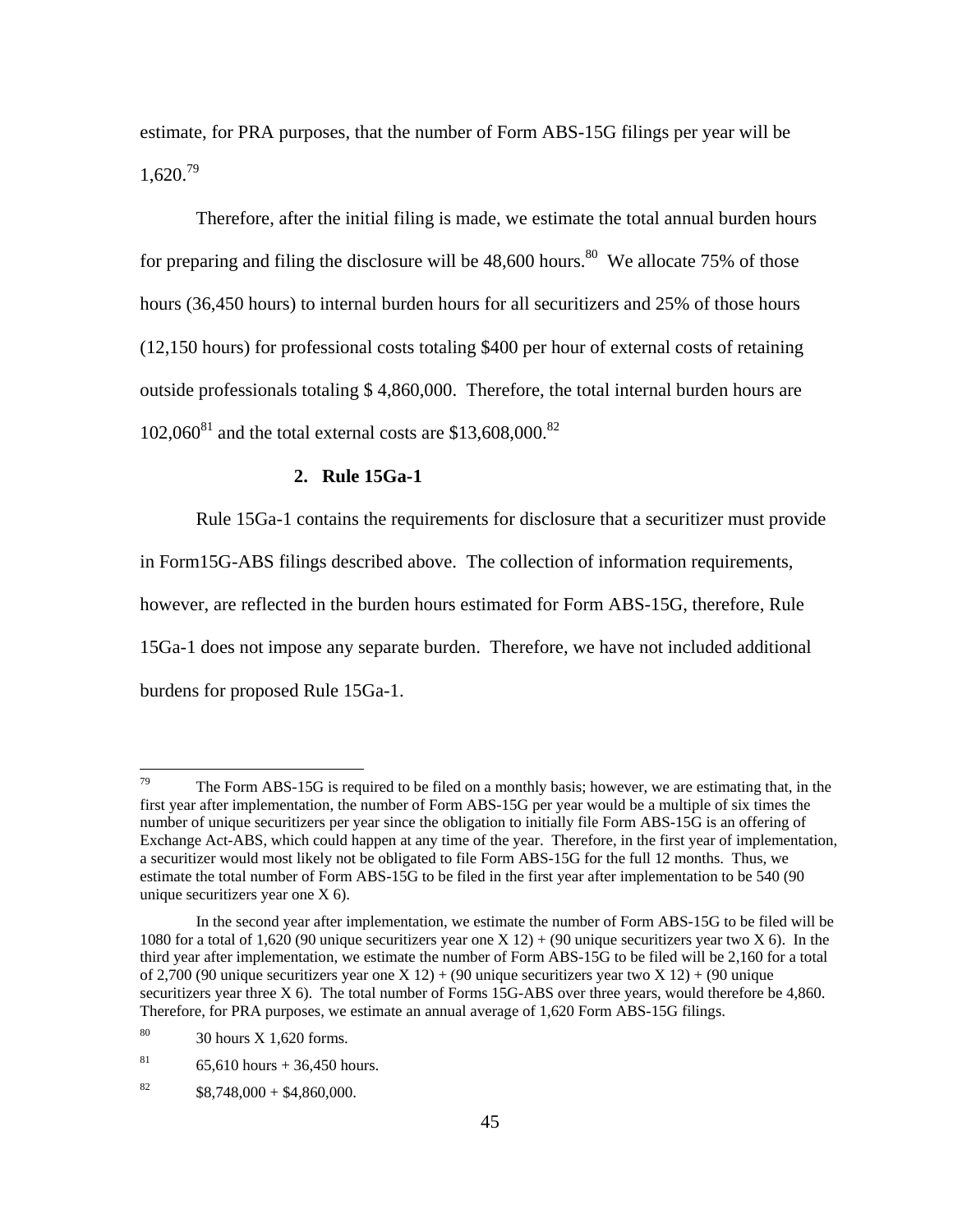#### **3. Forms S-1 and S-3**

We are proposing that asset-backed securities offered on Forms S-1 and S-3 include the required Rule 15Ga-1 disclosures for the same asset class in registration statements. The burden for the collection of information is reflected in the burden hours for Form ABS-15G filed by a securitizer; however, Forms S-1 and S-3 are filed by asset-backed issuers, and issuers may include only a portion of the information in the prospectus. Therefore, we have not included additional burdens for Forms S-1 and S-3.

#### **4. Form 10-D**

In 2004, we adopted Form 10-D as a new form limited to asset-backed issuers. This form is filed within 15 days of each required distribution date on the asset-backed securities, as specified in the governing documents for such securities. The form contains periodic distribution and pool performance information.

We are proposing that issuers of registered ABS include the proposed Rule 15Ga-1 disclosures for only the pool assets on Form 10-D. However, because the burden for the collection of information is reflected in the burden hours for Form ABS-15G, we have not included additional burdens for Form 10-D.

# **5. Regulation S-K**

Regulation S-K, which includes the item requirements in Regulation AB, contains the requirements for disclosure that an issuer must provide in filings under both the Securities Act and the Exchange Act. In 2004, we noted that the collection of information requirements associated with Regulation S-K as it applies to ABS issuers are included in Form S-1, Form S-3, Form 10-K and Form 8-K. We have retained an estimate of one burden hour to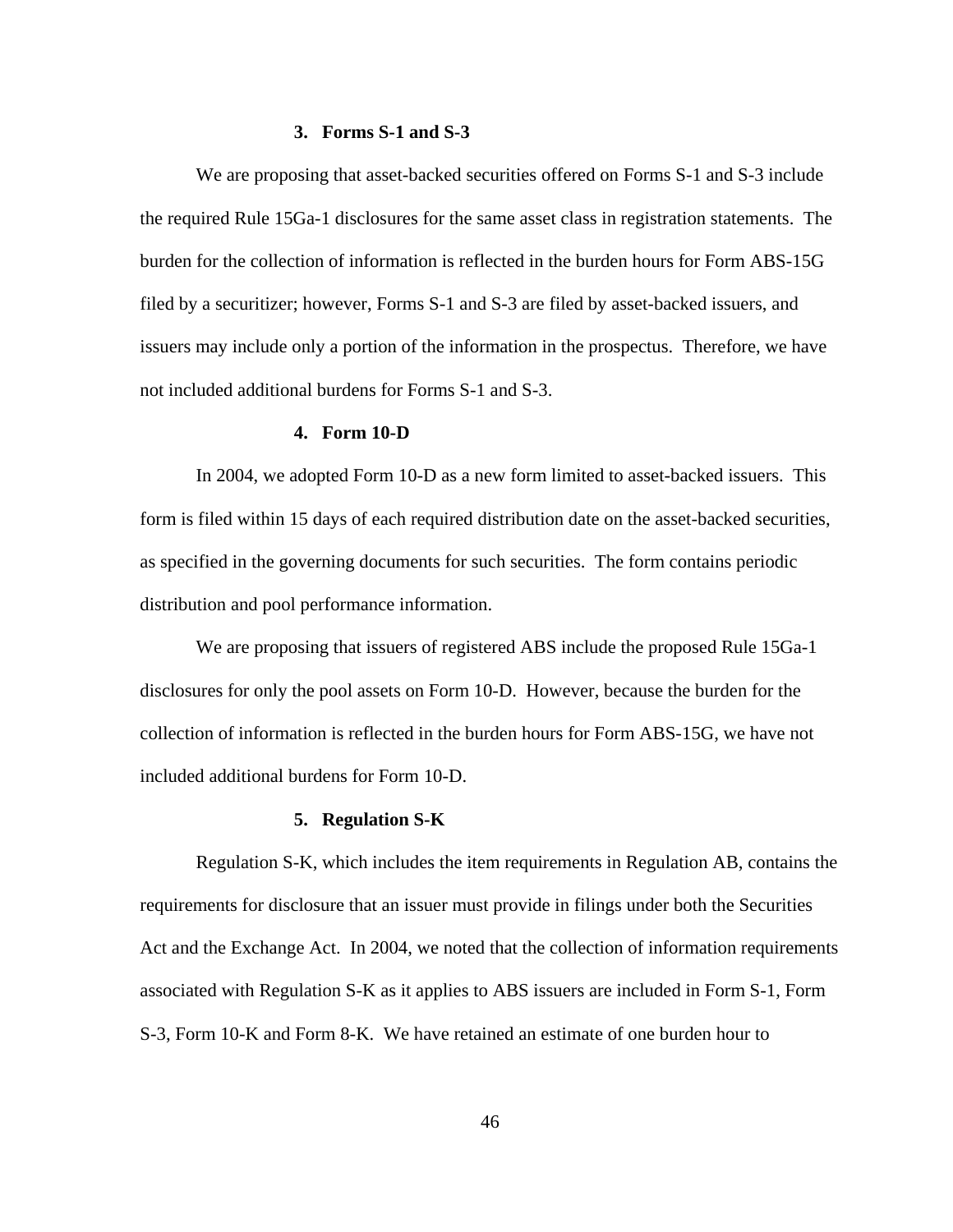did not impose a direct burden on companies.<sup>83</sup> Regulation S-K for administrative convenience to reflect that the changes to the regulation

The proposed changes would make revisions to Regulation S-K. The collection of information requirements, however, are reflected in the burden hours estimated for the various Securities Act and Exchange Act forms related to ABS issuers. The rules in Regulation S-K do not impose any separate burden. Consistent with historical practice, we have retained an estimate of one burden hour to Regulation S-K for administrative convenience.

#### **6. Rule 17g-7**

This new collection of information relates to proposed disclosure requirements for NRSROs. Under the proposed amendments, an NRSRO would be required to disclose in any report accompanying a credit rating the representations, warranties and enforcement mechanisms available to investors and describe how they differ from those in issuances of similar securities. We believe that the costs of implementation would include the cost of preparing the report and maintaining the information. In addition, it is our understanding that the disclosures and drafts of transaction agreements that contain the representations, warranties and enforcement mechanisms related to an ABS transaction are prepared by the issuer and made available to NRSROs during the rating process. We estimate it would take 1 hour per ABS transaction to review the relevant disclosures prepared by an issuer, which an NRSRO would presumably have reviewed as part of the rating process, and convert those disclosures into a format suitable for inclusion in any report to be issued by an NRSRO. The proposed rule would also require an NRSRO to include disclosures describing how the

<u>.</u> 83

See the 2004 ABS Adopting Release.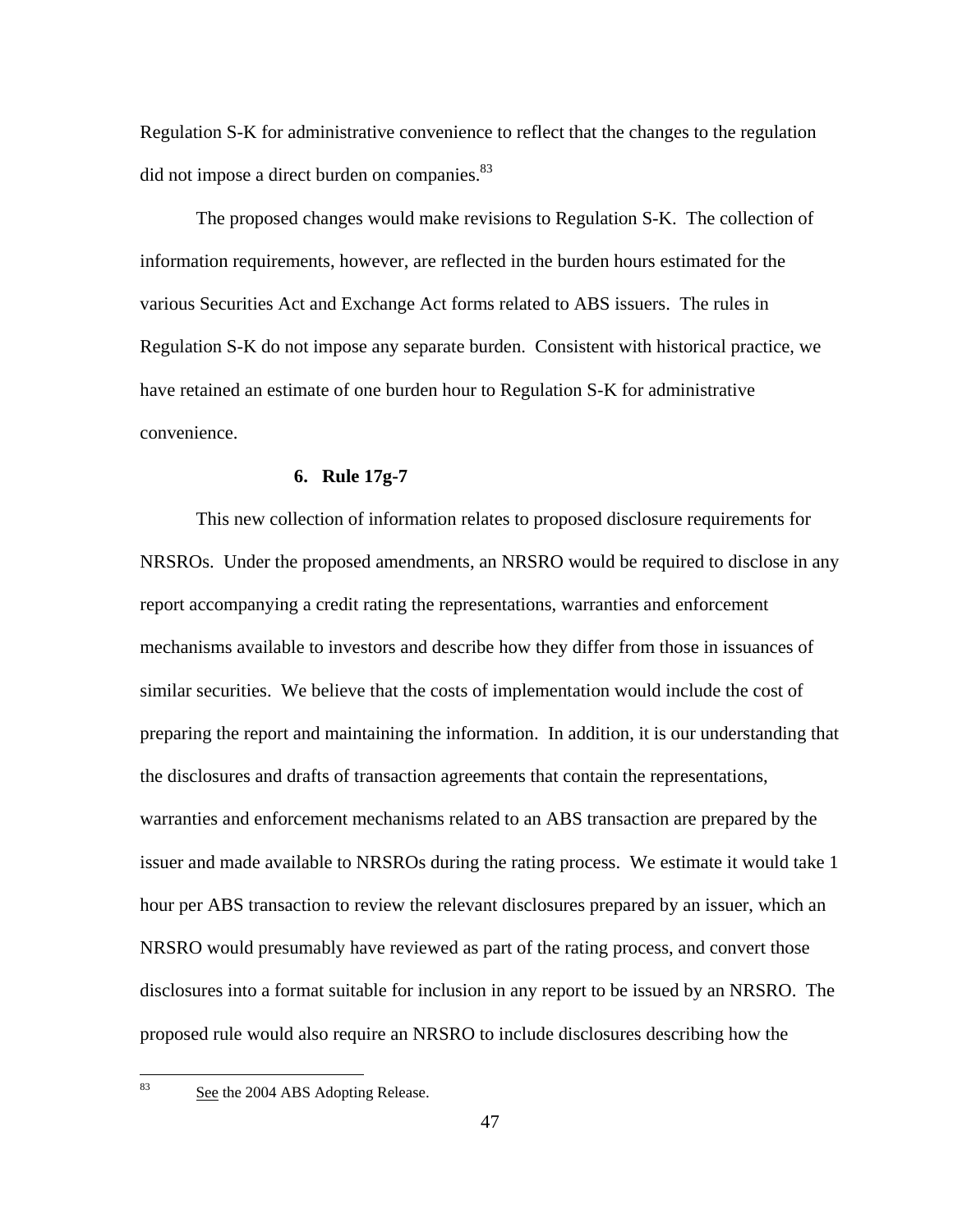representations, warranties and enforcement mechanisms differ from those provided in similar securities. Although we are not prescribing how an NRSRO must fulfill this requirement, we anticipate that one way an NRSRO could do so would be to review previous issuances both on an initial and an ongoing basis in order to establish "benchmarks" for various types of securities and revise them as appropriate. We expect that an NRSRO would incur an initial setup cost to collect, maintain and analyze previous issuances to establish benchmarks as well as an ongoing cost to review the benchmarks to ensure that they remain appropriate. We estimate that the initial review and set up system cost will take 100 hours and that NRSROs will spend an additional 100 hours per year revising the various benchmarks. Therefore, we estimate it would take a total of  $3,000$  hours<sup>84</sup> for NRSROs to set up systems and an additional  $3,000$  hours per year revising various benchmarks.<sup>85</sup>

On a deal-by-deal basis, we estimate it would take an NRSRO 10 hours per ABS transaction to compare the terms of the current deal to those of similar securities. Because NRSROs would need to provide the disclosures in connection with the issuance of a credit rating on a particular offering of ABS, we base our estimates on an annual average of 2,067 ABS offerings.<sup>86</sup> Typically, the terms of the transaction agreements condition the issuance of an ABS on a credit rating, and generally, two credit ratings are required, resulting in the hiring of two NRSROs per transaction, although some may only require one credit rating and thus the hiring of one NRSRO. However, we anticipate that our recent amendments to Rule

<sup>100</sup> hours X 30 NRSROs.

<sup>85</sup> 100 hours X 30 NRSROs.

<sup>86</sup> The annual average number of registered offerings was 958 and the annual average number of Rule 144A ABS offerings was 716 for an estimated annual average of 1,674 over the period 2004-2009. See Section X. of the 2010 ABS Proposing Release. We also add 393 to estimate for offerings under other exemptions that were not within the scope of the 2010 ABS Proposing Release. Thus, in total we use an estimated annual average number of 2,067 ABS offerings for the basis of our PRA burden estimates.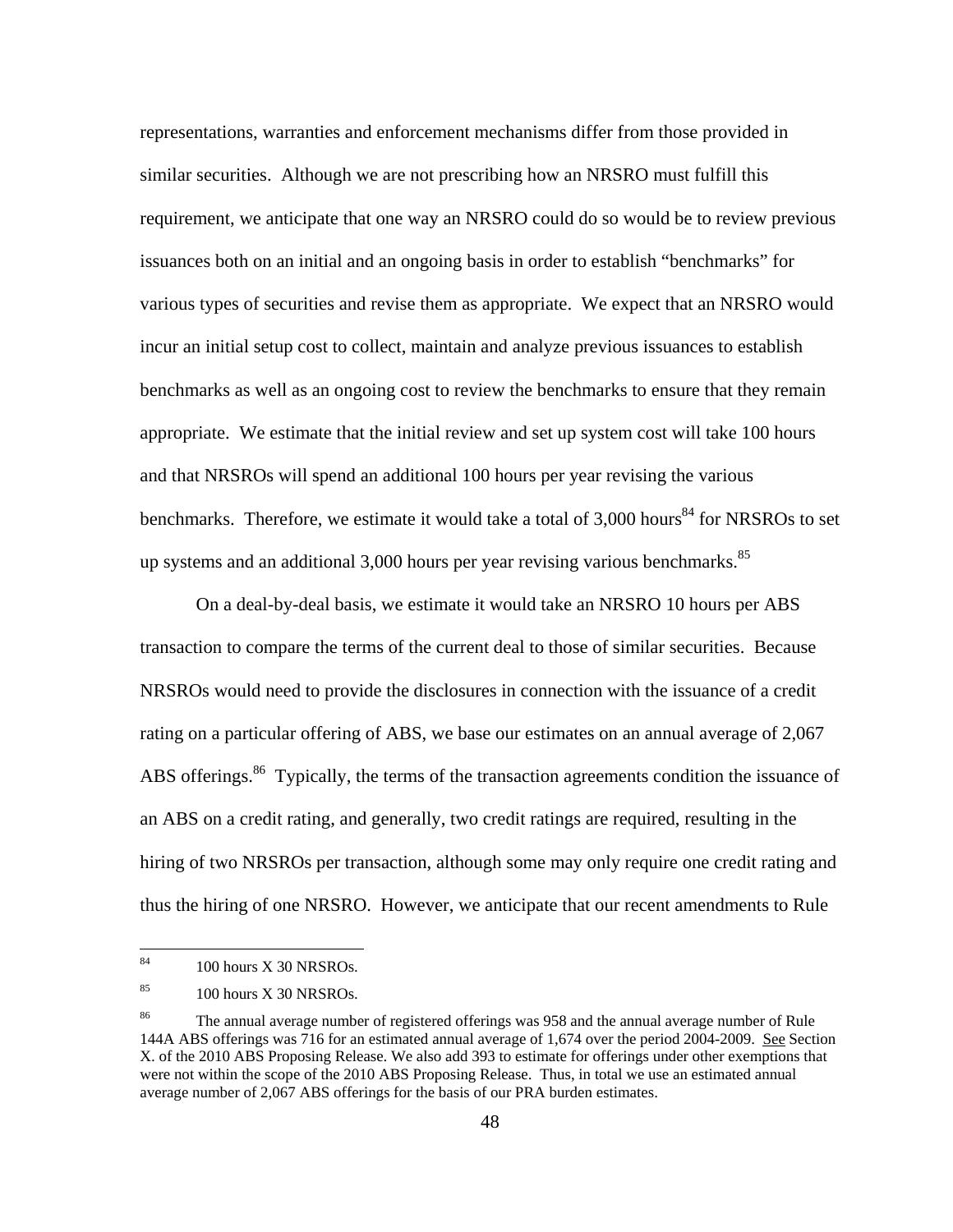the issuance of credit ratings by NRSROs that are not hired by the arranger. $87$  As a result, we proposed Rule 17g-7 disclosures.<sup>88</sup> 17g-5, which provide a mechanism for allowing non-hired NRSROs to obtain the same information provided to NRSROs hired to rate structured finance transactions, will promote assign 4 to the number of credit ratings per issuance of ABS, based on an average of two NRSROs preparing two reports (pre-sale and final) for each transaction. Therefore, we estimate that it would take a total of 90,948 hours, annually, for NRSROs to provide the

# **7. Summary of Proposed Changes to Annual Burden Compliance in Collection of Information**

Table 1 illustrates the annual compliance burden of the collection of information in hours and costs for the new proposed disclosure requirements for securitizers and NRSROs. Below, the proposed Rule 15Ga-1 requirement for securitizers is noted as "Form ABS-15G" and the proposed requirement for NRSROs is noted as "17g-7."

| Form                | Current<br>Annual<br><b>Responses</b> | <b>Proposed</b><br>Annual<br><b>Responses</b> | Current<br>Burden<br><b>Hours</b> | Decrease or<br>Increase in<br><b>Burden</b><br>Hours | <b>Proposed</b><br><b>Burden</b><br><b>Hours</b> | <b>Current</b><br><b>Professional</b><br>Costs | Decrease or<br>Increase in<br><b>Professional</b><br><b>Costs</b> | <b>Proposed</b><br><b>Professional Costs</b> |
|---------------------|---------------------------------------|-----------------------------------------------|-----------------------------------|------------------------------------------------------|--------------------------------------------------|------------------------------------------------|-------------------------------------------------------------------|----------------------------------------------|
| Form<br>ABS-<br>15G | $\overline{\phantom{a}}$              | .620                                          | $\overline{\phantom{0}}$          | 102,060                                              | 102,060                                          | $\overline{\phantom{0}}$                       | 13,608,000                                                        | 13,608,000                                   |
| $17g-7$             | $\overline{\phantom{0}}$              | 8.268                                         |                                   | 96.948                                               | 96.948                                           |                                                |                                                                   | $\overline{\phantom{a}}$                     |

### **8. Solicitation of Comments**

 $\overline{a}$ 

We request comments in order to evaluate: (1) whether the proposed collection of information is necessary for the proper performance of the functions of the agency, including whether the information would have practical utility; (2) the accuracy of our estimate of the

<sup>87</sup> See Amendments to Rules for Nationally Recognized Statistical Rating Organizations, SEC Release 34-61050 (November 23, 2009), [74 FR 63832].

<sup>88 4</sup> reports X 2,067 ABS offerings X 11 hours (1 hour to review disclosures + 10 hours to compare and prepare).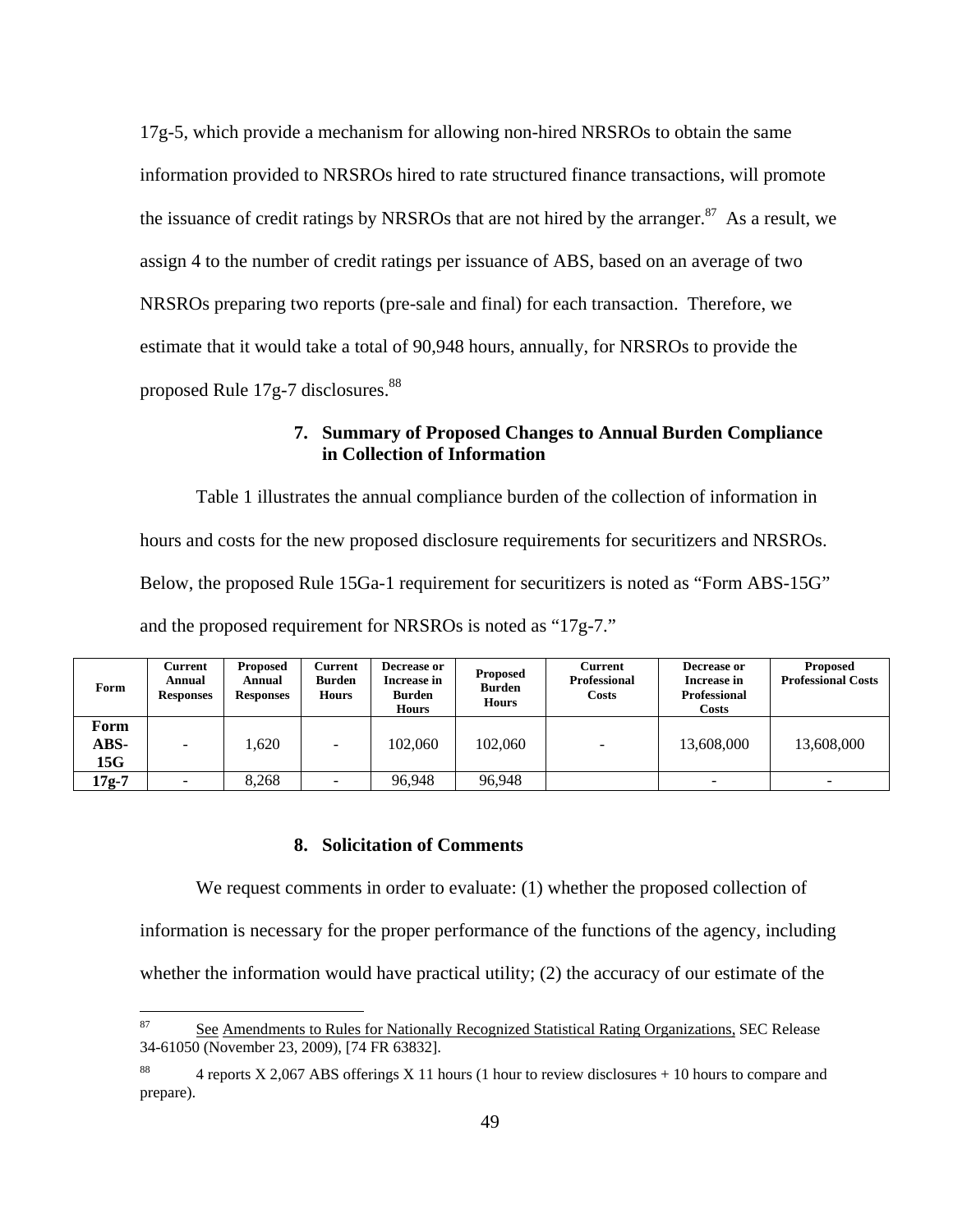burden of the proposed collection of information; (3) whether there are ways to enhance the quality, utility, and clarity of the information to be collected; and (4) whether there are ways to minimize the burden of the collection of information on those who are to respond, including through the use of automated collection techniques or other forms of information technology.<sup>89</sup> In addition, we specifically ask whether it is appropriate to assume, as we have, that for the purposes of preparing the required disclosures describing how the representations, warranties and enforcement mechanisms differ from those provided in similar securities NRSROs would review previous issuances both on an initial and an ongoing basis in order to establish "benchmarks" for various types of securities and revise them as appropriate? Would NRSROs use other means to prepare the required comparisons, for example, reviewing previous issuances on a de novo basis for every ABS transaction?

Any member of the public may direct to us any comments concerning the accuracy of these burden estimates and any suggestions for reducing these burdens. Persons submitting comments on the collection of information requirements should direct the comments to the Office of Management and Budget, Attention: Desk Officer for the Securities and Exchange Commission, Office of Information and Regulatory Affairs, Washington, DC 20503, and should send a copy to Elizabeth M. Murphy, Secretary, Securities and Exchange Commission, 100 F Street, NE, Washington, DC 20549-1090, with reference to File No. S7- 24-10. Requests for materials submitted to OMB by the Commission with regard to these collections of information should be in writing, refer to File No. S7-24-10, and be submitted to the Securities and Exchange Commission, Office of Investor Education and Advocacy, 100 F Street, NE, Washington, DC 20549. OMB is required to make a decision concerning

We request comment pursuant to  $44$  U.S.C.  $3506(c)(2)(B)$ .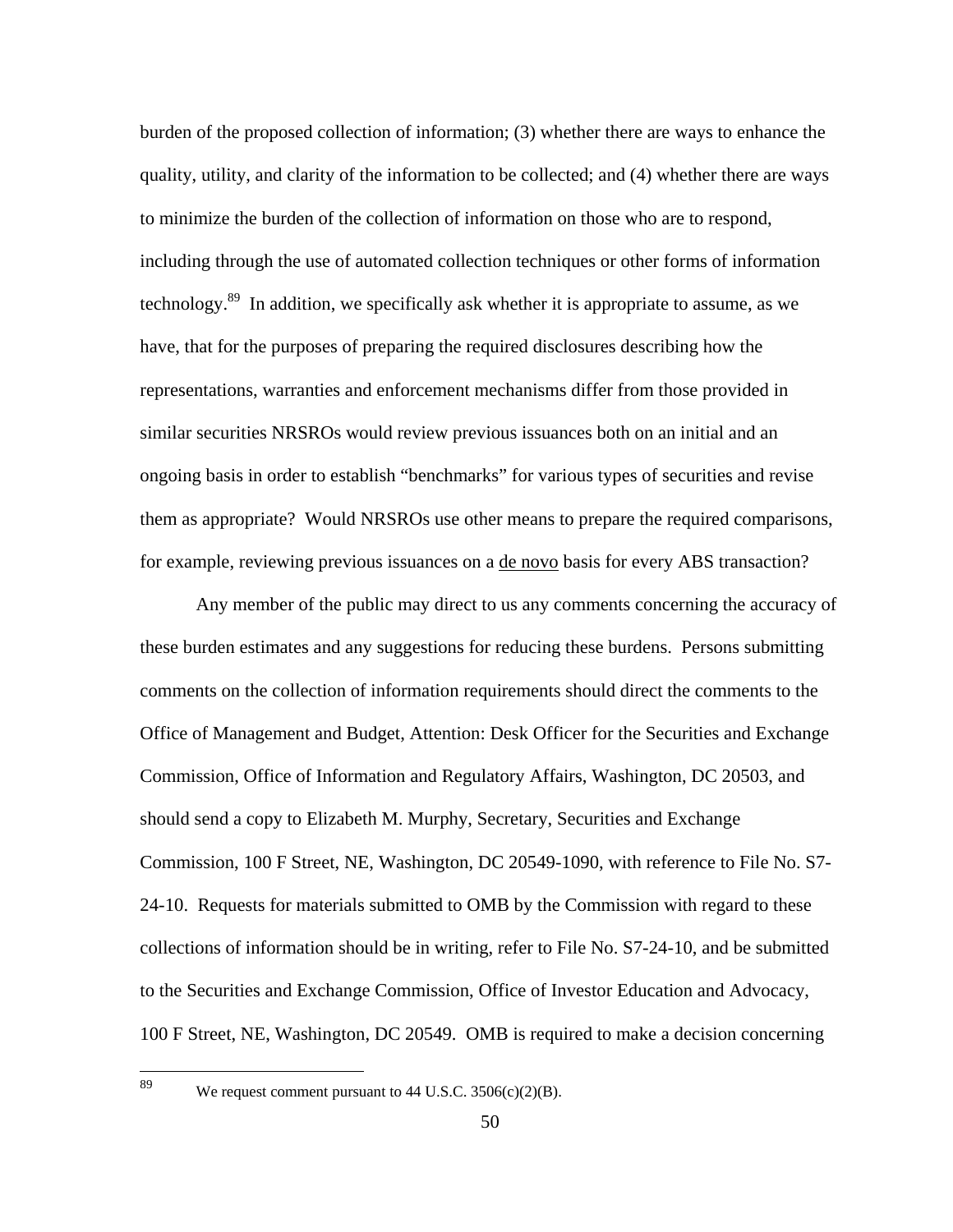the collection of information between 30 and 60 days after publication of this release. Consequently, a comment to OMB is best assured of having its full effect if OMB receives it within 30 days of publication.

#### **VI. Benefit-Cost Analysis**

The Act requires us to implement the requirements discussed in this release. These changes will affect all securitizers of Exchange Act-ABS, including unregistered Exchange Act-ABS, and NRSROs that provide credit ratings on Exchange Act-ABS. Further, the proposed rules would also require historical information with respect to Exchange Act-ABS issued by a securitizer. We also re-propose disclosure requirements with respect to repurchase requests in Regulation AB in order to conform disclosures that we previously proposed under our 2010 ABS Proposals to those required by Section 943 of the Act.

We are sensitive to benefits and costs of the proposed rules, if adopted. We discuss these benefits and costs below. We request that commentators provide their views along with supporting data as to the benefits and costs of the proposed amendments.

#### **A. Benefits**

 $\overline{a}$ 

The proposals seek to fulfill the Act's objective to provide greater transparency regarding the use of representations and warranties in ABS transactions in both the registered and unregistered ABS markets. The recent financial crisis has revealed various problems with existing representation, warranty and enforcement provisions. Poor underwriting standards coupled with unenforceable representations and warranties by securitizers exacerbated investors losses in ABS.<sup>90</sup> Increasing transparency regarding all demands for

See, e.g., N. Timiaros and Aparajita Saha-Bubna "Banks Face Fight Over Mortgage Loan Buybacks," Wall Street Journal (Aug. 18, 2010); and Alistair Barr, "Loan repurchases are a \$10 billion problem for big 90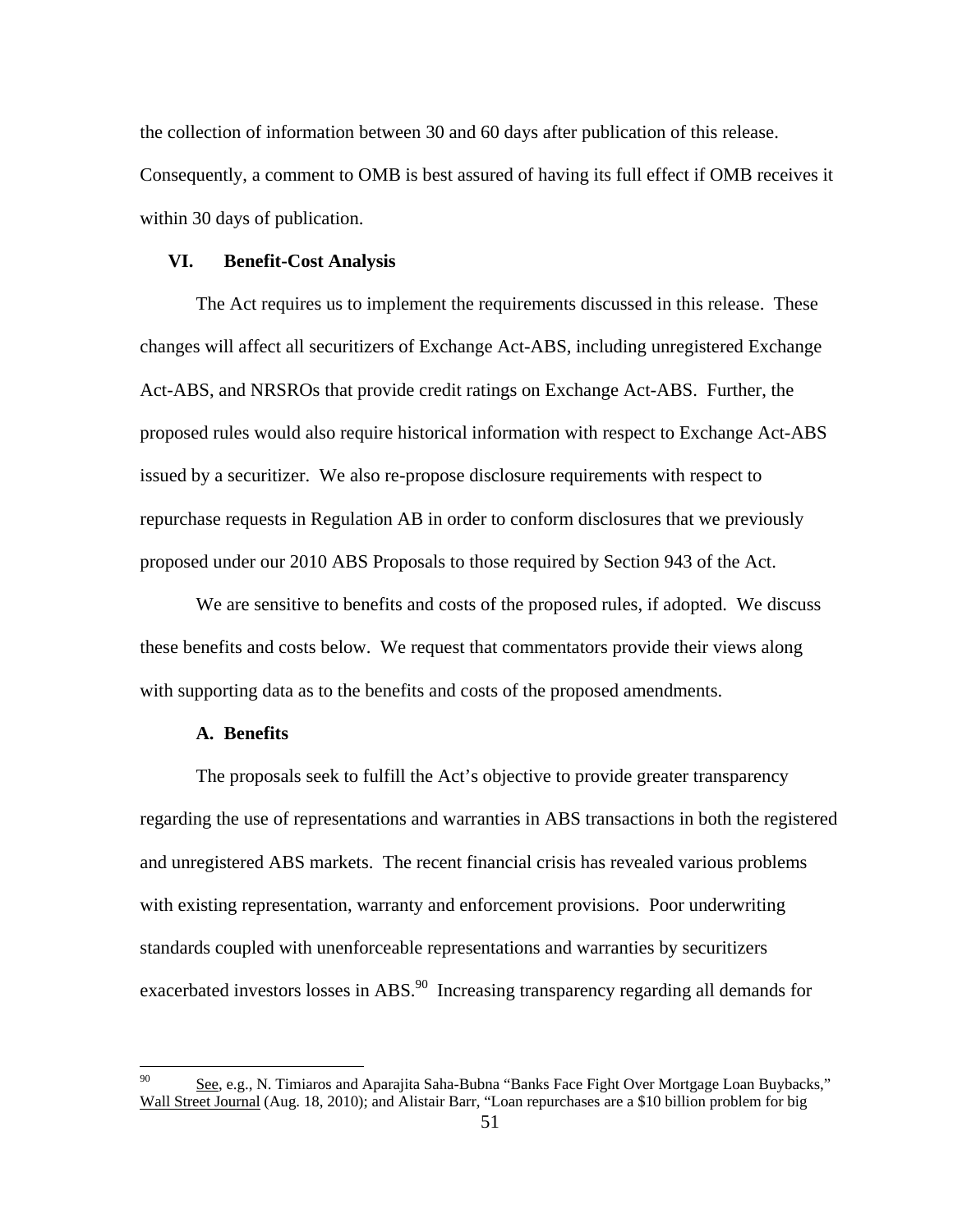repurchases and replacements, including investor demands upon a trustee, will help investors and market participants identify originators with clear underwriting deficiencies. By having better information to judge the origination and underwriting quality of the assets that were previously securitized, investors can make more informed investment decisions.

The proposals may strengthen the incentives for securitizers to improve origination and underwriting standards and to refrain from securitizing assets that do not meet stated representations. In addition, following a securitization, securitizers may have stronger incentives to fulfill repurchase and replacement demands properly. We also propose to limit the scope of the disclosures to outstanding Exchange Act-ABS, and in the initial filing to the last five years of demand, repurchase and replacement history in order to ameliorate costs to securitizers, and still provide information so that investors may identify originators with underwriting deficiencies.

We are proposing to require that the disclosures be filed on EDGAR on new Form ABS-15G. By requiring the proposed Form ABS-15G to be filed on EDGAR, the information proposed to be required would be housed in a central repository that would preserve continuous access to the information. After the initial filing, securitizers would be required to file Form ABS-15G, periodically, on a monthly basis with updated information, so that consistent with the purpose of Section 943 of the Act, an investor may monitor the demand, repurchase and replacement activity across all Exchange Act-ABS issued by a securitizer.

banks," (Feb. 3, 2010) available at http://www.marketwatch.com/story/banks-10-billion-problem-loanrepurchases-2010-02-03.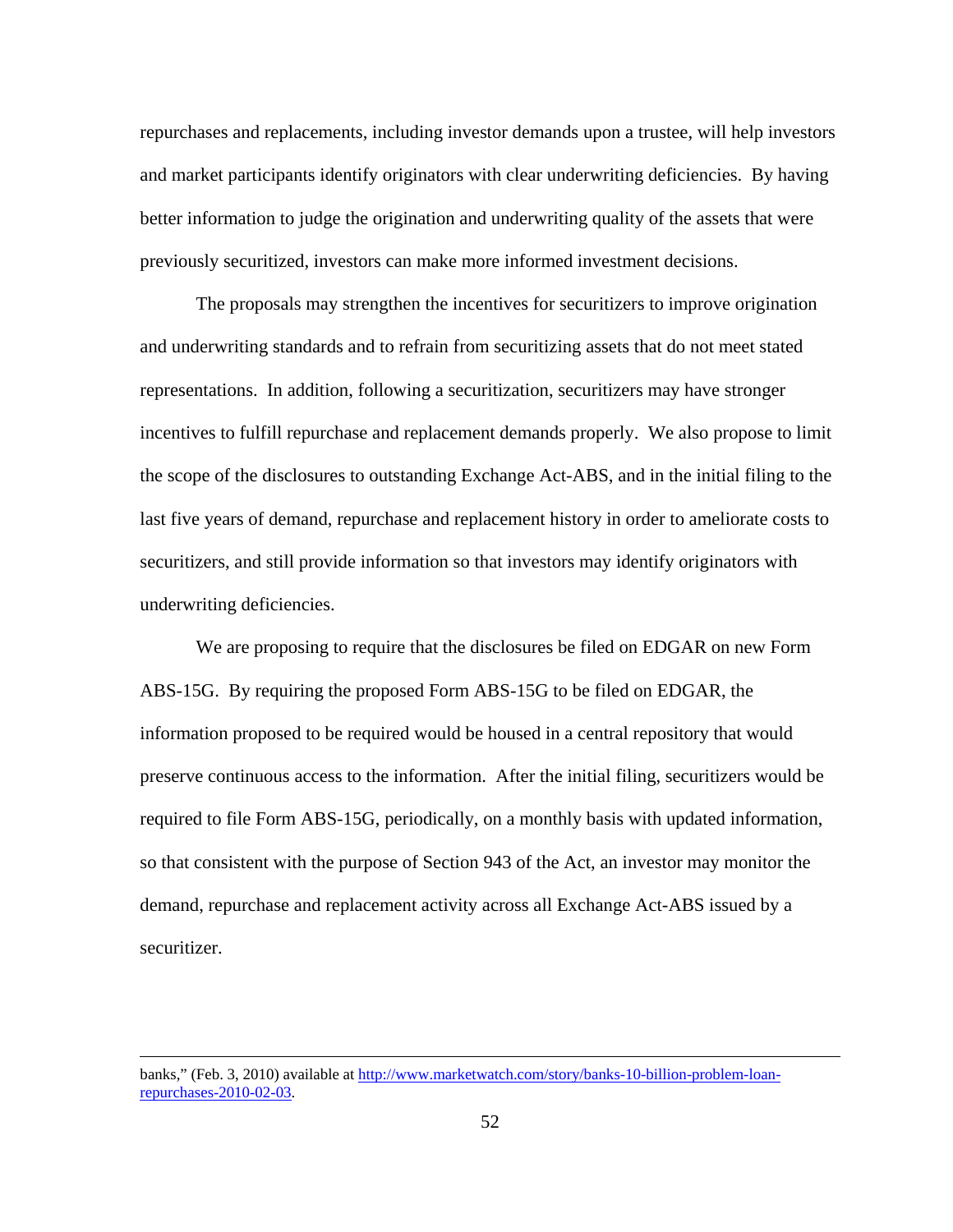If an ABS is rated, the proposals would require more disclosures by NRSROs about the representations, warranties and enforcement mechanisms available to investors, and how they differ from those of other similar securities. The proposed disclosures will enhance the comparability of information across issuers in a relatively efficient manner by centralizing this disclosure in NRSRO reports. As a result, these disclosures will possibly expand the information available to investors and improve transparency regarding the use of representations and warranties in ABS transactions.

As a result, proposed Rules 15Ga-1 and 17g-7 disclosures are likely to help investors more accurately evaluate and price initial offerings and existing issues of ABS securities and in turn, are likely to improve capital allocation in both the markets for ABS and the original loan markets that back those ABS. Further, the proposed rules would require disclosures regarding the registered and unregistered transactions, thus extending the benefits of disclosure to the unregistered market. While it is difficult to quantify the benefits listed above, they are likely to be substantial in light of the recent financial crisis.

# **B. Costs**

The proposals would implement the Act's requirement on securitizers to disclose the repurchase and replacement demands resulting from breaches of representations and warranties in past ABS transactions initially, for the last five years and then updated disclosures going forward on a monthly basis. We understand that some of the data collection may be costly. In some cases, it may be very difficult to obtain repurchase or replacement records from the distant past.<sup>91</sup> However, we believe that the information about whether an asset had been repurchased or replaced from recent years should be accessible by

See discussion in Section II.A. 3.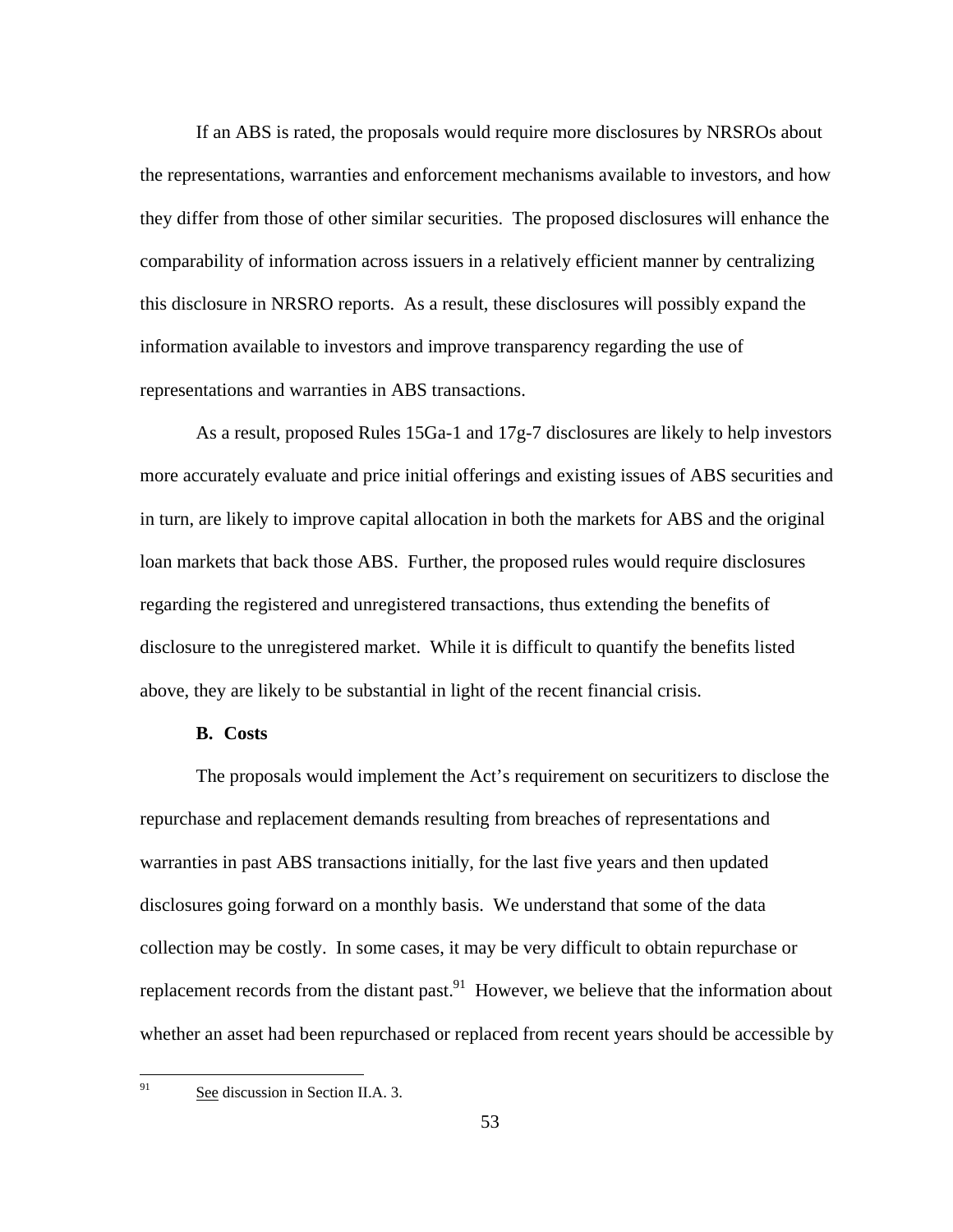issuers of outstanding ABS, because the current servicing history of the underlying assets would still be accessible on servicers' systems. However, systems may not currently be in place to track when a demand has been made and therefore, securitizers may incur a significant one-time cost to collect and compile historical information and that cost may vary substantially between securitizers, due to the number of asset classes and number of ABS issued by a securitizer. In addition to the costs on a securitizer, trustees would also incur costs of tracking investor demands upon the trustee. We also expect that the cost of compiling and reporting this information would require a one-time set up cost to adjust existing systems to compile the initial historical information. Additionally, under the proposal, the securitizer would incur additional costs to satisfy the obligation to file ongoing monthly reports on EDGAR of repurchase demand and repurchase and replacement activity. Filing on EDGAR would require a securitizer to obtain authorization codes and to adhere to formatting instructions. The Act does not specify the periodicity with which information should be provided so that investors may identify originators with clear underwriting deficiencies. However, we believe that monthly reporting would provide a better picture of repurchase activity and a shorter interval might be too burdensome. Also, many ABS pay distributions to investors monthly and likewise, the related transaction agreements, including in unregistered transactions, typically provide for monthly reporting to investors. Therefore, because most securitizers would most likely be accustomed to preparing and providing monthly disclosures, we anticipate that it may be less costly than providing the disclosures at any other interval. However, any securitizers that do not make payments or provide reporting on a monthly basis may find it costlier to prepare the proposed disclosures.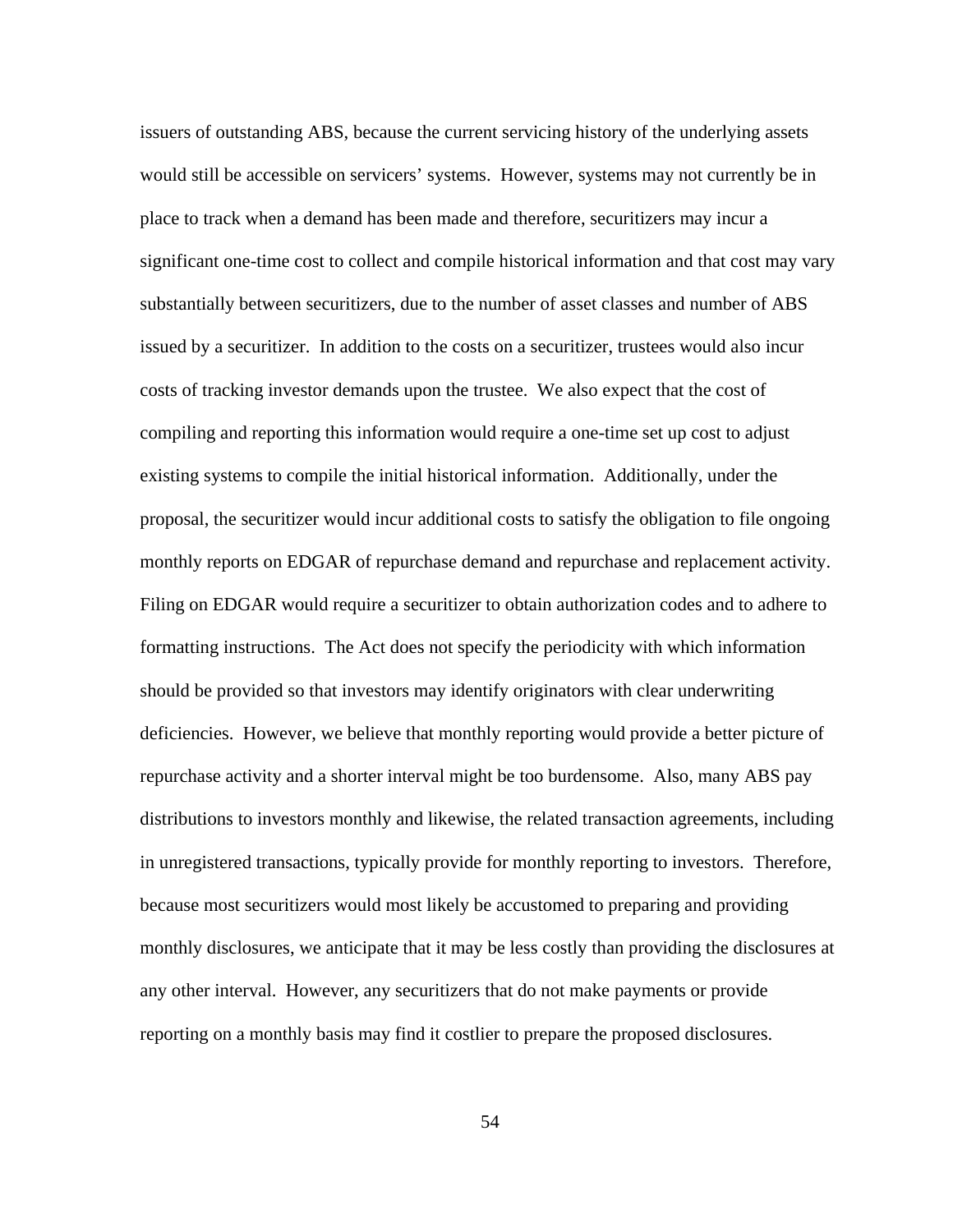Indirectly, as we discussed in the 2010 ABS Proposing Release, disclosures about an originator's or a sponsor's refusal to repurchase or replace assets put back to them for breach of representations and warranties might create incentives for originators to agree to repurchase or replace such assets even in cases where these assets were not clearly in breach. If investors regard such disclosures as indicative of a willingness to comply with representations and warranties in the future, then originators or sponsors might try to preserve their reputation by taking back assets even when they do not have an obligation to do so. This might create an incentive for sponsors and possibly trustees to ask for repurchase or replacement of poorly performing assets that represent no breach of representations and warranties.<sup>92</sup> However, securitizers may devise other disclosures and mechanisms to solve such problems in the long-run, if they occur.

In the aggregate, the proposed requirements are likely to affect unregistered ABS more significantly because traditionally these securities have provided less disclosure. Since, as discussed previously, the Act requires disclosures with respect to all ABS issued by a securitizer, registered and unregistered, the initial and ongoing disclosures may significantly increase the direct and particularly indirect costs of issuing unregistered ABS relative to their historical cost structure. The indirect costs include the possibility of revealing information about the quality of assets to competitors. A possible effect of these requirements is that such issuers may look towards alternative forms of financing. Given that those issuers have historically preferred ABS issues, they may consider more expensive and less efficient forms

 92 sponsor to be more reticent in pursuing repurchase claims where the originator may be affiliated with the See Section XI.C.2. of the 2010 ABS Proposing Release. However, in certain situations, it may have the opposite effect, where the threat of such a disclosure requirement relating to an originator could induce a sponsor. A sponsor may also be worried that a large number of successful repurchase claims could indicate that its initial due diligence, or the originator's loan quality, was poor. See letter from Commonwealth of Massachusetts Attorney General in response to the 2010 ABS Proposing Release.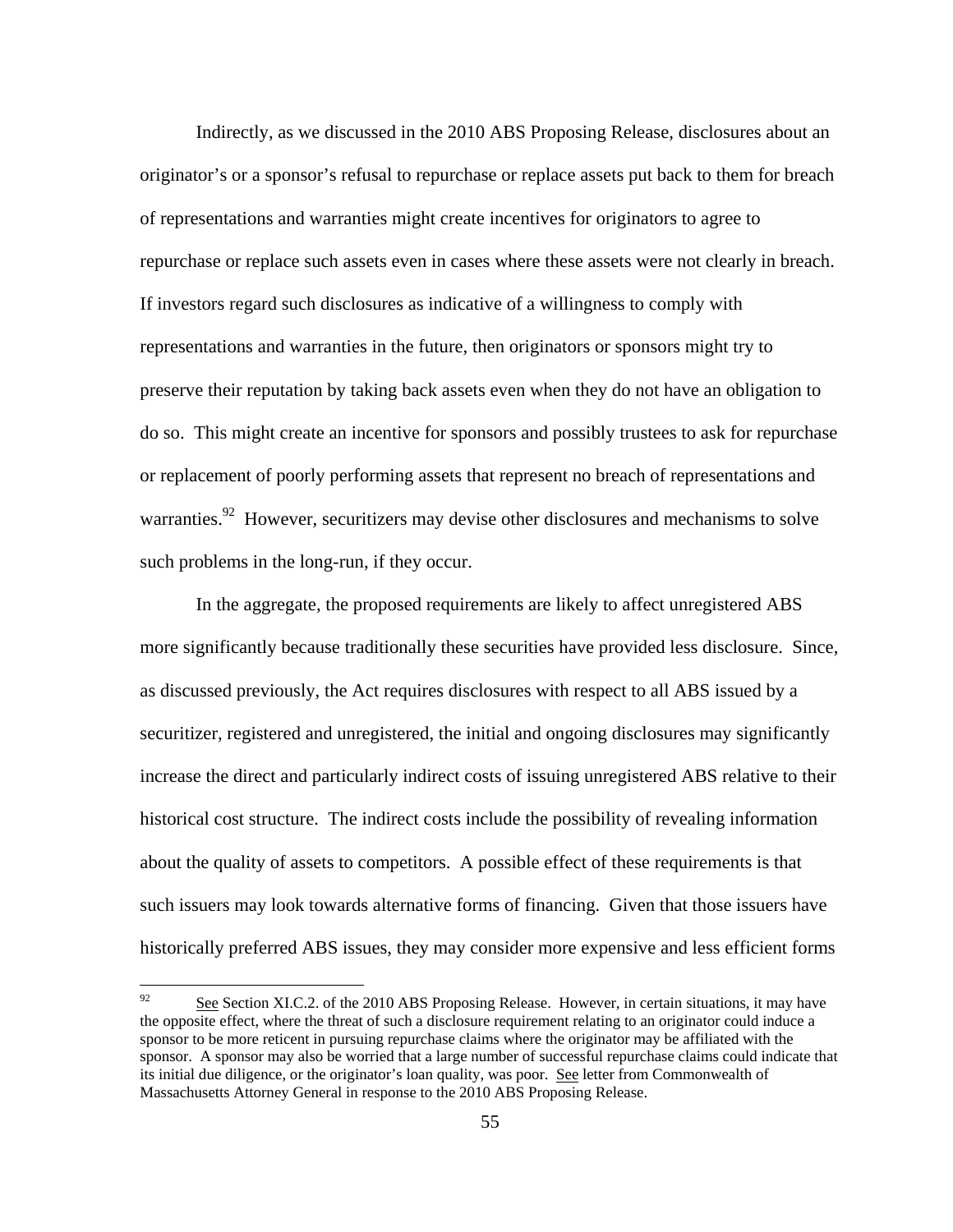of financing. Some of these incremental financing costs are likely to be passed to consumers and other borrowers whose loans make up the underlying pools backing the ABS. While it is difficult to quantify such incremental costs, researchers have estimated that securitization has generally been beneficial in banking and mortgage industries. However, other factors may be more determinative in deciding what form of financing a business will pursue.<sup>93</sup>

The proposals would also require NRSROs to disclose in any report accompanying a credit rating for an ABS transaction the representations, warranties and enforcement mechanisms available to investors and how they differ from those of other similar securities. NRSROs often issue a pre-sale report for ABS transactions that includes a preliminary credit rating as well as a summary of important features of a transaction; however, they do not usually provide disclosure of how representations and warranties would differ from other similar securities. We anticipate that in order to fulfill this requirement, NRSROs will incur a direct cost to review previous issuances both on an initial and an ongoing basis. In connection with that review, they may establish "benchmarks" for various types of securities and revise them as appropriate. To the extent that they have not already established such systems, we expect that an NRSRO would incur initial and ongoing costs to set up systems to collect maintain and analyze previous issuances to establish such benchmarks as well as an ongoing cost to review the benchmarks to ensure that they remain appropriate. An NRSRO may pass those costs onto the issuers and underwriters by building them into the costs it charges to provide a credit rating, which in turn could be passed on as an indirect cost onto

 93 supply: Evidence from mortgage originations," The Journal of Finance, Vol. 64, No. 2, at 861-889. See generally, Kashyap, A. and J. Stein (2000) "What Do a Million Observations on Banks Say About the Transmission of Monetary Policy," The American Economic Review, Vol. 90, No. 3, at 407-428 and Loutskina, E. and P. Strahan (2009) "Securitization and the declining impact of bank financial condition on loan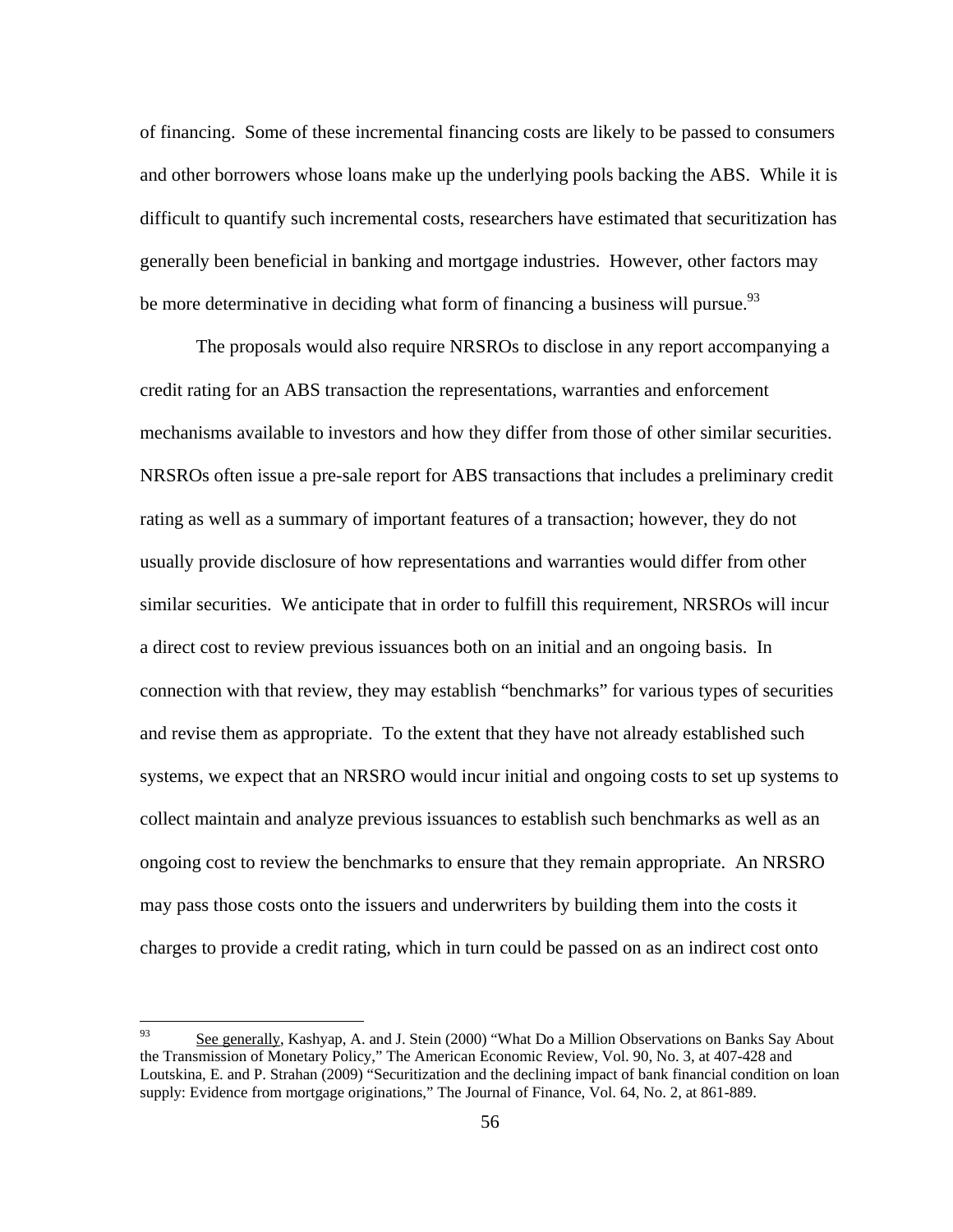investors. We are not prescribing how an NRSRO must fulfill its responsibility to compare the terms of a deal to those of similar securities.

We believe that the proposed requirements are necessary to implement the purposes of the Act. For purposes of the Paperwork Reduction Act, we have estimated that the proposed paperwork/disclosure requirements on securitizers would result in an approximate burden of 102,060 internal hours and external cost of \$13,608,000 paperwork/disclosure and the proposed requirement on NRSROs would result in an approximate burden of 96,948 internal hours. Additionally, we believe that the re-proposed requirements in Regulation AB on issuers would not impose a significant additional burden on asset-backed issuers because the disclosures would have already been prepared for purposes of filing on Form ABS-15G.

## **C. Request for Comment**

We seek comments and empirical data on all aspects of this Benefit-Cost Analysis including identification and quantification of any additional benefits and costs. Specifically, we ask the following:

 Section 943 of the Act? 39. Are there other more cost-effective ways securitizers can provide the disclosure of fulfilled and unfulfilled repurchase requests consistent with the requirements of

# **VII. Consideration of Burden on Competition and Promotion of Efficiency, Competition and Capital Formation**

Section 23(a) of the Exchange  $Act^{94}$  requires the Commission, when making rules and regulations under the Exchange Act, to consider the impact a new rule would have on competition. Section 23(a)(2) prohibits the Commission from adopting any rule that would

 94 15 U.S.C. 78w(a).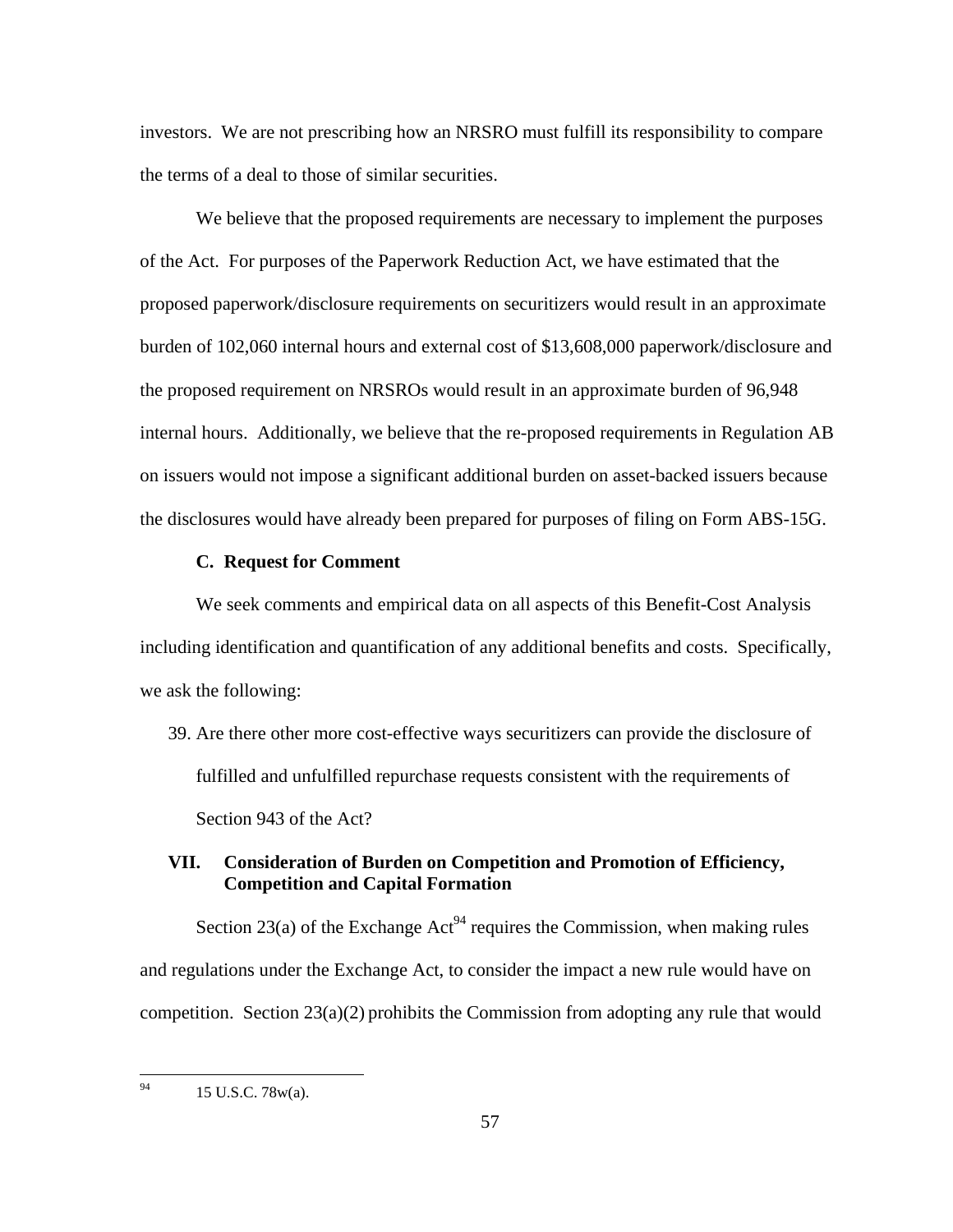impose a burden on competition not necessary or appropriate in furtherance of the purposes of the Exchange Act.

competition in the ABS markets should increase. The proposed amendments implement the Act and the re-proposals amend Regulation AB in order to conform the disclosures that would be required under our 2010 ABS Proposals to those required by Section 943 of the Act. The amendments are intended to increase transparency regarding the use of representations and warranties in asset-backed securities transactions. We anticipate that these proposals would enhance the proper functioning of the capital markets by providing investors with disclosures about the representations, warranties and enforcement mechanisms available to them and by giving investors greater insight into whether underlying pool assets met stated underwriting guidelines across registered and unregistered transactions of a securitizer. Because investors would be able to more easily understand the representations, warranties and enforcement mechanisms available to them and identify originators with better underwriting criteria,

We request comment on whether the proposed amendments, if adopted would impose a burden on competition not necessary or appropriate in furtherance of the purposes of the Exchange Act. Commentators are requested to provide empirical data and other factual support for their views if possible.

Section 2(b) of the Securities Act<sup>95</sup> and Section 3(f) of the Exchange Act<sup>96</sup> require the Commission, when engaging in rulemaking that requires it to consider whether an action is necessary or appropriate in the public interest, to consider, in addition to the protection of

<sup>95 15</sup> U.S.C. 77b(b).

<sup>96</sup> 15 U.S.C. 78c(f).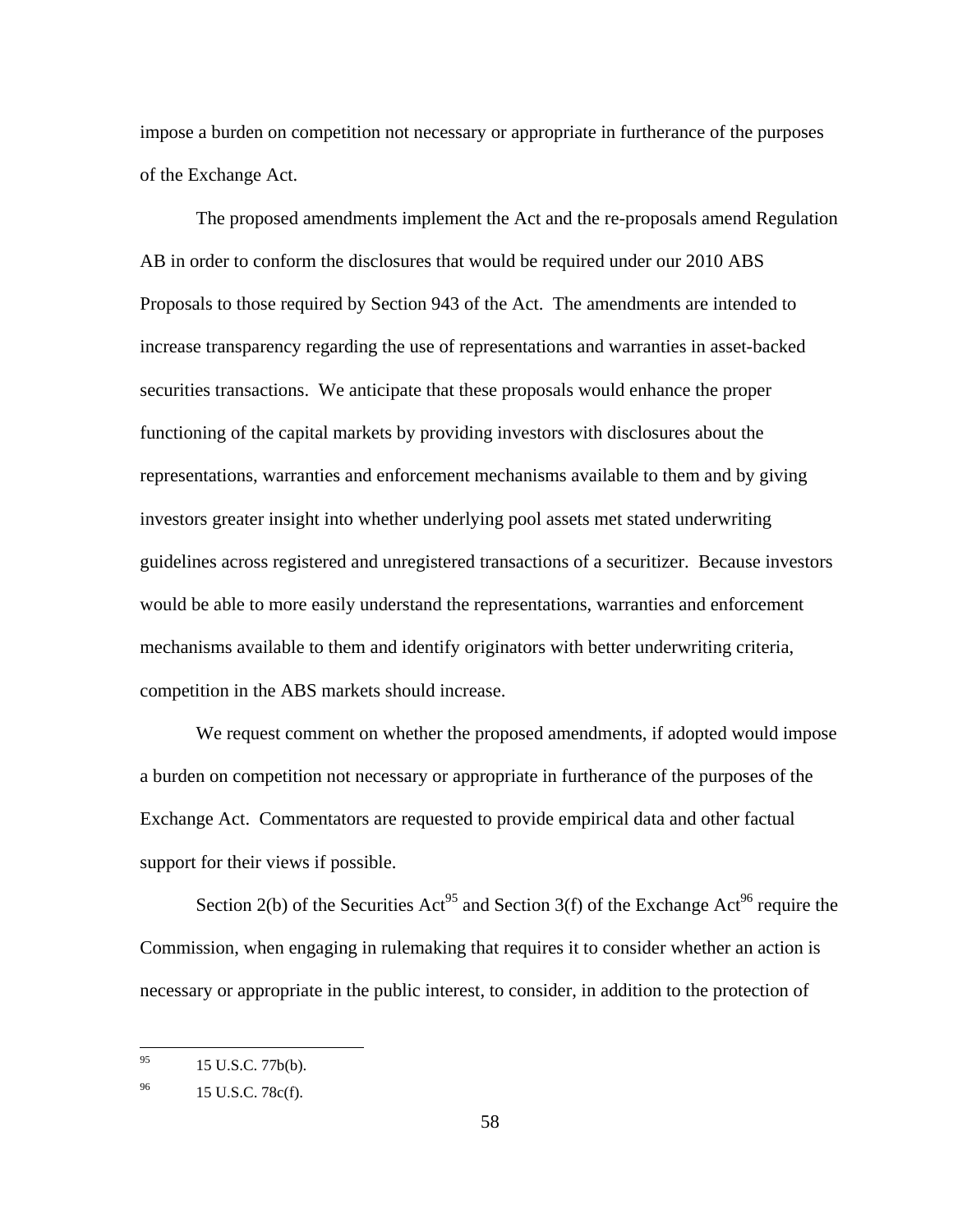investors, whether the action would promote efficiency, competition, and capital formation. The proposed amendments would enhance our reporting requirements. The purpose of the amendments is to increase transparency regarding the use of representations and warranties in asset-backed securities transactions. This should improve investors' ability to make informed investment decisions. Informed investor decisions generally promote market efficiency and capital formation.

However, the proposals could have indirect adverse consequences by changing the willingness of issuers to access securitization markets. If the required disclosures results in revealing information that would benefit competitors, issuers may instead prefer to use other funding sources that do not require such public disclosures.

Finally, proposed Rule 17g-7 would require NRSROs to describe in any report accompanying a credit rating how the representations, warranties and enforcement mechanisms of the rated ABS differ from the representations, warranties and enforcement mechanisms in issuances of similar securities. We believe that the proposed additional disclosures and, especially, the required comparisons of the representations, warranties, and enforcement measures in a given ABS transaction to those available in similar transactions may provide an impetus to the development of more standardized representations, warranties, and enforcement mechanisms across the ABS markets, which is likely to benefit the efficiency of these markets.

We request comment on whether the proposed amendments, if adopted, would promote efficiency, competition, and capital formation. Commentators are requested to provide empirical data and other factual support for their views if possible.

59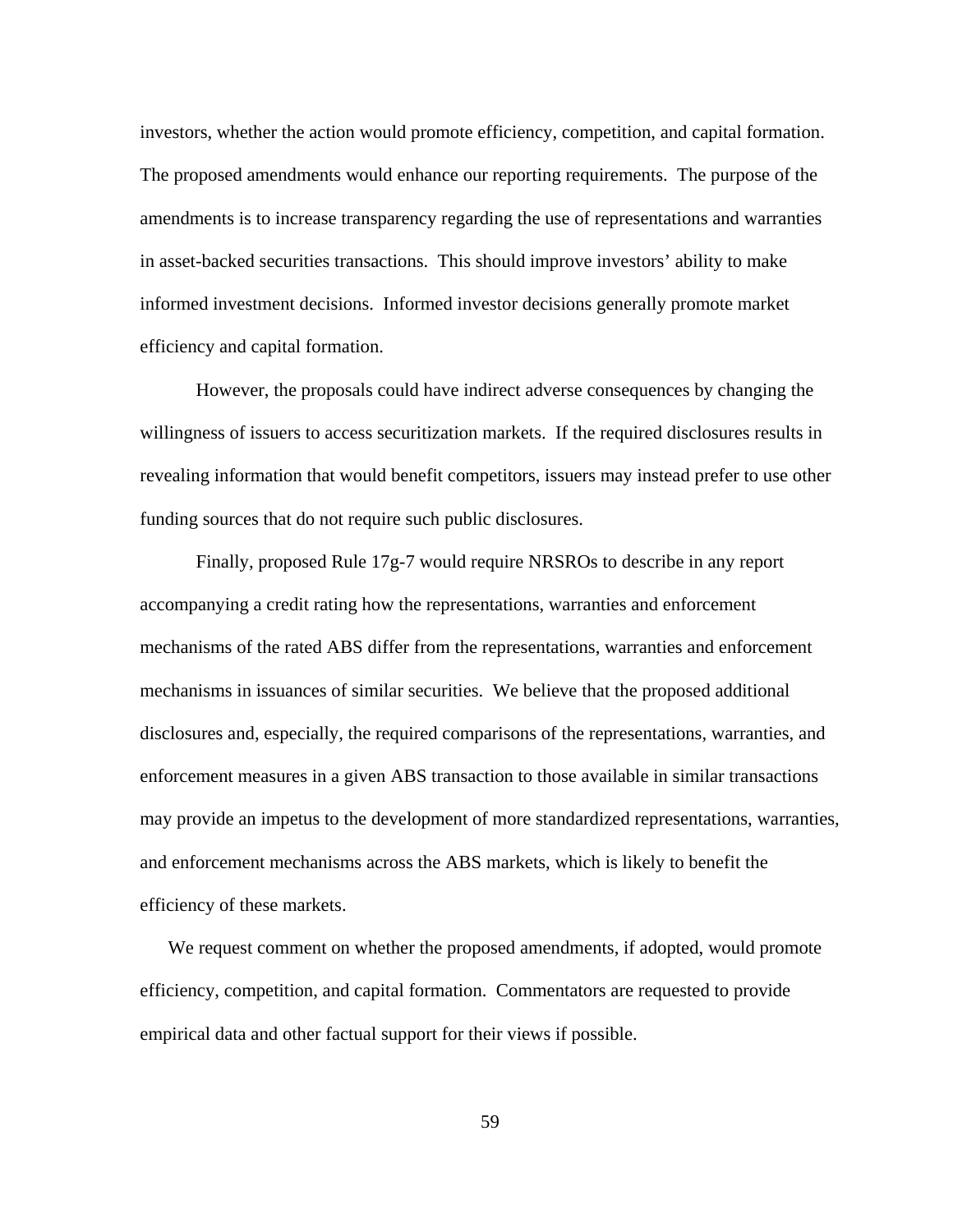#### **VIII. Small Business Regulatory Enforcement Fairness Act**

For purposes of the Small Business Regulatory Enforcement Fairness Act of 1996,  $97$  a rule is "major" if it has resulted, or is likely to result in:

- an annual effect on the U.S. economy of \$100 million or more;
- a major increase in costs or prices for consumers or individual industries; or
- significant adverse effects on competition, investment, or innovation.

We request comment on whether our proposed amendments would be a "major rule" for purposes of the Small Business Regulatory Enforcement Fairness Act. We solicit comment and empirical data on:

- the potential effect on the U.S. economy on an annual basis;
- any potential increase in costs or prices for consumers or individual industries; and
- any potential effect on competition, investment, or innovation.

# **IX. Regulatory Flexibility Act Certification**

The Commission hereby certifies pursuant to 5 U.S.C. 605(b) that the proposals contained in this release, if adopted, would not have a significant economic impact on a substantial number of small entities. The proposals relate to the registration, disclosure and reporting requirements for asset-backed securities under the Act, the Securities Act and the Exchange Act. Securities Act Rule  $157<sup>98</sup>$  and Exchange Act Rule 0-10(a)<sup>99</sup> defines an issuer, other than an investment company, to be a "small business" or "small organization" if it had

<sup>97</sup> Pub. L. No. 104-121, Title II, 110 Stat. 857 (1996).

<sup>98</sup> 17 CFR 230.157.

<sup>99</sup> 17 CFR 240.0-10(a).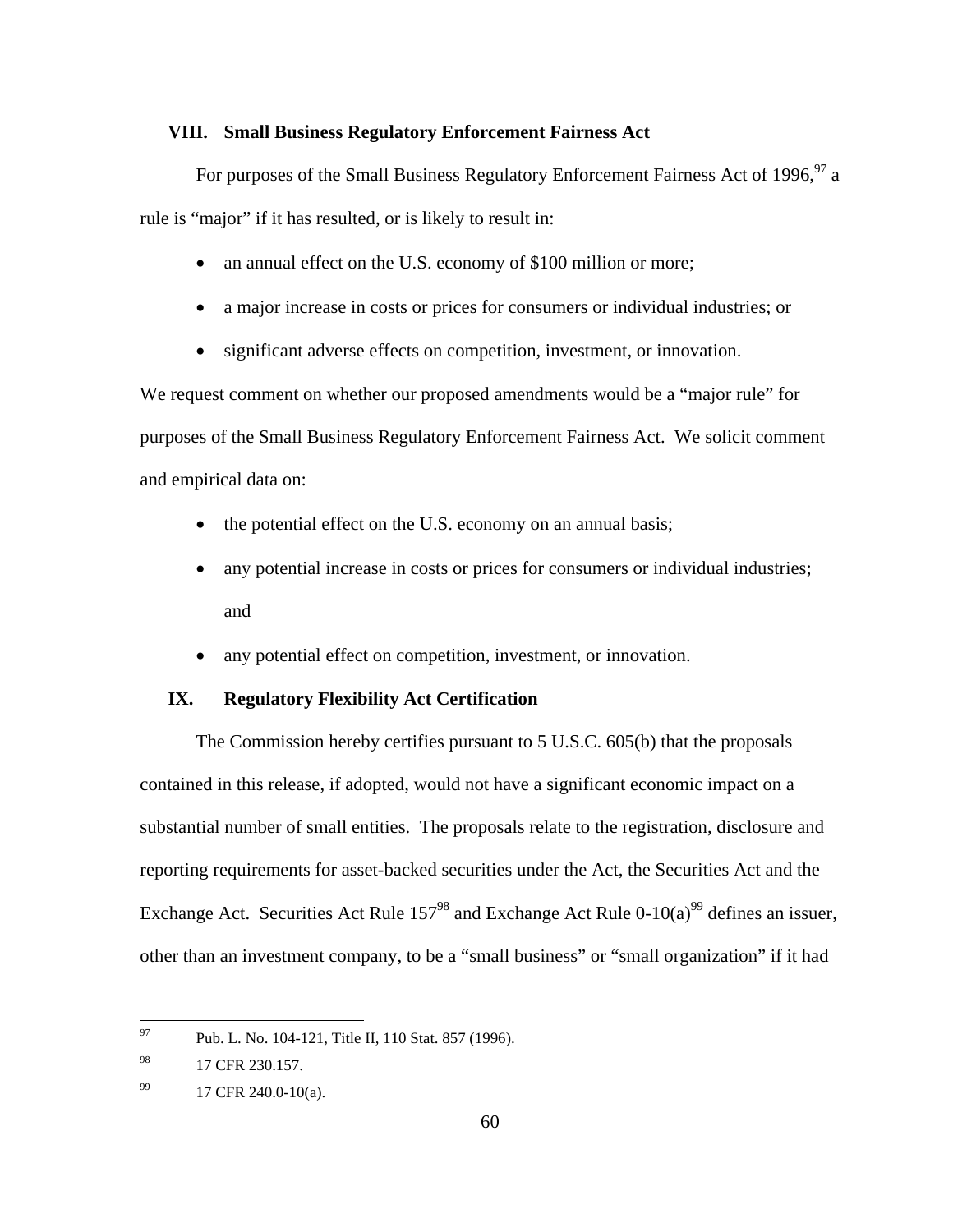the definition of a small broker-dealer for purposes of the Regulatory Flexibility Act.<sup>100</sup> total assets of \$5 million or less on the last day of its most recent fiscal year. As the depositor and issuing entity are most often limited purpose entities in an ABS transaction, we focused on the sponsor in analyzing the potential impact of the proposals under the Regulatory Flexibility Act. Based on our data, we only found one sponsor that could meet With respect to our proposals related to disclosures by an NRSRO, currently there are two NRSROs that are classified as "small" entities for purposes of the Regulatory Flexibility Act. As noted above, we are not prescribing how an NRSRO must fulfill its responsibility to compare the terms of a deal to those of similar securities. Accordingly, the Commission does not believe that those proposals, if adopted, would have a significant economic impact on a substantial number of small entities.

# **X. Statutory Authority and Text of Proposed Rule and Form Amendments**

We are proposing the new rules, forms and amendments contained in this document under the authority set forth in Section 943 of the Act, Sections 5, 6, 7, 10, 19(a), and 28 of the Securities Act and Sections 3(b), 12, 13, 15, 15E, 17, 23(a), 35A and 36 of the Exchange Act.

# **List of Subjects**

### 17 CFR Parts 229, 240 and 249

Reporting and recordkeeping requirements, Securities.

For the reasons set out above, Title 17, Chapter II of the Code of Federal Regulations is proposed to be amended as follows:

This is based on data from Asset-Backed Alert.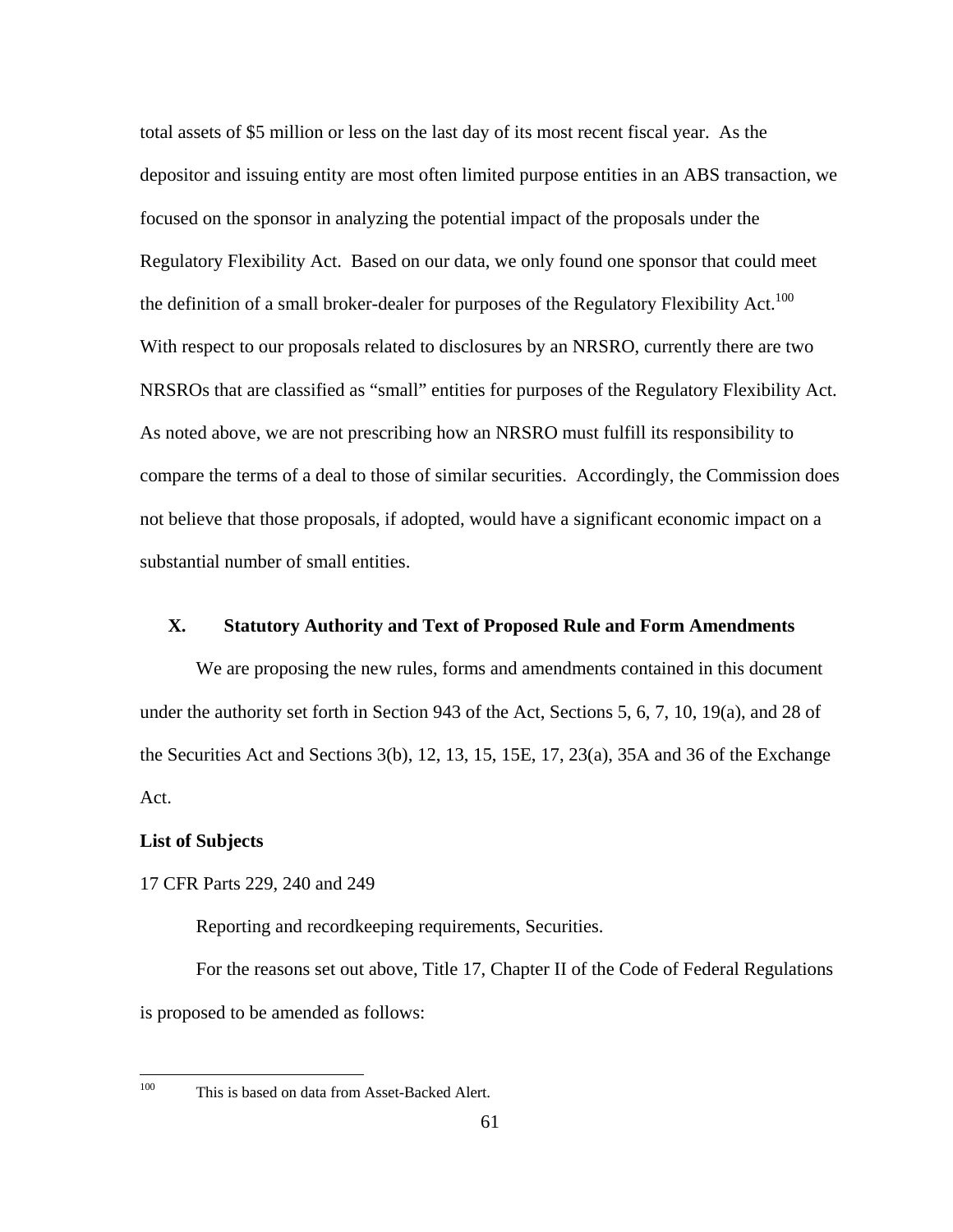# **PART 229 -- STANDARD INSTRUCTIONS FOR FILING FORMS UNDER SECURITIES ACT OF 1933, SECURITIES EXCHANGE ACT OF 1934 AND ENERGY POLICY AND CONSERVATION ACT OF 1975 -- REGULATION S-K**

1. The authority citation for part 229 continues to read in part as follows:

Authority: 15 U.S.C. 77e, 77f, 77g, 77h, 77j, 77k, 77s, 77z-2, 77z-3, 77aa(25),

77aa(26), 77ddd, 77eee, 77ggg, 77hhh, 777iii, 77jjj, 77nnn, 77sss, 78c, 78i, 78j, 78l, 78m, 78n, 78o, 78u-5, 78w, 78ll, 78mm, 80a-8, 80a-9, 80a-20, 80a-29, 80a-30, 80a-31(c), 80a-37, 80a-38(a), 80a-39, 80b-11, and 7201 et seq.; and 18 U.S.C. 1350, unless otherwise noted.

\* \* \* \* \*

2. Amend § 229.1104 by adding paragraph (e) to read as follows:

**§ 229.1104 (Item 1104) Sponsors.** 

\* \* \* \* \*

(e) Repurchases and replacements.

(1) If the underlying transaction agreements provide a covenant to repurchase or replace an underlying asset for breach of a representation or warranty, provide the information required by Rule 15Ga-1(a) (17 CFR 240.15Ga-1(a)) concerning all assets originated or sold by the sponsor that were subject of a demand to repurchase or replace for breach of the representations and warranties concerning the pool assets for all outstanding asset-backed securities (as that term is defined in Section  $3(a)(77)$  of the Securities Exchange Act of 1934) where the underlying transaction agreements included a covenant to repurchase or replace an underlying asset of the same asset class held by non-affiliates of the sponsor, within the prior three years in the body of the prospectus.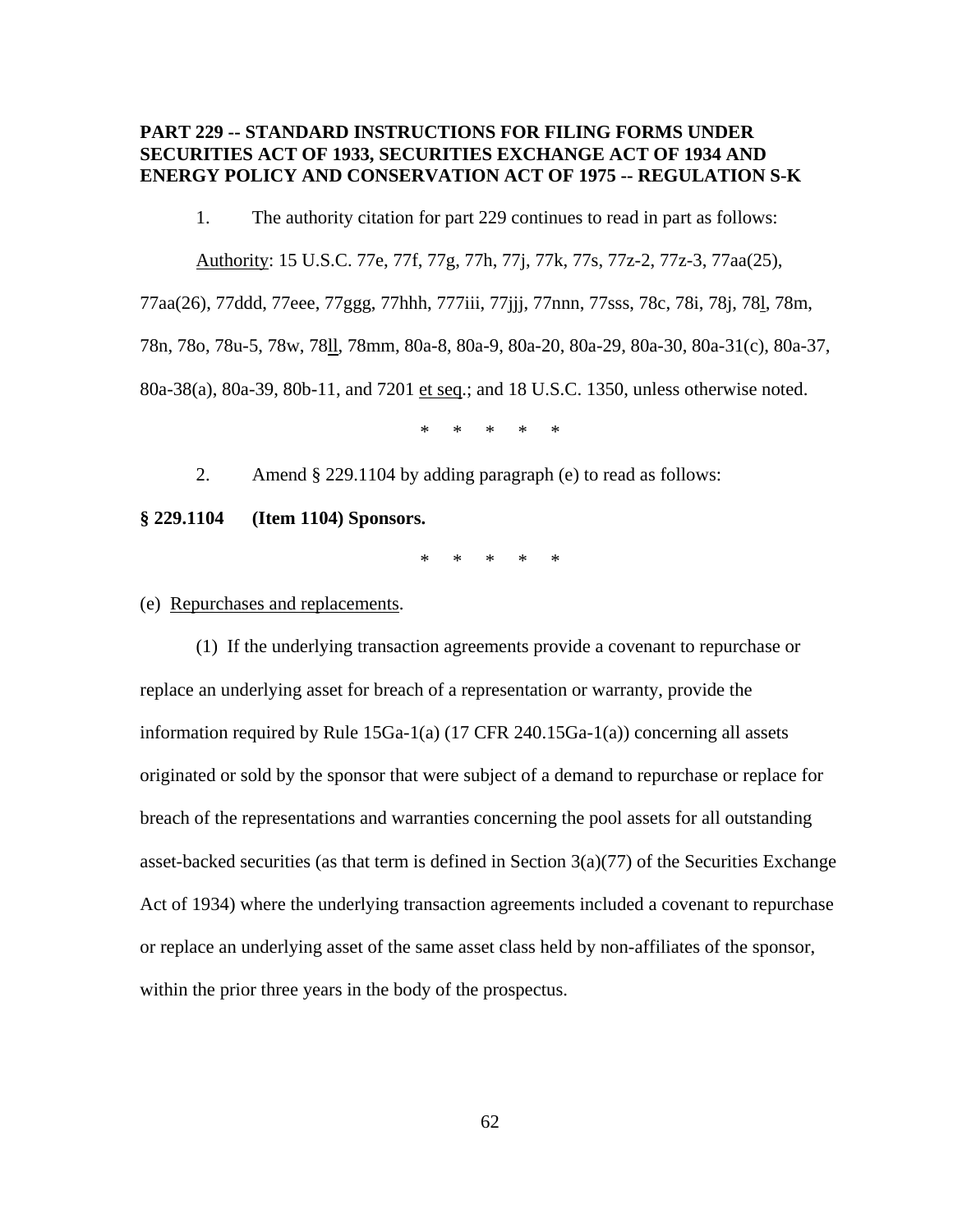(2) Include a reference to the most recent Form ABS-15G filed by the securitizer (as that term is defined in Section 15G(a) of the Securities Exchange Act of 1934) and disclose the CIK number of the securitizer.

3. Amend § 229.1121 by adding paragraph (c) to read as follows:

### **§ 229.1121 (Item 1121) Distribution and pool performance information.**

\* \* \* \* \*

# (c) Repurchases and replacements.

(1) Provide the information required by Rule 15Ga-1(a) (17 CFR 240.15Ga-1(a)) concerning all assets of the pool that were subject of a demand to repurchase or replace for breach of the representations and warranties pursuant to the transaction agreements.

(2) Include a reference to the most recent Form ABS-15G (17.CFR 249.1300) filed by the securitizer (as that term is defined in Section 15G(a) of the Securities Exchange Act of 1934) and disclose the CIK number of the securitizer.

# **PART 240—GENERAL RULES AND REGULATIONS, SECURITIES EXCHANGE ACT OF 1934**

4. The authority citation for part 240 is amended by adding authorities for **§**  240.15Ga-1 and § 240.17g-7 to read as follows:

Authority: 15 U.S.C. 77c, 77d, 77g, 77j, 77s, 77z–2, 77z–3, 77eee, 77ggg, 77nnn, 77sss,

77ttt, 78c, 78d, 78e, 78f, 78g, 78i, 78j, 78j–1, 78k, 78k–1, 78 l*,* 78m, 78n, 78o, 78p, 78q, 78s,

78u–5, 78w, 78x, 78 ll*,* 78mm, 80a–20, 80a–23, 80a–29, 80a–37, 80b–3, 80b–4, 80b–11, and

7201 et seq.*;* and 18 U.S.C. 1350 and 12 U.S.C. 5221(e)(3), unless otherwise noted.

\* \* \* \* \*

Section 240.15Ga-1 is also issued under sec. 943, Pub. L. No. 111-203, 124 Stat. 1376.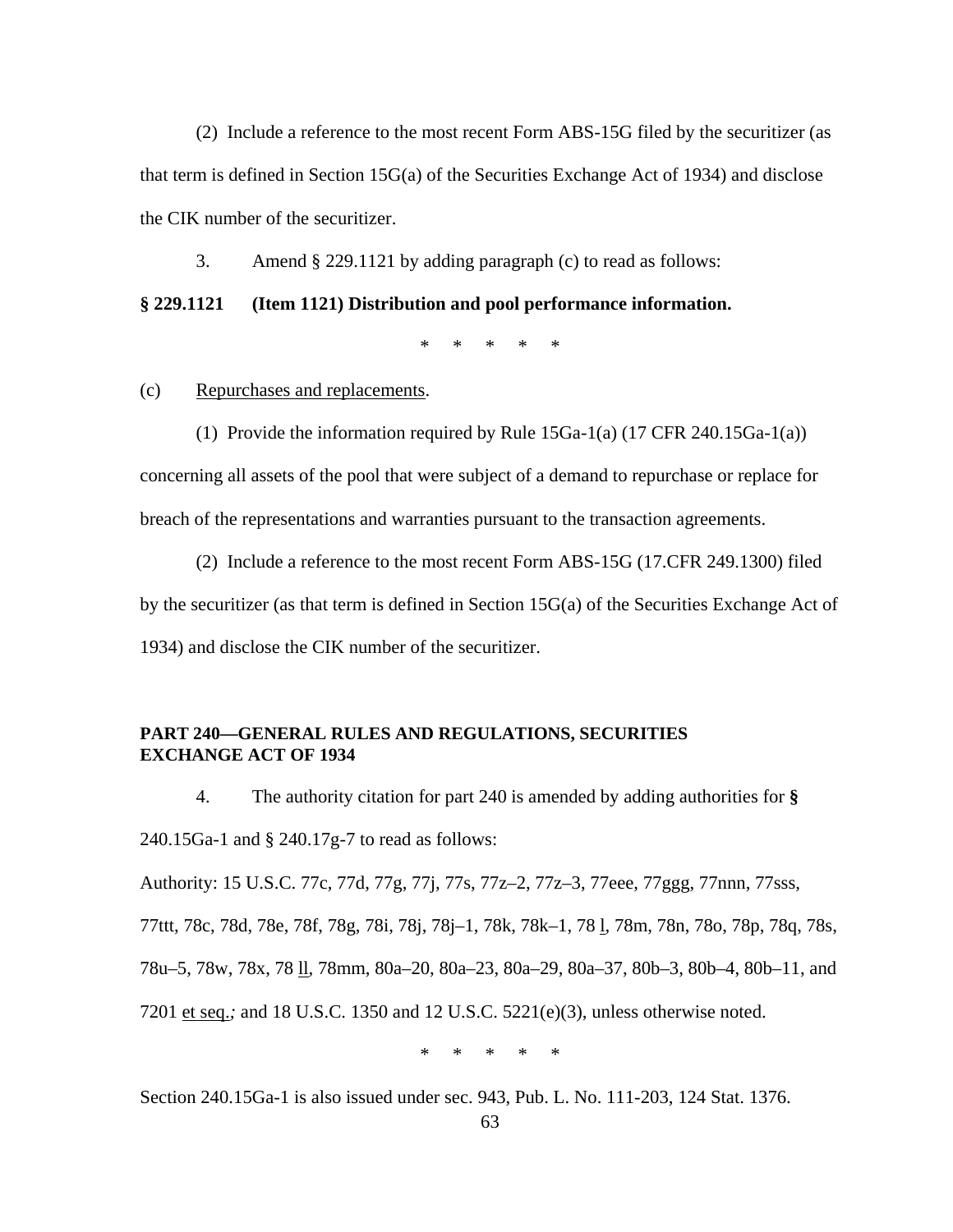\* \* \* \* \*

Section 240.17g-7 is also issued under sec. 943, Pub. L. No. 111-203, 124 Stat. 1376.

\* \* \* \* \*

5. Add Sections 240.15Ga-1 to read as follows:

**Securitizers of Asset-Backed Securities** 

\* \* \* \* \*

240.15Ga-1 Repurchases and replacements relating to asset-backed securities.

## **§ 240.15Ga-1 Repurchases and replacements relating to asset-backed securities.**

(a) General. With respect to any asset-backed security (as that term is defined in Section 3(a)(77) of the Securities Exchange Act of 1934) for which the underlying transaction agreements contain a covenant to repurchase or replace an underlying asset for breach of a representation or warranty, then the securitizer (as that term is defined in Section 15G(a) of the Securities Exchange Act of 1934) shall disclose fulfilled and unfulfilled repurchase requests across all trusts by providing the information required in paragraph (1) concerning all assets originated or sold by the securitizer that were subject of a demand to repurchase or replace for breach of the representations and warranties concerning the assets for all outstanding asset-backed security held by non-affiliates of the securitizer.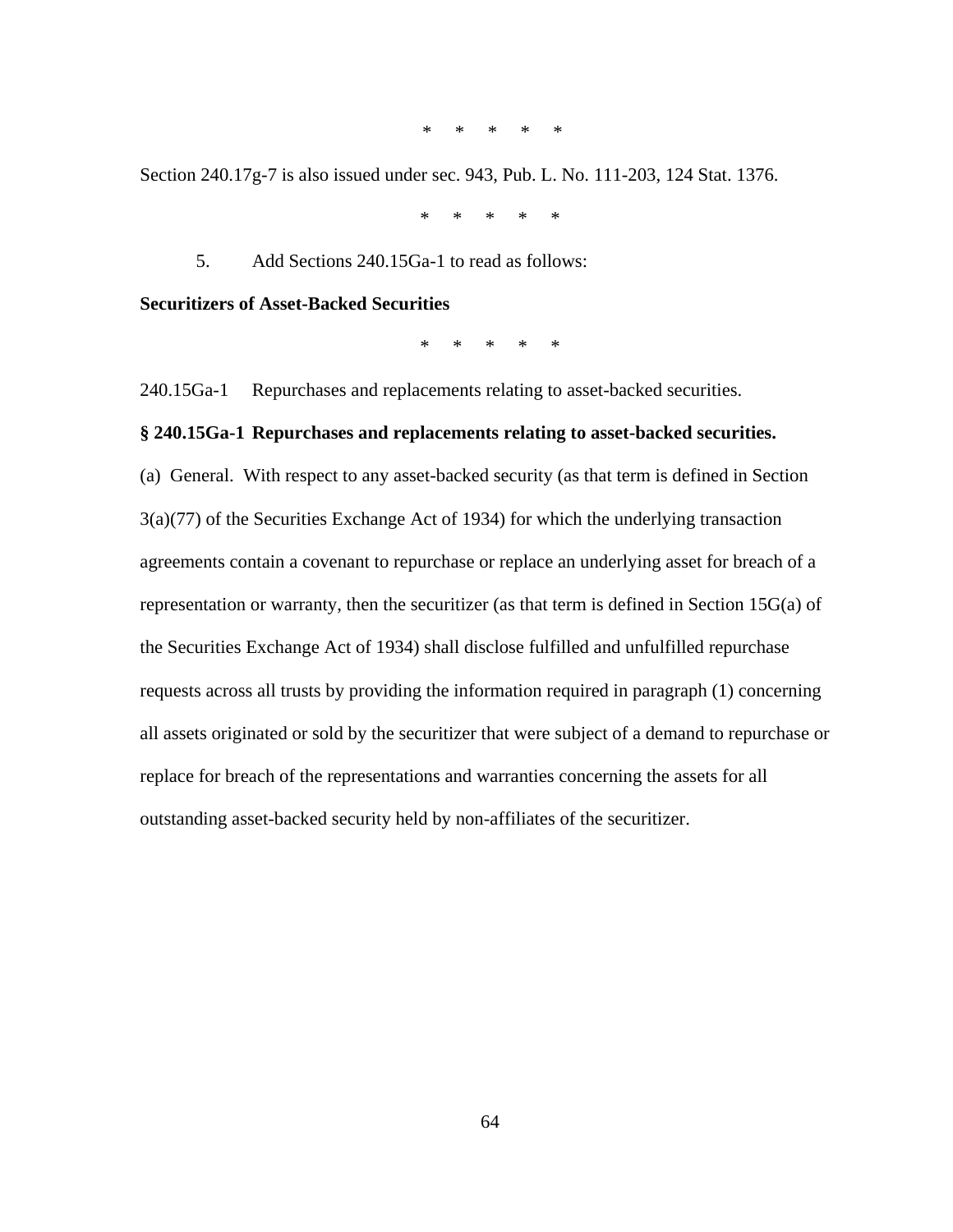| Name of<br><b>Issuing Entity</b> | <b>Check if</b><br>Regis-<br>tered | Name of<br>Originator | <b>Assets That Were</b><br><b>Subject of Demand</b> |        | <b>Assets That Were</b><br><b>Repurchased or</b><br><b>Replaced</b> |           |        | <b>Assets That Were</b><br><b>Not Repurchased</b><br>or Replaced |           |        | <b>Assets Pending</b><br><b>Repurchase or</b><br><b>Replacement</b> |           |       |                                              |
|----------------------------------|------------------------------------|-----------------------|-----------------------------------------------------|--------|---------------------------------------------------------------------|-----------|--------|------------------------------------------------------------------|-----------|--------|---------------------------------------------------------------------|-----------|-------|----------------------------------------------|
|                                  |                                    |                       | (# )                                                | $(\$)$ | % of<br>pool)                                                       | $($ # $)$ | $(\$)$ | % of<br>pool)                                                    | $($ # $)$ | $(\$)$ | % of<br>pool)                                                       | $($ # $)$ | $($)$ | $(% \mathcal{L}_{0}^{\infty}$ (% of<br>pool) |
| (a)                              | (b)                                | (c)                   | (d)                                                 | (e)    | (f)                                                                 | (g)       | (h)    | (i)                                                              | (i)       | (k)    | (1)                                                                 | (m)       | (n)   | (0)                                          |
| <b>Asset Class X</b>             |                                    |                       |                                                     |        |                                                                     |           |        |                                                                  |           |        |                                                                     |           |       |                                              |
| <b>Issuing Entity A</b><br>CIK#  | X                                  | Originator 1          |                                                     |        |                                                                     |           |        |                                                                  |           |        |                                                                     |           |       |                                              |
|                                  |                                    | Originator 2          |                                                     |        |                                                                     |           |        |                                                                  |           |        |                                                                     |           |       |                                              |
| <b>Issuing Entity B</b>          |                                    | Originator 3          |                                                     |        |                                                                     |           |        |                                                                  |           |        |                                                                     |           |       |                                              |
| Total                            |                                    |                       | #                                                   | \$     |                                                                     | #         | \$     |                                                                  | #         | \$     |                                                                     | #         | \$    |                                              |
|                                  |                                    |                       |                                                     |        |                                                                     |           |        |                                                                  |           |        |                                                                     |           |       |                                              |
| <b>Asset Class Y</b>             |                                    |                       |                                                     |        |                                                                     |           |        |                                                                  |           |        |                                                                     |           |       |                                              |
| Issuing Entity C                 |                                    | Originator 2          |                                                     |        |                                                                     |           |        |                                                                  |           |        |                                                                     |           |       |                                              |
|                                  |                                    | Originator 3          |                                                     |        |                                                                     |           |        |                                                                  |           |        |                                                                     |           |       |                                              |
| <b>Issuing Entity D</b><br>CIK#  | X                                  | Originator 1          |                                                     |        |                                                                     |           |        |                                                                  |           |        |                                                                     |           |       |                                              |
|                                  |                                    |                       |                                                     |        |                                                                     |           |        |                                                                  |           |        |                                                                     |           |       |                                              |
| Total                            |                                    |                       | $\#$                                                | \$     |                                                                     | $\#$      | \$     |                                                                  | $\#$      | \$     |                                                                     | $\#$      | \$    |                                              |

(1) The table shall:

- (i) Disclose the asset class and group the issuing entities by asset class (column (a)).
- (ii) Disclose the name of the issuing entity (as that term is defined in Item 1101(f) of Regulation AB (17 CFR 229.1101(f)) of the asset-backed securities. List the issuing entities in order of the date of formation (column (a)).
- (iii) For each named issuing entity, indicate by check mark whether the transaction was registered under the Securities Act of 1933 (column (b))
- (iv) Disclose the name of the originator of the underlying assets (column  $(c)$ ).
- (v) Disclose the number, outstanding principal balance and percentage by principal balance of assets that were subject of demand to repurchase or replace for breach of representations and warranties (columns (d) through (f)).

Instruction to  $(a)(1)(v)$ : If a securitizer requested and was unable to obtain all information with respect to investor demands upon a trustee that occurred prior to [insert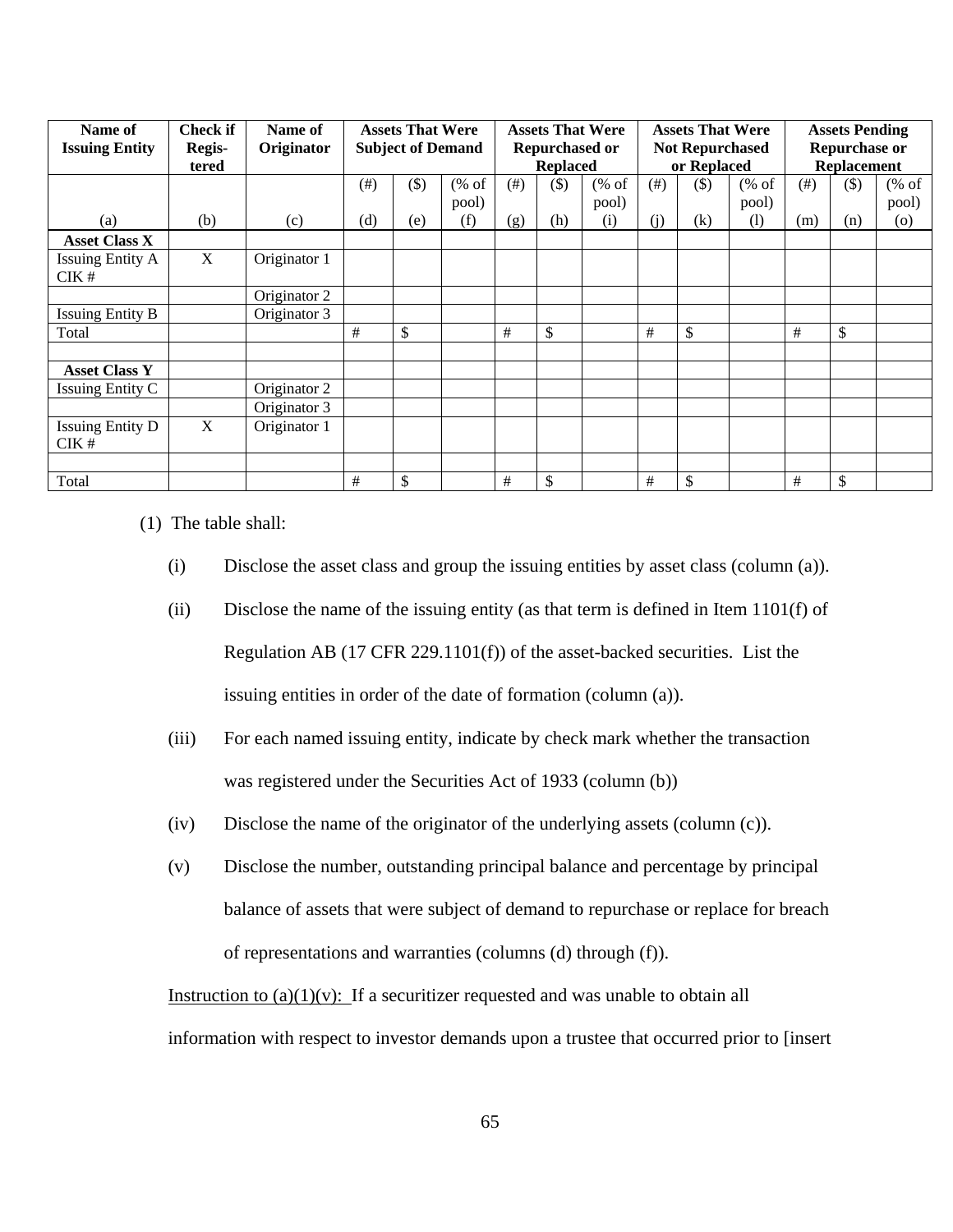effective date], so state by footnote. In this case, also state that the disclosures do not contain investor demands upon a trustee made prior to [insert effective date].

- (vi) Disclose the number, outstanding principal balance and percentage by principal balance of assets that were repurchased or replaced for breach of representations and warranties (columns (g) through (i)).
- (vii) Disclose the number, outstanding principal balance and percentage by principal balance of assets that were not repurchased or replaced for breach of representations and warranties (columns (j) through (l)).
- (viii) Disclose the number, outstanding principal balance and percentage by principal balance of assets that are pending repurchase or replacement for breach of representations and warranties (columns (m) through (o)).

Instruction to  $(a)(1)(viii)$ : Indicate by footnote and provide narrative disclosure of the reasons why any repurchase or replacement is pending. For example, if pursuant to the terms of a transaction agreement, assets have not been repurchased or replaced pending the expiration of a cure period, indicate by footnote.

(ix) Provide totals by asset class for columns that require number of assets and principal amounts (columns (d), (e), (g), (h), (j), (k), (m) and (n)).

(b) If a securitizer has filed all the disclosures required in order to meet the obligations under paragraph (a), which would include disclosures of the activity of affiliated securitizers, those affiliated securitizers are not required to separately provide and file the same disclosures. (c) The disclosures in paragraph (a) shall be provided by a securitizer:

(1) initially, with respect to the five year period immediately preceding the date of filing, as of the end of the preceding month, by any securitizer that issues an asset-backed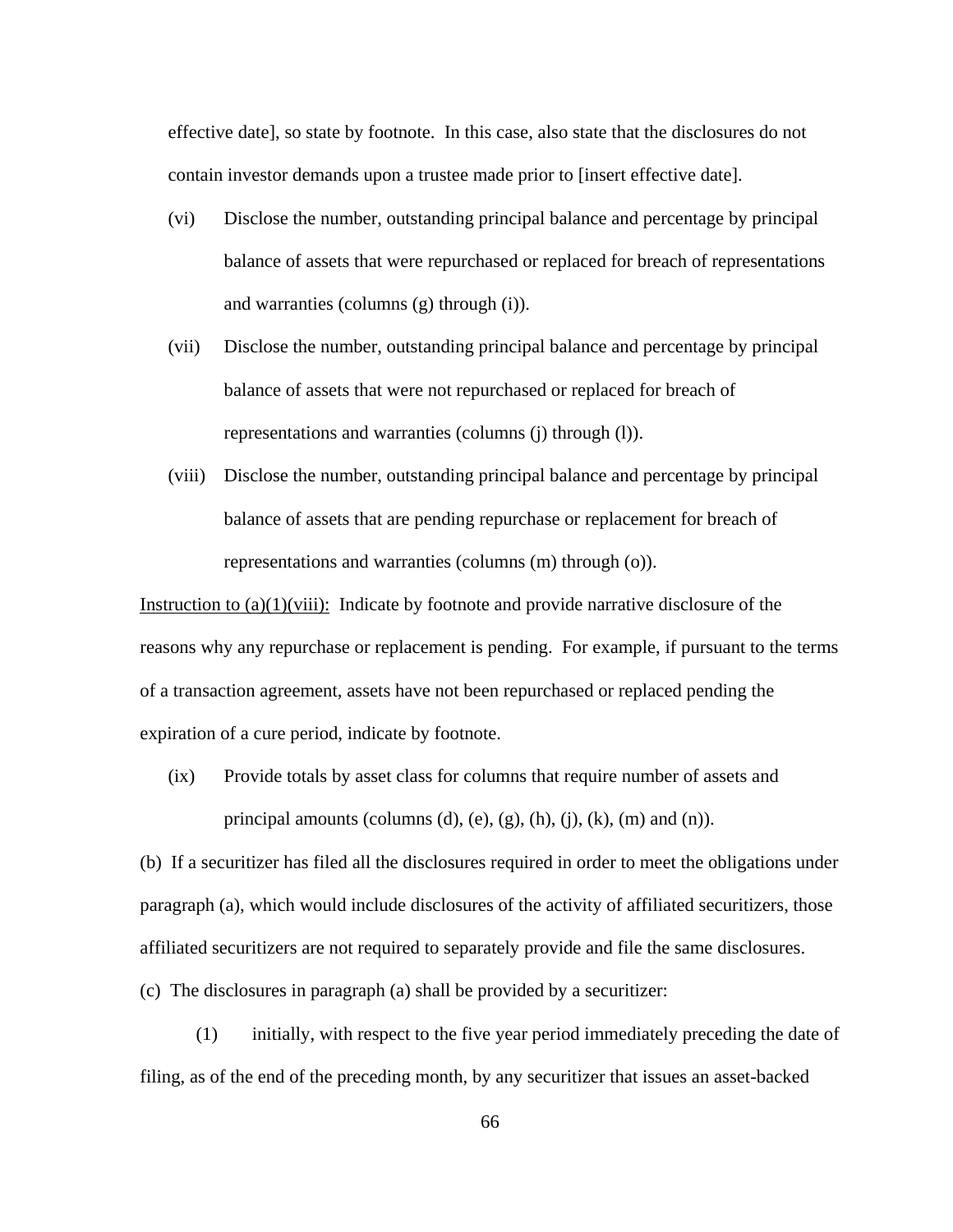security, or organizes and initiates an asset-backed securities transaction by selling or transferring an asset, either directly or indirectly, including through an affiliate, to the issuer, at the time the securitizer, or an affiliate commences its first offering of the asset-backed securities after [insert effective date], if the underlying transaction agreements provide a covenant to repurchase or replace an underlying asset for breach of a representation or warranty.

(2) periodically, for a securitizer which was required to provide the information required pursuant to subparagraph  $(c)(1)$ , as of the end of each calendar month, to be filed not later than 15 calendar days after the end of such calendar month. Information is not required for the time prior to that specified in subparagraph  $(c)(1)$ .

(3) except that, if a securitizer has no asset-backed securities outstanding held by non-affiliates, the duty under paragraph  $(c)(2)$  to file periodically the disclosures required by paragraph (a) shall be terminated immediately upon filing a notice on Form ABS-15G (17 CFR 249.1300).

6. Add § 240.17g-7 to read as follows:

#### **§ 240.17g-7 Report of representations and warranties.**

Each nationally recognized statistical rating organization shall include in any report accompanying a credit rating with respect to an asset-backed security (as that term is defined in Section  $3(a)(77)$  of the Securities Exchange Act of 1934) a description of –

(a) the representations, warranties and enforcement mechanisms available to investors; and (b) how they differ from the representations, warranties and enforcement mechanisms in issuances of similar securities.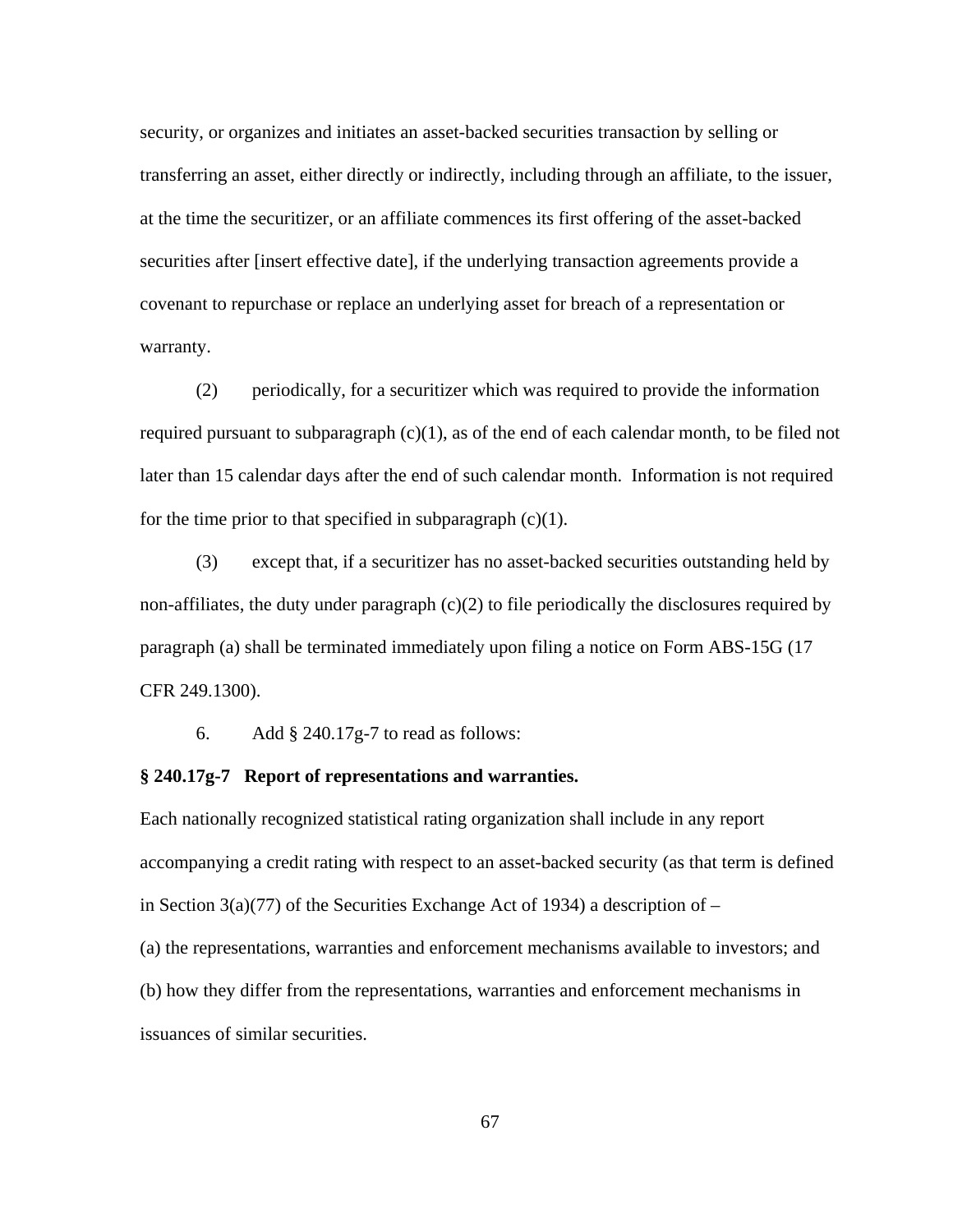Note. For the purposes of this requirement, a "credit rating" includes any expected or preliminary credit rating issued by a nationally recognized statistical rating organization.

# **PART 249 – FORMS, SECURITIES EXCHANGE ACT OF 1934**

7. The authority citation for part 249 is amended by adding an authority for § 249.1300 to read as follows:

Authority: 15 U.S.C. 78a et seq. and 7201 et seq.; and 18 U.S.C. 1350, unless

otherwise noted.

\* \* \* \* \*

Section 249.1300 is also issued under sec. 943, Pub. L. No. 111-203, 124 Stat. 1376.

\* \* \* \* \*

 8. Add Subpart O and Form ABS-15G (referenced in § 249.1300) to Section 249

to read as follows:

### **Subpart O – Forms for Securitizers of Asset-Backed Securities**

§ 249.1300 Form ABS-15G, Asset-backed securitizer report pursuant to Section 15G of the

Securities Exchange Act of 1934

**Note: The text of Form ABS-15G does not, and this amendment will not, appear in the Code of Federal Regulations.** 

# **UNITED STATES SECURITIES AND EXCHANGE COMMISSION Washington, D.C. 20549**

#### **FORM ABS-15G**

# **ASSET-BACKED SECURITIZER REPORT PURSUANT TO SECTION 15G OF THE SECURITIES EXCHANGE ACT OF 1934**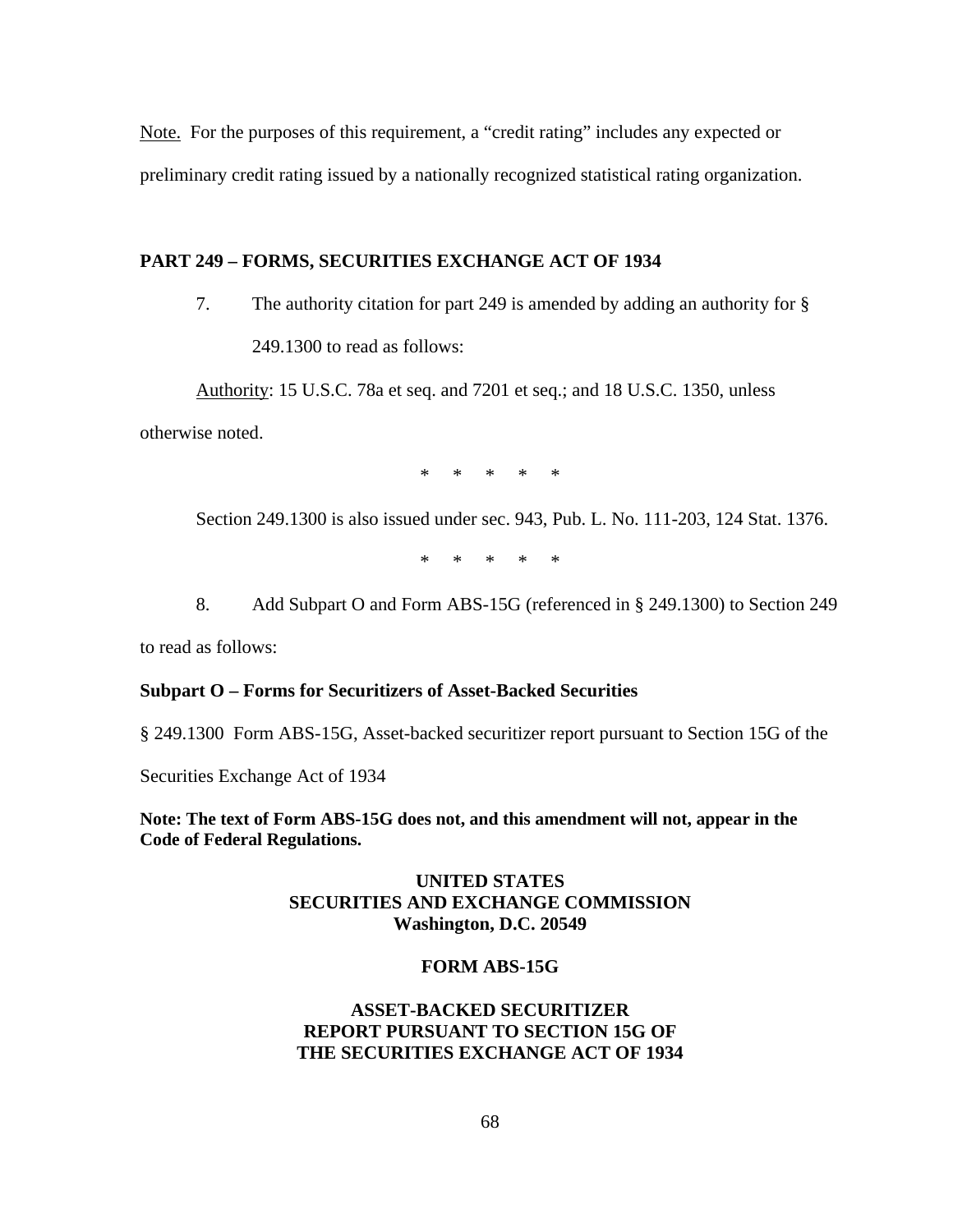Date of Report (Date of earliest event reported)\_\_\_\_\_\_\_\_\_\_\_\_\_\_\_\_\_\_\_\_\_\_

Commission File Number of securitizer: Central Index Key Number of securitizer:

\_\_\_\_\_\_\_\_\_\_\_\_\_\_\_\_\_\_\_\_\_\_\_\_\_\_\_\_\_\_\_\_\_\_\_\_\_\_\_\_\_\_\_\_\_\_\_\_\_\_\_\_\_\_\_\_\_\_\_\_\_\_\_\_\_\_\_\_\_\_

Name and telephone number, including area code, of the person to contact in connection with this filing

### **GENERAL INSTRUCTIONS**

### **A. Rule as to Use of Form ABS-15G.**

This form shall be used to comply with the requirements of Rule 15Ga-1 under the Exchange Act (17 CFR 240.15Ga-1).

# **B. Events to be Reported and Time for Filing of Reports.**

Forms filed under Rule 15Ga-1. In accordance with Rule 15Ga-1, file the information required by Part I in accordance with Item 1.01, Item 1.02, or Item 1.03, as applicable. If the filing deadline for the information occurs on a Saturday, Sunday or holiday on which the Commission is not open for business, then the filing deadline shall be the first business day thereafter.

### **C. Preparation of Report.**

This form is not to be used as a blank form to be filled in, but only as a guide in the preparation of the report on paper meeting the requirements of Rule 12b-12 (17 CFR 240.12b-12). The report shall contain the number and caption of the applicable item, but the text of such item may be omitted, provided the answers thereto are prepared in the manner specified in Rule 12b-13 (17 CFR 240.12b-13). All items that are not required to be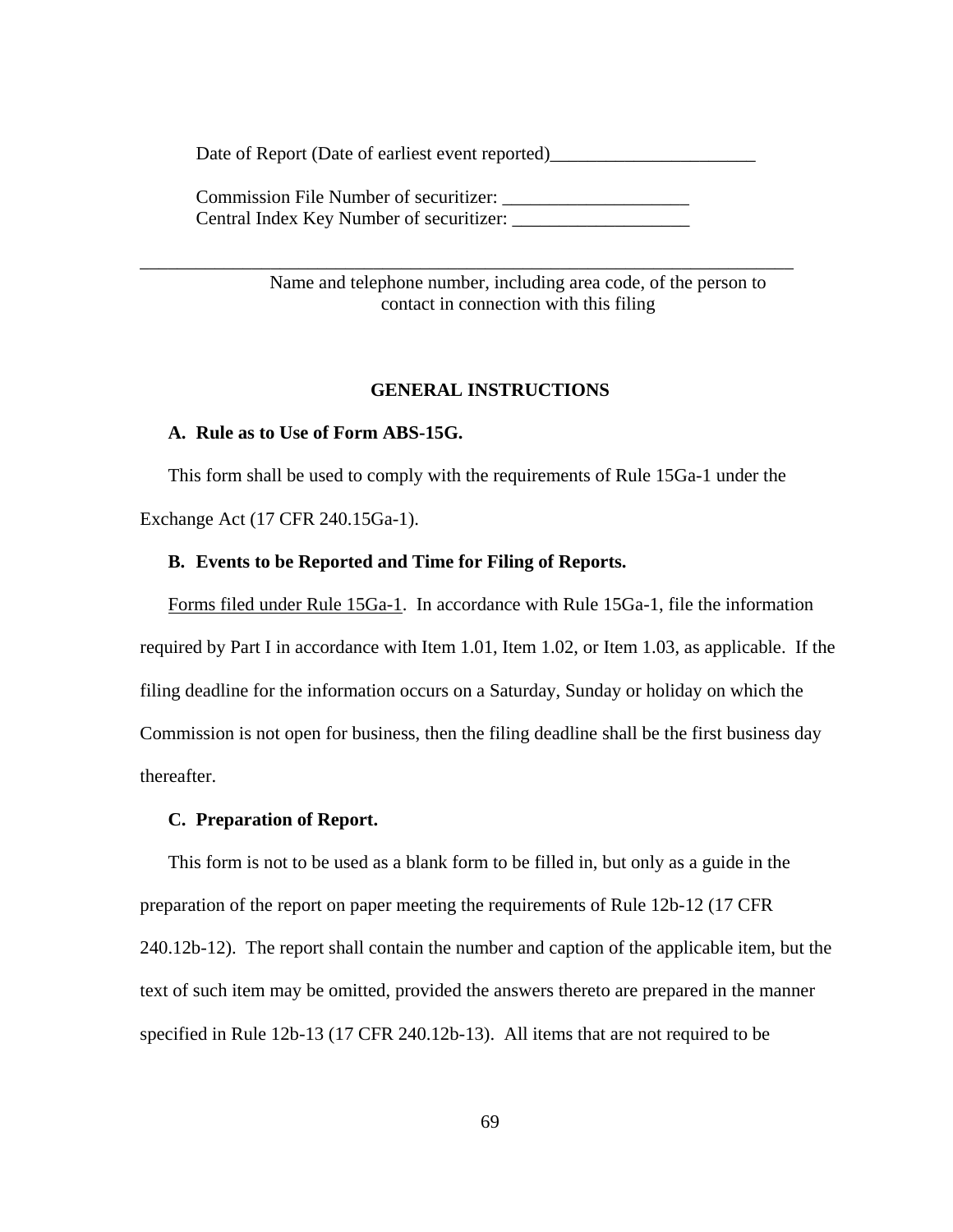answered in a particular report may be omitted and no reference thereto need be made in the report. All instructions should also be omitted.

# **D. Signature and Filing of Report.**

- 1. Forms filed under Rule 15Ga-1. Any form filed for the purpose of meeting the requirements in Rule 15Ga-1 must be signed by the senior officer in charge of securitization of the securitizer.
- 2. Copies of report. If paper filing is permitted, three complete copies of the report shall be filed with the Commission.

### **INFORMATION TO BE INCLUDED IN THE REPORT**

## **REPRESENTATION AND WARRANTY INFORMATION**

### **Item 1.01 Initial Filing of Rule 15Ga-1 Representations and Warranties Disclosure**

If any securitizer (as that term is defined in Section 15G(a) of the Securities Exchange Act of 1934), issues an asset-backed security, (as that term is defined in Section  $3(a)(77)$  of the Securities Exchange Act of 1934), or organizes and initiates an asset-backed securities transaction by selling or transferring an asset, either directly or indirectly, including through an affiliate, to the issuer, provide the disclosures required by Rule 15Ga-1 (17 CFR 240.15Ga-1) at the time the securitizer, or an affiliate commences its first offering of the asset-backed securities after [insert effective date], if the underlying transaction agreements contain a covenant to repurchase or replace an underlying asset for breach of a representation or warranty.